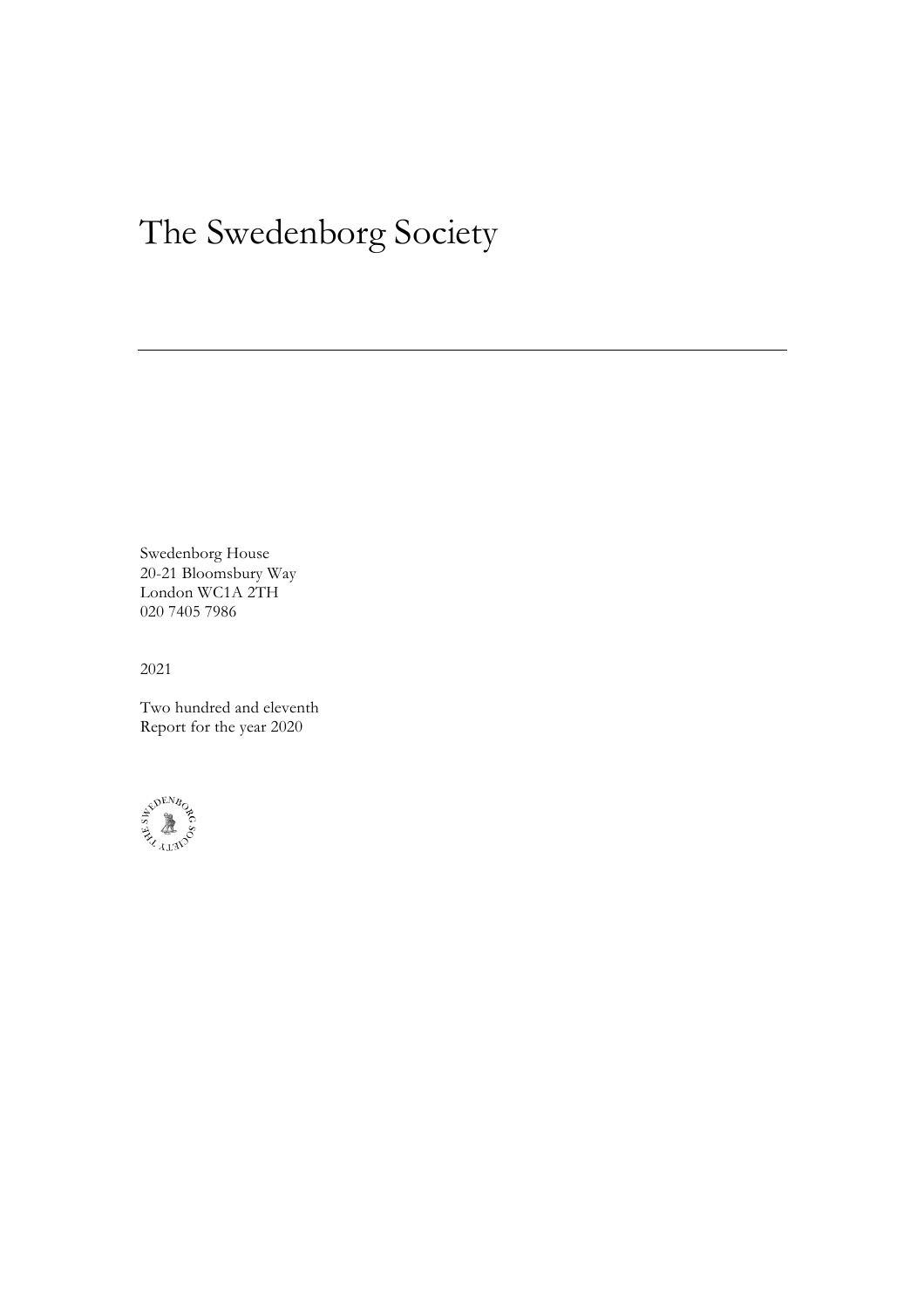### Charity information

The Swedenborg Society 20/21 Bloomsbury Way, London, WC1A 2TH Telephone: 020 7405 7986 Email: admin@swedenborg.org.uk Website: www.swedenborg.org.uk Charity number: 209172 Company number: 00209822 (England and Wales)

#### **President**

Homero Aridjis

#### **Trustees**

*Chair*: David Lister, FRCS *Vice Chair*: Alan Lewin (stepped down from the Council on 26 September 2020) *Hon. Treasurer*: Alec Morley, MA Andrew Bentley, FCA Revd Alan Cowley, MDiv (stepped down from the Council on 26 September 2020) Claire Cumberlidge (appointed 9 March 2021) John Cunningham, FCII (stepped down from the Council on 26 September 2020) Erika Heilman (appointed 24 August 2021) Dr Kristin King Revd Ethan McCardell (stepped down from the Council on 24 August 2021) Rufus Moore, MA (appointed co-Vice Chair December 2020) Bridget Smith, MA (appointed co-Vice Chair December 2020) Nigel Sutton Erica Wyncoll

#### **Emeritus Trustee**

John Cunningham, FCII (appointed December 2020)

#### **Executive Director**

Stephen McNeilly, MA

#### **Bankers:**

HSBC Bank plc, 210 High Holborn, London, WC1V 7HD

#### **Investment Managers:**

Quilter Cheviot, Senator House, 85 Queen Victoria Street, London, EC4V 4AB

#### **Solicitors:**

Gordons Partnership LLP, Edgeborough House, Upper Edgeborough Road, Guildford, Surrey, GU1 2BJ

#### **Auditors:**

WMT Chartered Accountants, Verulam Point, Station Way, St Albans, Hertfordshire, AL1 5HE

#### **Property Advisers:**

Emmerson Barnett, Chartered Building Surveyors, Stanbrook Mead, Stanbrook, Thaxted, Essex, CM6 2NQ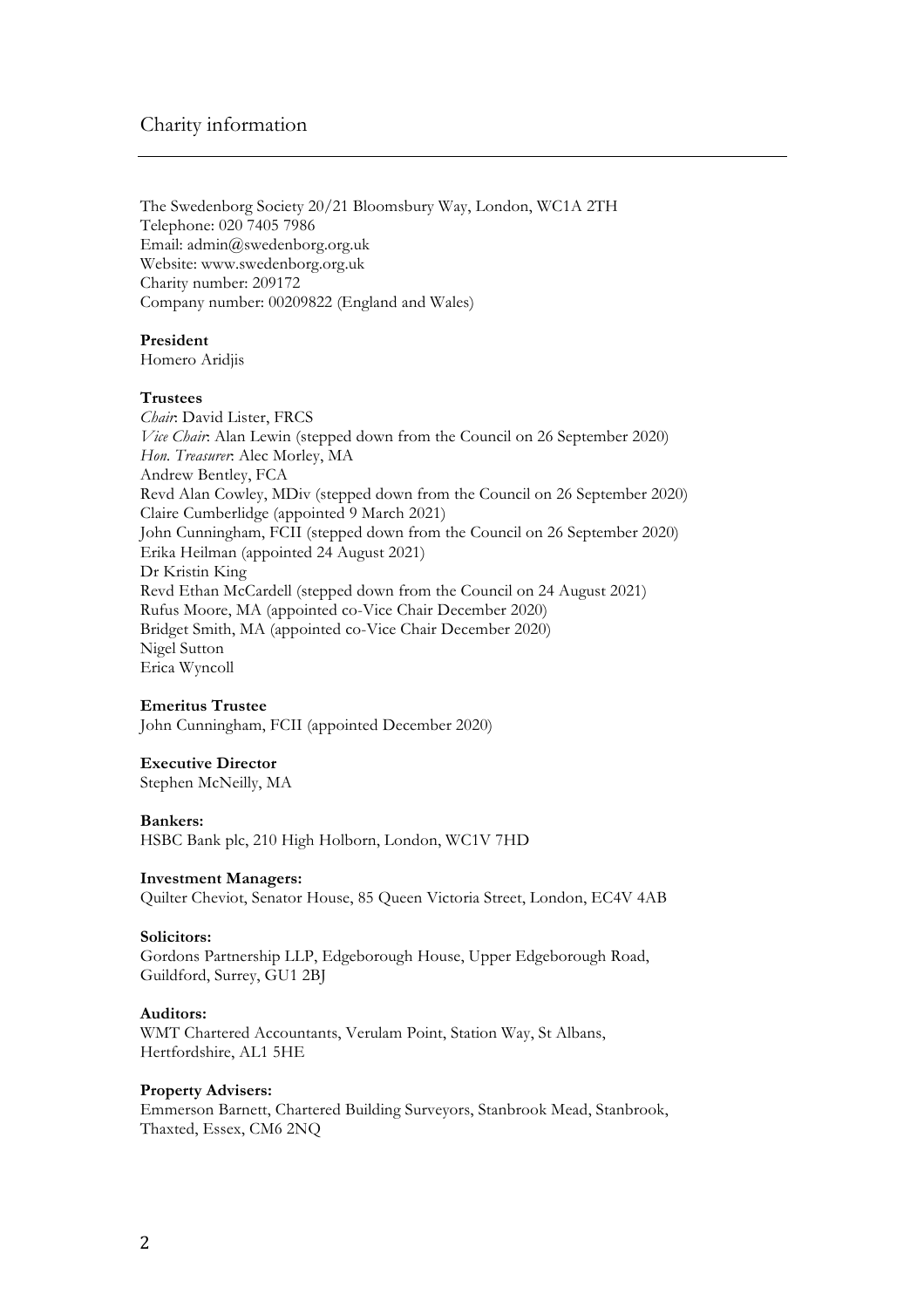### TABLE OF CONTENTS

### **THE SWEDENBORG SOCIETY REPORT OF THE COUNCIL FOR THE TWELVE MONTHS ENDED 31 DECEMBER 2020**

- 1. CHAIRPERSON'S STATEMENT, p. 4
- 2. OBJECTIVES AND ACTIVITIES, p. 5
- 3. ACHIEVEMENTS AND PERFORMANCE, p. 6
- 4. FINANCIAL REVIEW, p. 14
- 5. STRUCTURE, GOVERNANCE AND MANAGEMENT, p. 17

### **THE SWEDENBORG SOCIETY AUDITED FINANCIAL STATEMENTS FOR THE YEAR ENDED 31 DECEMBER 2020**

- 6. INDEPENDENT AUDITOR'S REPORT, p. 20
- 7. STATEMENT OF FINANCIAL ACTIVITIES, p. 24
- 8. BALANCE SHEET, p. 25
- 9. STATEMENT OF CASH FLOWS, p. 26
- 10. NOTES TO THE FINANCIAL STATEMENTS, p. 28

THE OBJECTS OF THE SWEDENBORG SOCIEY, p. 43

MISSION STATEMENT, p. 44

LIST OF COLLECTORS, p. 44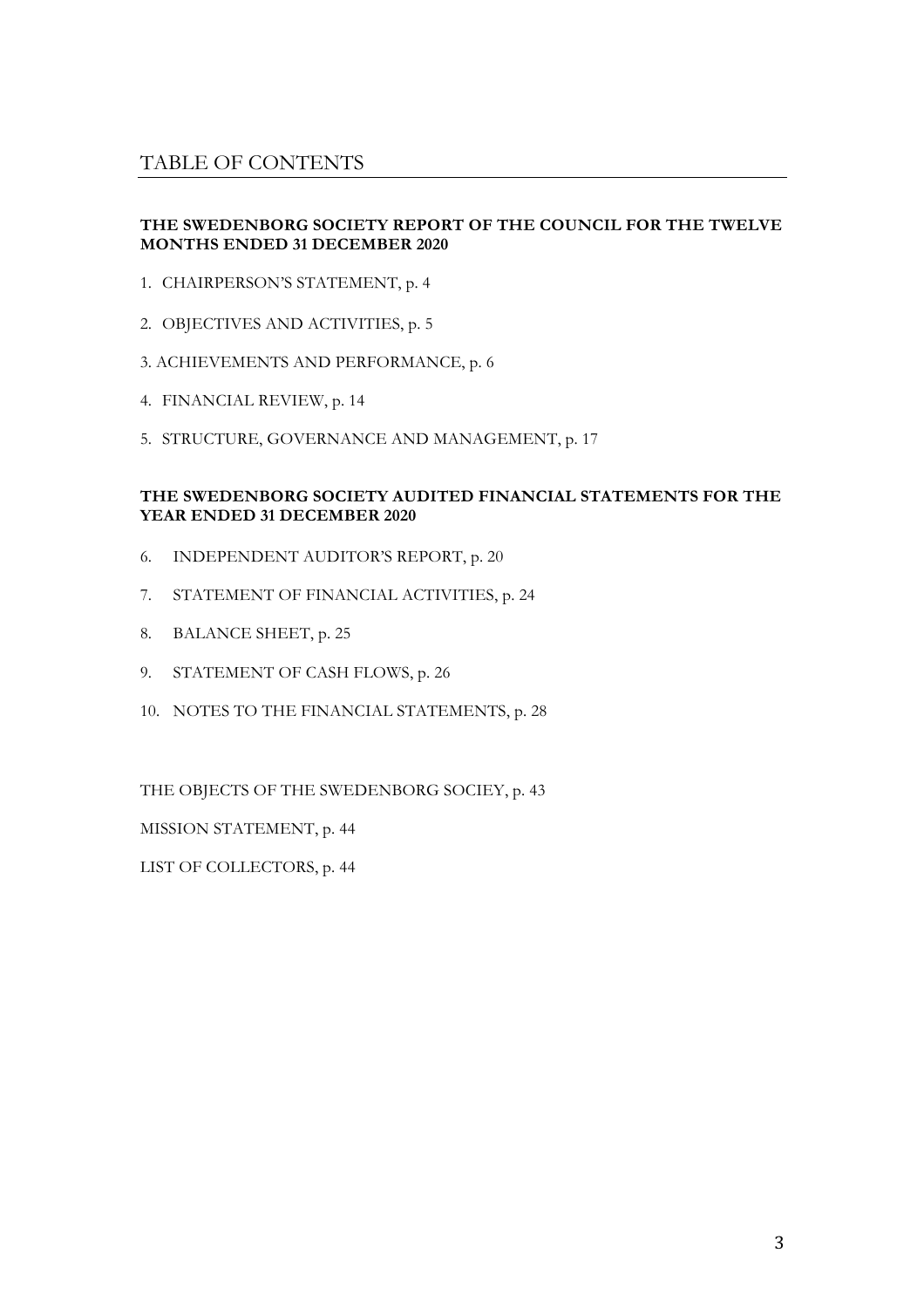### **THE SWEDENBORG SOCIETY REPORT OF THE COUNCIL FOR THE TWELVE MONTHS ENDED 31 DECEMBER 2020**

### 1. CHAIRPERSON'S STATEMENT

#### Welcome to the Society's *Annual Report* for 2020.

The main and most unwelcome event of 2020 has been the devastation of national, and to a much more limited extent, Swedenborg Society life caused by the COVID-19 virus. The staff have had to work remotely at home, which they have managed very well, though working together in the office is a much better arrangement. We have made a surplus in spite of our problems. I would like to thank the staff and our CEO, Stephen McNeilly, for all their contributions in these difficult times.

It is pleasant to report that COVID-19 restrictions have not prevented the Society from fulfilling and extending its charitable activities, some of which are worth mentioning. The necessity of the staff working at home has accelerated the preparation of new and revised book titles. Society events have had to use online facilities, such as Zoom and YouTube: these included Neo-Latin classes led by Lucy Nicholas of King's College, London, which we hope to repeat. The Swedenborg Film Festival was a great success. The numbers of social media followers have also greatly increased.

On page 11 we describe the two further doctoral funding arrangements. These are part of the Society's aim to examine Swedenborg's ideas academically. This is an exciting new initiative which we hope to develop and continue.

The Swedenborg Society is unique in its sphere of interest. With advances in medical resuscitation methods near-death experiences (NDEs) are becoming more common and many have been now been described. Swedenborg spent the last 28 years of his life in an almost continuous NDE, one of the results being the publication of his main literary work, *Arcana Caelestia*, or secrets of heaven (and hell) which is an enormous commentary on the Bible procured by Swedenborg by these 'visits' to the spiritual world. Perhaps this gives an unusual viewpoint from which to survey the COVID-19 experience.

David Lister, FRCS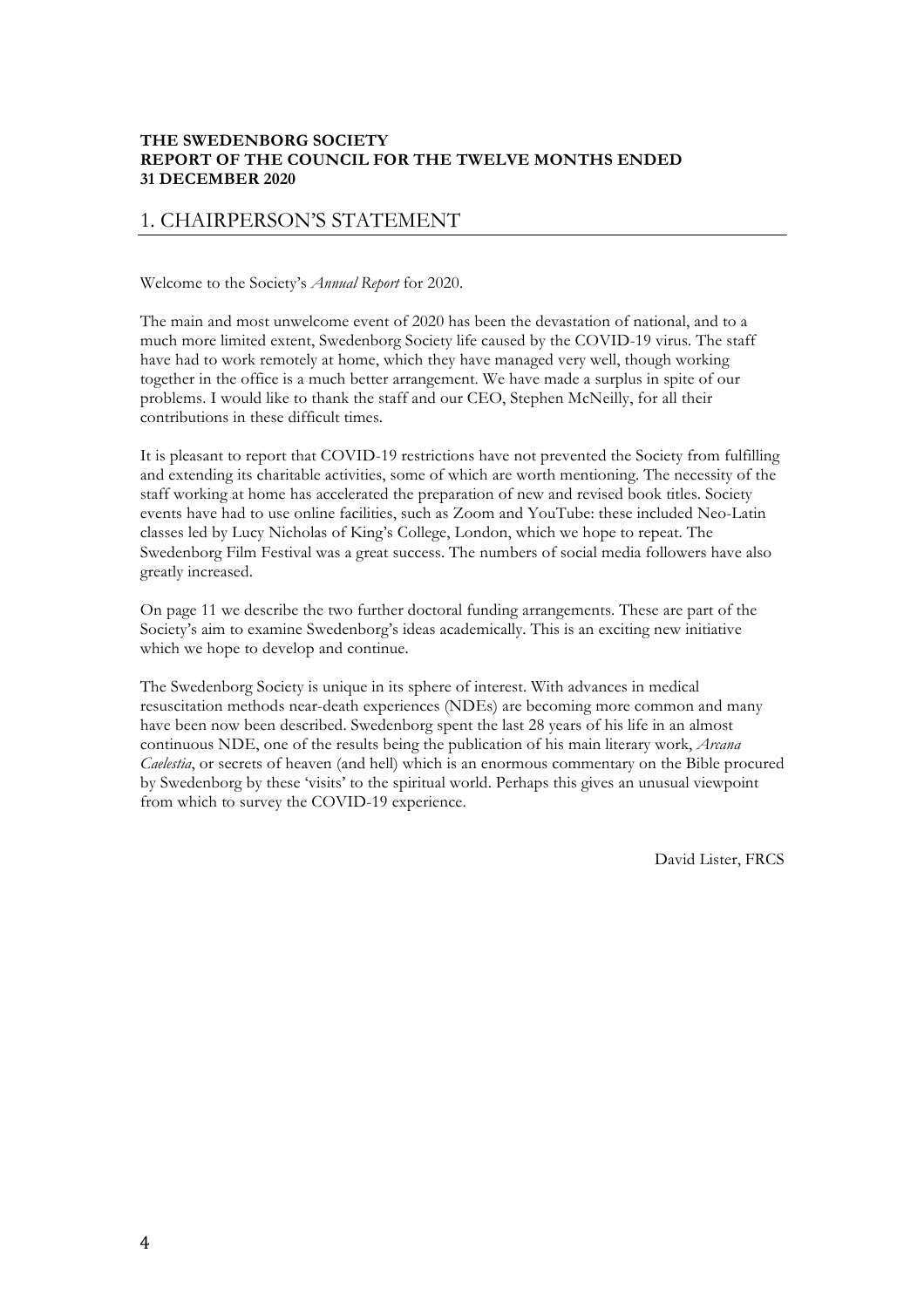# 2. OBJECTIVES AND ACTIVITIES

The Society exists to provide for the continuation of the public knowledge of the works of Emanuel Swedenborg and the appreciation of Swedenborg's ideas and influence on later generations.

The primary charitable objects of the Swedenborg Society are summarized as:

- To print, publish, purchase, sell and distribute as grants the literary remains of Emanuel Swedenborg, biographies of Swedenborg and literature in agreement with his writings;
- To organize meetings, lectures, conferences and other functions as a means of directing attention to, and promoting interest in, the works of Swedenborg;
- To encourage study of the works of Swedenborg.

The Society undertakes a number of activities to further these objectives:

- We grant books to public and university libraries;
- We organize events, lectures, seminars and exhibitions at Swedenborg House;
- We develop links with academic institutions to assist the research and study of Swedenborg's writings and their impact on later philosophical thought;
- We operate a bookshop to make the writings of Swedenborg and later books based on his ideas available to the public;
- We house a library, archive and permanent collection of artefacts;
- We foster a community to all who share an interest or a curiosity in the ideas and works of Swedenborg.

#### COVID-19

During March 2020, the Society had to close its premises to the public due to Government guidelines in relation to the COVID-19 pandemic. In our 2019 *Annual Report,* the Trustees included a 'Post balance sheet event note' outlining its concerns and the dangers then facing the Society. It was noted that income from the investment portfolio, room hire and bookshop were likely to decline during 2020 but that there remained sufficient reserves to continue to operate for the foreseeable future. In response the Society implemented a series of safeguarding measures to make sure that its operations were able to adjust to these changing economic conditions. These measures included readjusting the 2020 annual budget; convening regular executive subcommittee meetings to update on strategies and responses; enabling staff to work remotely from home, or where necessary to make use of the Government's furlough scheme; and pausing nonessential building works and publishing activities. The Society also received a HSBC Bounce Back loan to safeguard against possible cash flow difficulties. As anticipated, income from room hire, book sales and the investment portfolio did decline but the measures described above, alongside generous legacies, resulted in a modest operational surplus. Similarly, working remotely has allowed staff to focus on new online initiatives which have allowed the Society's charitable endeavours to develop and progress. The Trustees believe that, on balance, the Society has so far responded positively to the difficulties posed by the pandemic but that significant hurdles still remain. The Trustees therefore will continue to monitor the situation and prepare for ongoing difficulties that are likely to occur during 2021.

#### BOOK GRANTS

The Society continues in its policy of giving publications as grants to libraries, universities and other public institutions in the UK and overseas. The Society is also a member of an umbrella body called Swedenborg Publishers International, which provides funding for translation and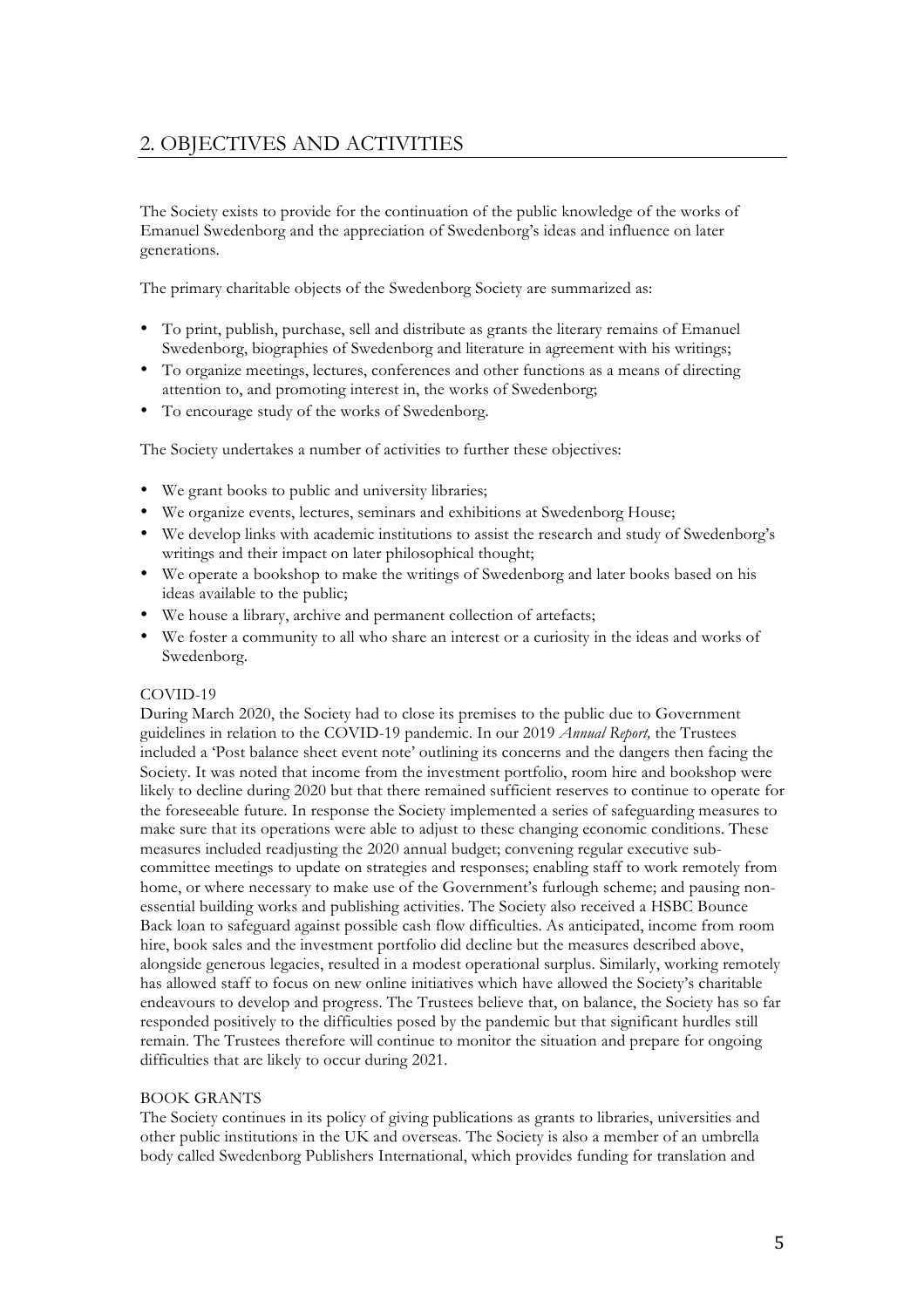publishing projects around the world. The Society is keen to further its efforts in this sphere and is taking an active role in providing financial support for doctoral research.

#### VOLUNTEERS

The Society is fortunate to be able to draw on a vital team of volunteers to assist with the furtherance of its objectives by providing support for translating, editing, research, copy-editing and proofreading. Much of this effort continues to be provided by members of the Society's Advisory and Revision Board, who also play a crucial role in establishing a suitable forum for scholarly discussion and publishing strategy. When open to the public, the Society's bookshop draws upon the vital support of volunteers who also assist in welcoming visitors during events at Swedenborg House.

#### ENHANCEMENT PLAN

Despite the unique restrictions and challenges placed on the Society in 2020 due to the COVID-19 pandemic, just mentioned, progress has still nevertheless been achieved in several key areas of the Society's charitable activities. These activities included enhancing the Society's online and digital media engagement; National Museum and National Archive Accreditation; expanding the role of academic and professional partnerships; and developing the building. Further details of are outlined below.

### 3. ACHIEVEMENTS AND PERFORMANCE

#### PERFORMANCE INDICATORS

The Council monitors the Society's performance through a range of financial and non-financial performance indicators. The key ones are:

|                                      | 2020                   | 2019        |
|--------------------------------------|------------------------|-------------|
| Number of visitors *                 | 1,006                  | 4,100       |
| Attendees to online events **        | 118,607                | n/a         |
| Number of Members                    | 578                    | 583         |
| Number of Friends                    | 103                    | 55          |
| Social media followers               | 4,761                  | 3,478       |
| Distribution of books <sup>***</sup> | 1,068                  | 3,098       |
| Contribution from property           | f <sub>.167</sub> ,928 | $f$ 136,842 |

\* This figure shows bookshop visitors and event attendees.

\*\* This number also includes views related to the Swedenborg Film Festival.

\*\*\* The drop in distribution is related to the closure of the Bookshop.

#### PRINTING, PUBLISHING, TRANSLATING AND EDITING

As part of the Society's long-standing commitment to producing a broad variety of publications exploring Swedenborg's intellectual and cultural impact, the Society has currently over 30 titles at various stages of development. These titles range from new English translations of Swedenborg's books; a new collected library edition encompassing Swedenborg's entire published output; scholarly study guides; introductory books; and academic studies. With staff working from home for much of the time, 2020 presented a unique opportunity to give extra energy and focus on many titles currently in preparation. Details of 2020 publishing activities are as follows:

#### • *Swedenborg Archive Series*

On 15 July, the Society launched volume six of its Swedenborg Archive Series. Entitled *On the Conjugial Angel*, this volume includes a transcript of a lecture and Q&A by the renowned author and scholar A S Byatt. The Swedenborg Archive Series is edited by Stephen McNeilly and copyedited by James Wilson and Avery Curran.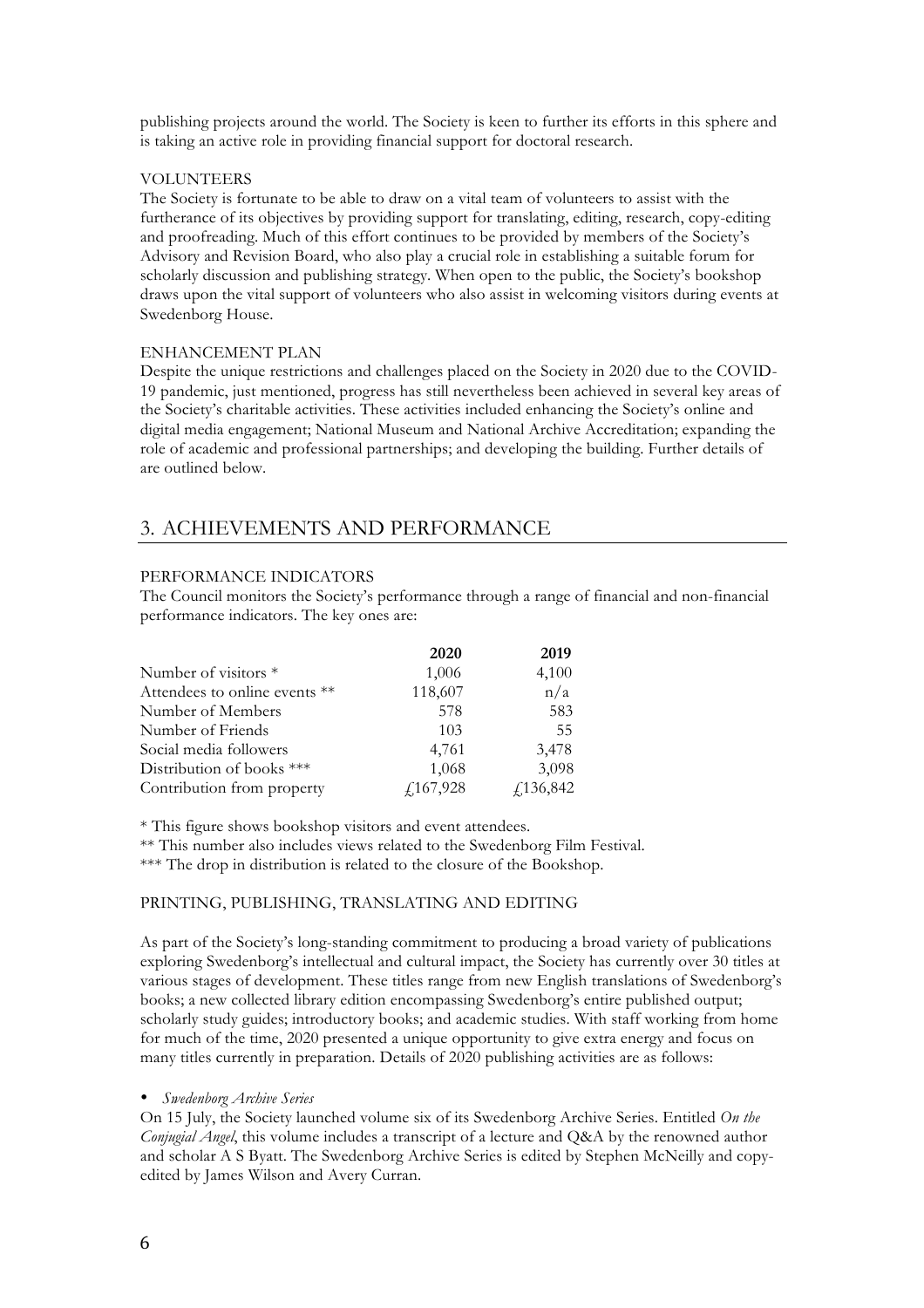#### • *Swedenborg Review*

2020 also saw the publication of issue 0.02 of the *Swedenborg Review.* The *Swedenborg Review* highlights the literary, historical and cultural importance of the work of both Swedenborg and the Swedenborg Society and incorporates a range of essays, interviews and photographic features. Published in full colour in an attractive compact newspaper format, the *Review* is intended to highlight the Society's publication and cultural event programme as well as providing a printbased platform giving focus to our community of researchers, readers, members, friends and scholars.

Contributions to the second issue include an article by London author Iain Sinclair; a review of an exhibition at Swedenborg House of the work of former artist in residence Peter Cartwright by art critic Paul O'Kane; a reprint of a newly discovered talk by international Zen Buddhist D T Suzuki with commentary by Stephen McNeilly; articles on Swedenborg's London and Swedenborg and Cinema by James Wilson; a feature spread of photographs by the artist Anonymous Bosch; plus contributions from Avery Curran, Michael Hampton, Michelle Lindson, David Lister, Alex Murray, Susan Sommers and Devin Zuber. The editorial team of the *Swedenborg Review* include: Stephen McNeilly (General Editor); James Wilson (Content Editor); Avery Curran (Copy Editor) and Jonathan Sellers (Art Editor).

#### • *Works in preparation*

John Elliott completed his revision of an English translation of *New Jerusalem and Heaven's Teaching for It*, and his editing of the Latin text. He has also written an editor's introduction. The work will be published in the dual language series and a significant part of the typesetting work was performed this year. The English translation will be the first new complete English translation (including Swedenborg's long sections of references to *Arcana Caelestia*) to be published by the Society since R L Tafel's revision that was first published in 1892. John has now begun work on a dual language edition of *Prophets and Psalms*.

K C Ryder continued to work on revising the complete draft of his translation of Swedenborg's *Divine Providence* with consultant Robert Gill. James Wilson began proofreading and editorial work on the text.

James Wilson continued work on volumes 4 and 5 of Norman Ryder's *A Descriptive Bibliography of the Works of Emanuel Swedenborg (1688-1772)*, expanding and confirming some of Norman's provisional records and commissioning and receiving transcriptions of over one hundred pages of material from Japanese editions to be recorded. The *Bibliography* is a key reference tool for scholars, publishers and librarians worldwide and remains the best guide to navigating both the long and varied corpus of Swedenborg's writings, and the subsequent complicated 300-year global publishing history connected to the production of translations and editions of his works.

Stephen McNeilly continued work on *Swedenborgs Lusthus*, a full colour casebound book featuring contributions from Chloe Aridjis, Anonymous Bosch, Iain Sinclair, Bridget Smith and Ken Worpole. An extract from the book by Iain Sinclair appeared in issue 0.02 of the *Swedenborg Review*.

Other books that were worked on during the year include *Death Is Waking Up: A Conversation with Marina Abramović* by Marina Abramović with Devin Zuber; *An Evening with Mr Benn*, by David McKee with Stephen McNeilly; and *The Story of Swedenborg in 99 Objects* edited by Stephen McNeilly and including a broad variety of contributors including photographs by the artist Oliver Chanarin.

#### • *Introducing Swedenborg Series*

A new series of pocket casebound books providing introductory essays by established authors on key Swedenborgian themes was also developed during 2020. With the high-profile authors attached to these titles, and the accessible nature of the books, it is hoped this series will be launched to great exposure and sales. The first two titles in series are *Introducing Swedenborg*, by the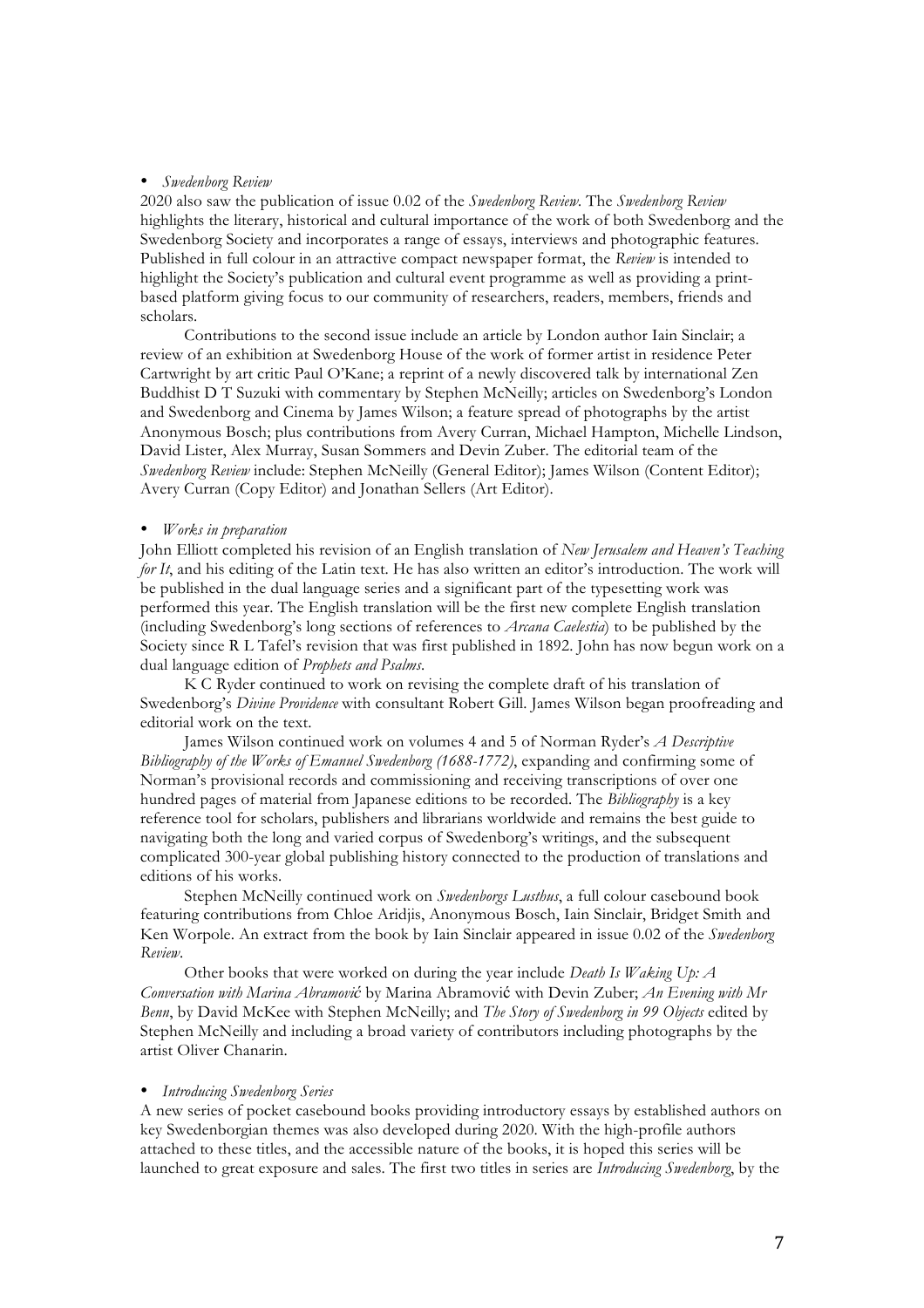award-winning biographer and author Peter Ackroyd and *Introducing Swedenborg: Correspondences* by former Blondie bassist and writer Gary Lachman. Both are being made ready for publication in 2021. Other titles that are in preparation include *Introducing Swedenborg: Heaven* by Colleen McDannell & Bernhard Lang and *Introducing Swedenborg's Lunars* by Simon Schaffer. The series is edited by Stephen McNeilly.

### • *Collected Library Edition*

Significant developments were also made towards a Collected Library Edition of Swedenborg's works. The aim of the series is to publish a comprehensive edition of Swedenborg's published works, with full academic apparatus, for a new scholarly readership. Titles underway include new editions of *Heaven and Hell*, *The Last Judgment* and *The Worlds in Space*, with the latter including a new introduction by Vincent Roy-Di Piazza. The editorial template for the series is being provided by Stephen McNeilly with a planned editorial board being appointed during 2021-22.

### EVENTS

Following the closure of Swedenborg House for much of 2020, the Society took the opportunity to develop and fast track its online event programme. The overall event programme remains a key strategy in bringing new people and existing friends and members to Swedenborg House and in raising the profile of Swedenborg and his work. Where possible, events remain free to the public and seek to promote a variety of content and activities including exhibitions, talks, conferences, reading groups, workshops and the Swedenborg Film Festival.

### • *The Swedenborg Birthday Meeting*

In our first event of the year, on 18 January, the academic Devin Zuber, Associate Professor of American Studies, Religion and Literature at the Graduate Theological Union at Berkeley, California spoke about his new book *A Language of Things: Swedenborg and the Environmental Imagination.* The talk was well attended and took place in conjunction with the launch of the second issue of the *Swedenborg Review.*

### • *Seminars and Discussion Groups*

#### *— The Tao of Islam*

Between February and March, Max Phillips led a series of in-house seminars on selected readings from Sachiko Murata's *The Tao of Islam: a Sourcebook on Gender Relationships in Islamic Thought* with supplementary texts including C G Jung's *Mysterium Coniunctionis* and Emanuel Swedenborg's *Conjugial Love*.

#### *—Cartography of the Brain*

2020 saw the successful return of Dr David Lister's seminars on Swedenborg and neurology. These took place via Zoom on Tuesday 12 May, Tuesday 19 May, Tuesday 26 May, Tuesday 2 June and Tuesday 9 June and featured discussions related to 'Map-making'; 'Cartography of the Brain'; 'The Infundibulum or Swedenborg's views of the Brain'; 'Eye Movement Desensitization and Reprocessing Therapy'; and 'Near-Death Experiences'. The seminars were well attended and marked the Society's first online seminar series.

#### —*To the Waters and the Wild*

Exploring notions of landscape and wilderness, tame and wild, civilized and savage, wildness and wasteland, author and academic Dr William Rowlandson led a series of five discussions on writers, artists and poets influenced by Emanuel Swedenborg who explored the fault-lines between landscape and wilderness, landscape and inscape, the real and the imaginal, the civilized and the savage. The seminars took place on Zoom during on 14 July, 21 July, 28 July, 4 August, 11 August.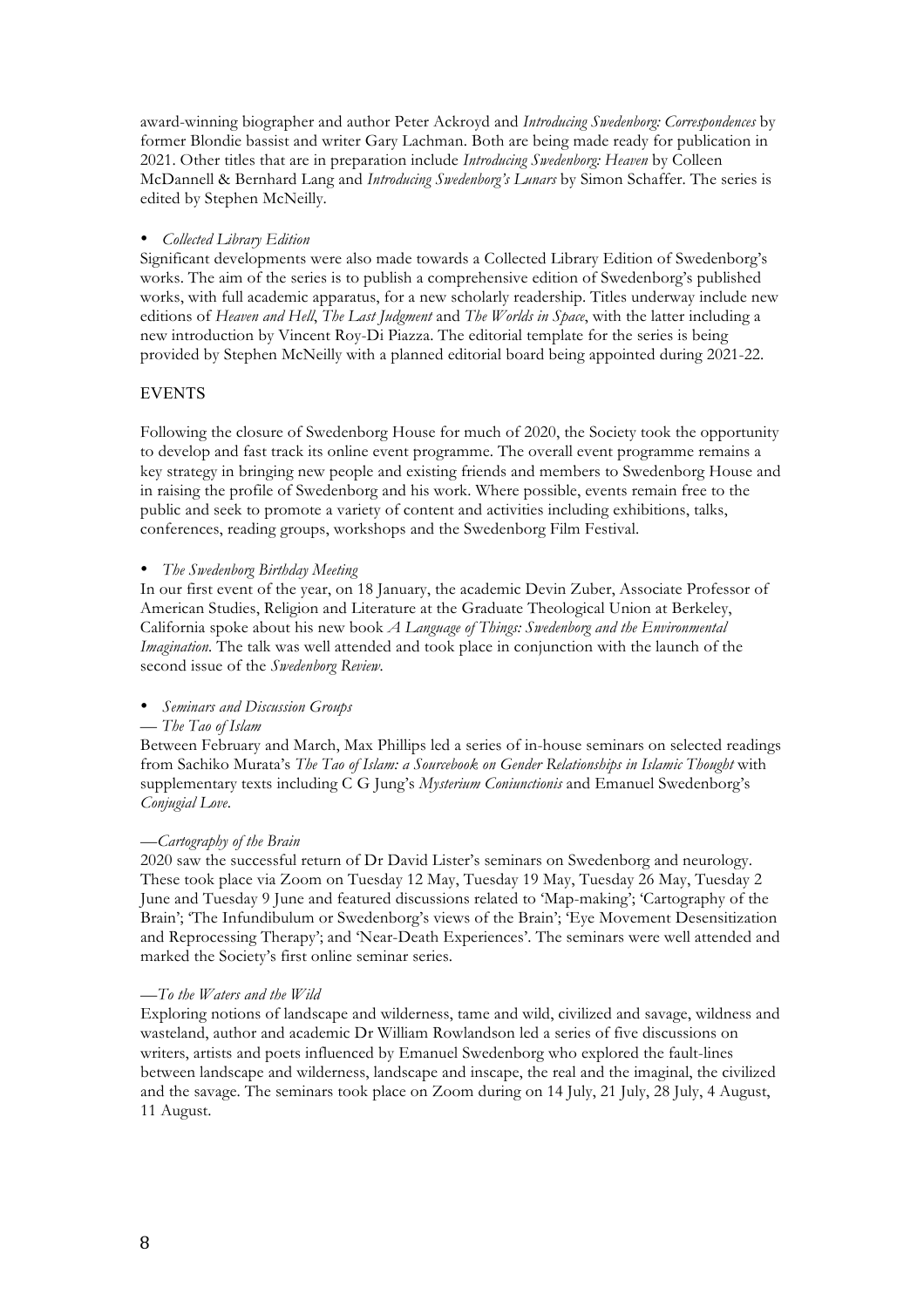#### —*Swedenborg, Homoeopathy and America's Reform Tradition*

During November, the Society hosted three presentations by the author and academic John S Haller, Jr. The talks covered the themes of 'The Swedenborgian Influence on Homoeopathy'; 'America's Reform Tradition: Swedenborg, New Church and the Doctrine of Uses'; and John S Haller's 'Discovery of Swedenborg and How My Books came about'. The talks were screened on the Society's YouTube channel with the series coinciding with the publication of Haller's *Swedenborg's Principles Of Usefulness: Social Reform Thought from the Enlightenment to American Pragmatism* by the Swedenborg Foundation in the US.

#### • *Open House and Tours*

Organized by James Wilson in a brief period where COVID-19-related restrictions were lessened between national lockdown and London's move into tier 3 status, Open House was a highly successful test of the Society's implementation of new COVID -19 protocols on health and safety and social distancing. Following a full risk assessment and social distancing protocols, the event included a reduced capacity of only allowing 10 people in the building at any given time, specified routes around the building and the taking of contact tracing details. Even with these restrictions Swedenborg House hosted nearly 100 visitors. The staff and volunteers overseeing the day worked excellently to ensure that visitors had an enjoyable and safe visit to Swedenborg House. The event took place on Saturday 19 September.

The Wynter Room, Gardiner Room and Swedenborg Hall were opened to the public along with the light well, staircases and vestibule, allowing visitors to explore the building, the library and the parts of the museum collection that are on permanent display. Volunteers staffed each of the spaces open to the public and a four-page leaflet about the building was given to visitors. Alex Murray and James Wilson prepared an exhibition illustrating the history of Swedenborg House (and the Society's presence within it) that was on display in the Wynter Room. Open House London remains one of the world's biggest architectural festivals.

#### • *Annual General Meeting*

On 26 September, the Society hosted its first ever online AGM. In addition to the usual business of the meeting, short presentations were given by Alan Lewin, Avery Curran, Stephen McNeilly, David Lister and Alec Morley. The event was introduced by Denise Prentice. 25 members attended the meeting from countries across the globe.

#### • *Exhibitions and Performances*

#### *— Hellish Love: an exhibition of objects from the Swedenborg Collection*

In collaboration with the Bloomsbury Festival and as part of the Society's professional partnership with the Royal College of Art, students from the MA in Creative Writing selected and wrote about a series of objects from the Swedenborg collection. Printed in a booklet, the texts also provided the basis for a film which was screened on the Society's YouTube Channel during a virtual opening of the event on 23 October. Participants of the exhibition included: Stephanie Brown, Louise Camu, Molly Coldicott, Greer Dale-Foulkes, Mengyang Fan, Gertrude Gibbons, Lydia Granger, Malvina Janasik, Sarah Khan, Wesley Knowler, Chenyuan Liang, Binyao Liu, Yuzu Ono, Sicily Scarlet, Maximilian Schuch, Harald Smart and John Vaughan. The cohort were assisted by Alex Murray and Avery Curran, in conjunction with Sally O'Reilly from the RCA. The exhibition took place between Monday 19-Friday 23 October.

#### • *Children's Workshops*

#### *—Discover the Hidden Treasures of Swedenborg House*

On the Saturday 28 August, the Society hosted an online children's drawing workshop, run by the celebrated author and artist Sally Kindberg. As with previous workshops, the children were led through an exploration of our collection of artefacts and treasures at Swedenborg House, including strange mechanical inventions and powdered wigs. Downloadable PDF pages were emailed in advance and colour felt-tip pens were also provided by post.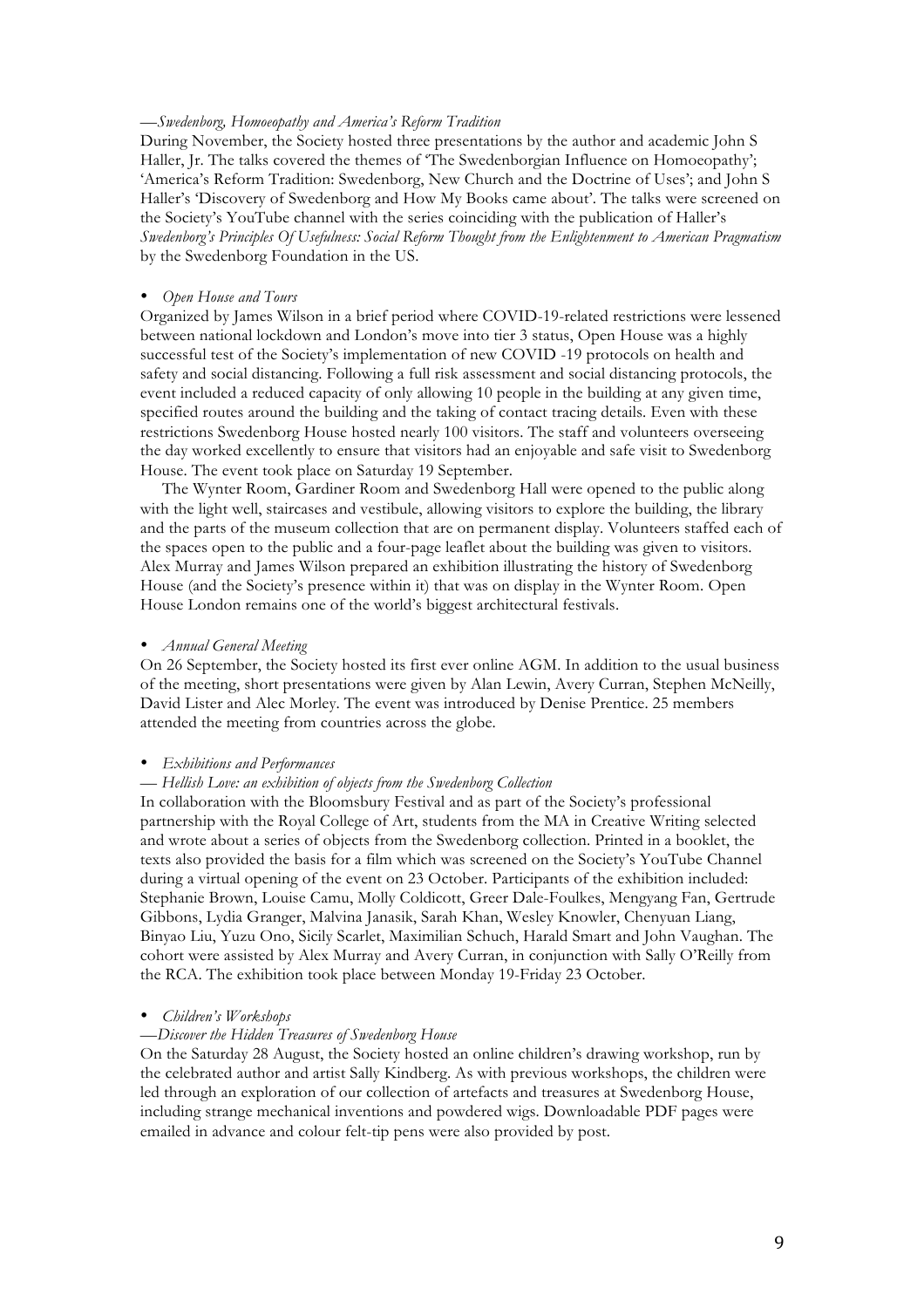#### • *Book launches*

#### *—On the Conjugial Angel by A S Byatt*

On 15 July the Society launched the latest instalment in its Swedenborg Archive Series. This was a transcribed talk by A S Byatt entitled *On the Conjugial Angel*. The launch was hosted virtually via Zoom and presentations were offered by Julia Armfield, Avery Curran and Stephen McNeilly.

#### • *The Swedenborg Film Festival*

The 2020 Swedenborg Film Festival took place on 5 December 2020 via the Society's online Vimeo and YouTube channels, and remains one of the most popular events staged by the Society. This year it was decided to move the Festival online and it proved to be especially successful with the Vimeo platform receiving nearly 118,000 online views.

The 2020 SFF was run by a dedicated team of individuals. These included: Alex Murray who, with the support of Jacob Cartwright, set up and oversaw the online screening and hosting; Avery Curran who coordinated the event; James Wilson and Maia Gaffney-Hyde who helped with the submissions process; Rebekka Cartwright and Denise Prentice, who oversaw social media strategies; Stephen McNeilly who provided direction; and Gareth Evans and Nora Foster who curated the shortlist and selected the screening order. Guest judges for 2020 were the artist Melanie Manchot and the filmmaker John Smith. As well as developing and promoting new filmic responses to Swedenborgian thought, the overall aim of the SFF is to help raise the profile of Swedenborg House.

Shortlisted filmmakers for 2020 were: Sogand Bahram; Stephanie M Barber; Tia Bennett, Constance Osuchowski & Isa Peñaranda Gaviria; Roland Denning; Wheeler Winston Dixon; Oona Grimes & Tony Grisoni; Atobe Hiroshi; Matt Hulse & Sami Fitz; Isabelle Kanapé; Sohee Kim; Andrew Kötting; Kamila Kuc; Marina Landia; Yasir Masood & Peter McCain; Joanna McClurg; Andre de Nervaux; Rastko Novakovi; Ben Rivers; Shirley Snow; Sam Williams; and Renee Zhan.

The SFF 2020 winner was Shirley Snow for *A Loud Boom Through The Night*. Special mentions went to Roland Denning for *Everything is Under Control* and Marina Landia for *Chatbot Dialogs*. The public vote winner was Matt Hulse & Sami Fitz for *Salt*.

#### • *New initiatives*

#### —*Online Neo-Latin Classes for Beginners with Dr Lucy Nicholas*

Between April and July, and as part of our newly developing educational programme, the Society organized a series of 10 online classes exploring Neo-Latin. Led by the academic Dr Lucy Nicholas, from King's College, London, the classes focused on the rudiments of grammar, vocabulary and syntax and served as an ideal starter course for readers wishing to explore the texts of Swedenborg in their original language. Participants gathered from around the globe. It is intended that classes will be held annually and that via such classes the Society will encourage a greater engagement with Swedenborg's Latin texts and also lay the foundation for a new generation of Latin readers and consultants.

#### *—Plasticine Workshop with Wilfrid Wood*

On 15 February a group of 24 people gathered in the Society's Wynter Room to take part in a plasticine workshop with the artist Wilfrid Wood. The workshop was the first of its kind to be held at Swedenborg House, and the event was sold out. Further workshops are planned for 2021. Plasticine was invented by William Harbutt, a Swedenborgian from Bath, who intended it as an educational tool for teaching Swedenborgian values. It is now one of the most widely known modelling materials in the world.

#### —*Winter Fairytales with Sally Pomme Clayton*

At the close of year, on 22 December, former Artist in Residence and storyteller Sally Pomme Clayton, gave an online performance involving stories and fables, plus songs and music. Sally Pomme told the tales of Snow White and Old Father Frost and included a range of seasonal stories from Russia, Germany and Scandinavia. The event was staged live via Zoom and on the Society's YouTube channel with further events planned for 2021.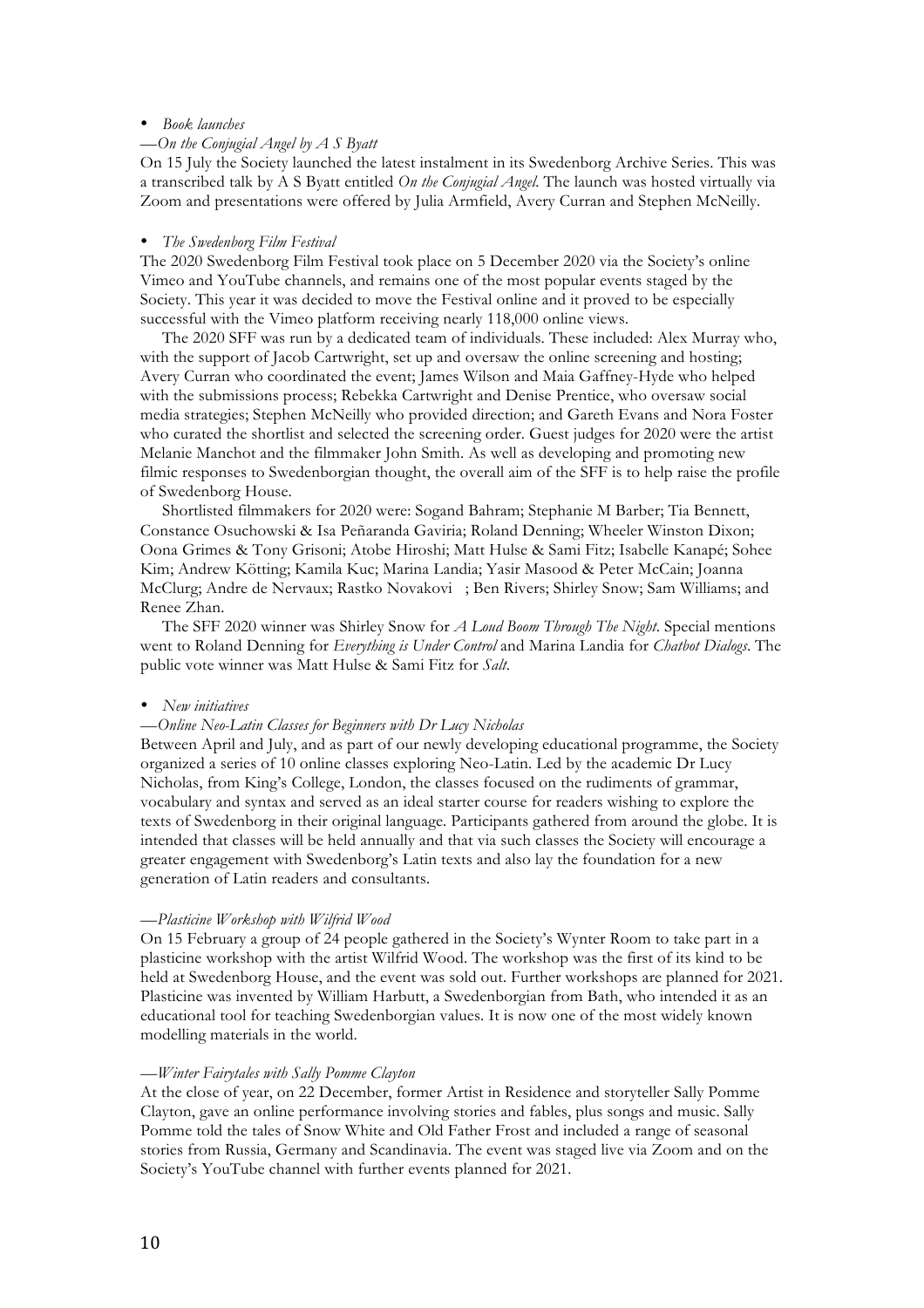#### SWEDENBORG RESIDENCY

In November 2019, the Swedenborg Residency for 2019-20 was awarded to Chloe Aridjis, a London-based novelist and writer whose most recent novel, *Sea Monsters*, was published by Chatto & Windus to much acclaim. Beginning with a role as guest judge of the tenth Swedenborg Film Festival and giving readings of her work in accompaniment to film screenings of the work of directors Carlos Reygadas, Jem Cohen and John Burgan. During the following months Chloe organized a series of collaborative events in the hall at Swedenborg House and she also made a trip to Stockholm to write an article on Swedenborg's summerhouse soon to be published in a forthcoming book. Following the closure of the building in March it was agreed to suspend the residency until April 2021. This would allow Chloe and the Society to review progress on public access to the building in the light of proposed changes due to COVID-19 restrictions.

#### COMMUNITY ENGAGEMENT

Swedenborg House continues to be a focal point for the Society's programme of community engagement and plans continue for the development of a community garden on the roof at Swedenborg House for Members, local residents and Friends. Discussions were also continued regarding the viability of a coffee shop within the bookshop to help encourage more visitors and also to provide a social space for hirers, researchers and event attendees when the building reopens. Discussions were also at an advanced stage with Tower Hamlets, East End Homes and the Friends of Swedenborg Gardens regarding information boards and collaborative activities at Swedenborg Gardens, East London.

#### FRIENDS OF SWEDENBORG HOUSE

The Friends of Swedenborg House project continues to develop. Annual subscriptions are  $f$ , 5 and this includes a free copy of the *Swedenborg Review*, a free gift, 20% discount on books and free entry to Society events. At the end of 2020 the Society had received 103 subscriptions, an increase of 48 since 2019. It is hoped that the Friend of Swedenborg House initiative will encourage greater engagement with the Society's activities and also serve as a stepping stone to full membership.

#### ACADEMIC AND PROFESSIONAL PARTNERSHIPS

Despite difficulties presented by the COVID-19 pandemic, the Society was nevertheless able to continue its initiative of developing professional partnerships. During 2020 Isaac Saldarriaga Russy undertook a work placement at Swedenborg House as part of his MA at Birkbeck University. The Society was also able to successfully host a cohort from the MA in Creative Writing from the Royal College of Art.

#### SWEDENBORG PH.D. SCHOLARSHIP

During 2020 financial support continued for Vincent Roy-Di Piazza to undertake doctoral research on the theme of Emanuel Swedenborg's natural theology of soul-mind-body interaction, in the departments of History of Science and Medicine & Economic and Social History at Linacre College, Oxford. In addition to this, doctoral funding was also awarded to Bradley McKinnon, in the School of Divinity, History and Philosophy at the University of Aberdeen. His project proposal is entitled: 'The Epiphanies of Helen Keller: Swedenborgianism, Socialism, and the Representations of Disability in Twentieth Century America'. Beginning in 2021, it was also agreed to award doctoral funding to Dale Rose in the Department of History, European Studies, and Religious Studies at the University of Amsterdam. His project proposal is entitled: 'British Swedenborgianism and the Campaign for Rational Reforms in the 19th Century; Charles Augustus Tulk and the Political Life of Swedenborg's Thought'.

### BOOKSHOP AND DISTRIBUTION

2020 saw the bookshop at Swedenborg House closed to the public for the majority of the year as a result of the COVID-19 pandemic, but through social media, mailing lists and the website, people were directed to the Society's online bookstore and a valiant effort was made to fulfill all orders that were received quickly and safely. Maia Gaffney-Hyde oversaw the fulfilment of online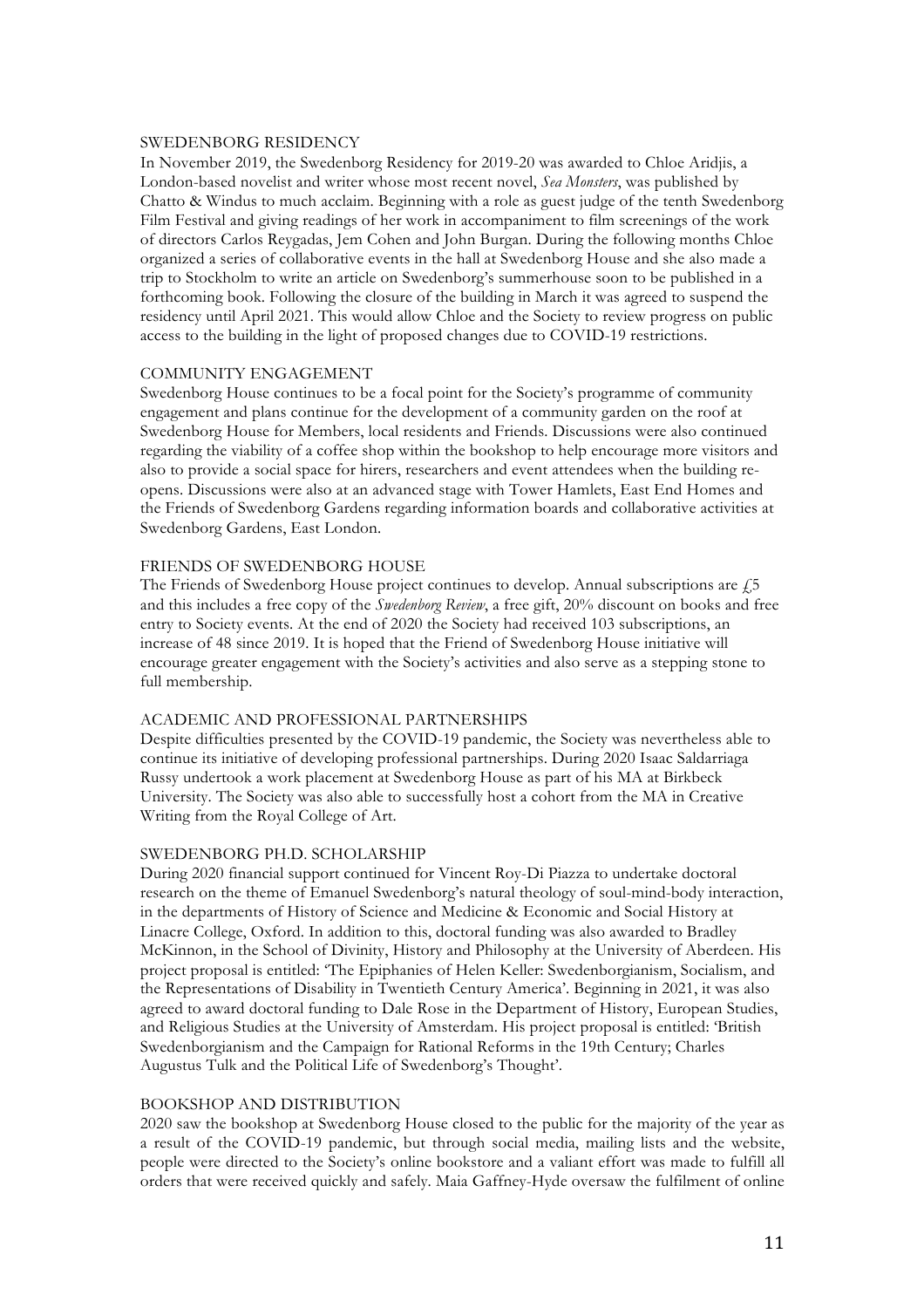sales and updating of the online bookstore. With the assistance of Lolita Soboloyova and a number of volunteers (see p.18), Maia also oversaw the operations of the bookshop at Swedenborg House, in the periods that it was open.

The Swedenborg Foundation continued to act as US distributors for 18 of the Society's titles. The distribution agreement with Combined Book Services (of Tonbridge, Kent), continued to provide sales outlets and marketing opportunities, with CBS distributing 30 of the Society's titles. Commission from the latter services tends to be high, but as part of our desire to have copies of Swedenborg's works made as widely accessible as possible, it is felt necessary to increase availability of our publishing stock through established sales outlets (and therefore at decreased margins), rather than seek to limit distribution by handling all book sales in-house. Bookshops taking our titles via CBS include the Tate bookshops, Foyles, Blackwell's and Waterstone's.

#### MARKETING, PUBLICITY AND SOCIAL MEDIA

During 2020, the Society responded proactively to the impact of COVID-19 by directing its marketing strategy to promoting its online presence. The Society's events programme served as the key focus, with the Society adapting events which would have usually been held within Swedenborg House to online platforms. In this process, the Society embraced the use of the digital streaming platforms to present its varied events programme (more on which below), with the advantage of reaching wider audiences who would have otherwise been unable to attend Swedenborg House in person, as well as international audiences.

Managed by Denise Prentice, the Society has successfully built upon its 2019 social media strategy of developing a strong identity and consistent content scheduling and appointed Rebekka Cartwright as Social Media Co-Ordinator in October 2020. Rebekka has continued with the work implemented by Avery Curran of producing content and posts in the categories of key historical figures linked to Swedenborgian ideas, significant dates related to Swedenborg in the form of 'On this Day' posts and creating content designed to drive awareness and attendance to the events programme.

Short promotional videos were made for a variety of events by the filmmaker Jacob Cartwright and these were made widely available across the full range of the Society's social media platforms. These videos and activities have encouraged a significant increase in social media and event engagement. During 2020 Society also gained 113 additional Facebook followers, 162 additional Twitter followers and 256 additional Instagram followers.

#### WEBSITE & DIGITAL MEDIA

The Society's new website went live on 1 January 2020. In addition to hosting the Society's online bookshop; room hire booking platform; events calendar; library and archive catalogue; blog; and general information content, the website is intended to serve as the focal point for the Society's new and developing digital media projects. These are to include online live streaming, real time educational webinars and videos. During 2020 the Society saw a dramatic increase in visitors to its website with over 119,000 page views from 126 different countries. A Swedenborg Radio, including podcasts, interviews and roundtable discussions is in a developmental stage.

As mentioned above, and in response to restricted access to the building, 2020 also saw the Society prioritize the development of its digital media and online events strategy: the aim being to transfer the Society's entire public events programme to a new online audience.

As part of this strategy the Society launched a YouTube channel and Vimeo channel, whilst also setting up a series of webinar events via Zoom and Facebook live. By December 2020 the Swedenborg House YouTube channel had attained 196 subscribers with 4,500 impressions, with 258 video views and an aggregate of 50 hours video viewing time. Via the Swedenborg Film Festival the Society had facilitated 117,873 video views, with 3,177 webpage views and 505 online votes. Via its Zoom and Facebook live events had attracted 476 attendees. Comparative figures were not available from 2019.

The technical support for these new developments was organized by Alex Murray, with the help of Jacob Cartwright. All events were professionally introduced by Denise Prentice and Avery Curran. Website content was kept up-to-date by James Wilson, Maia Gaffney-Hyde and Stephen McNeilly.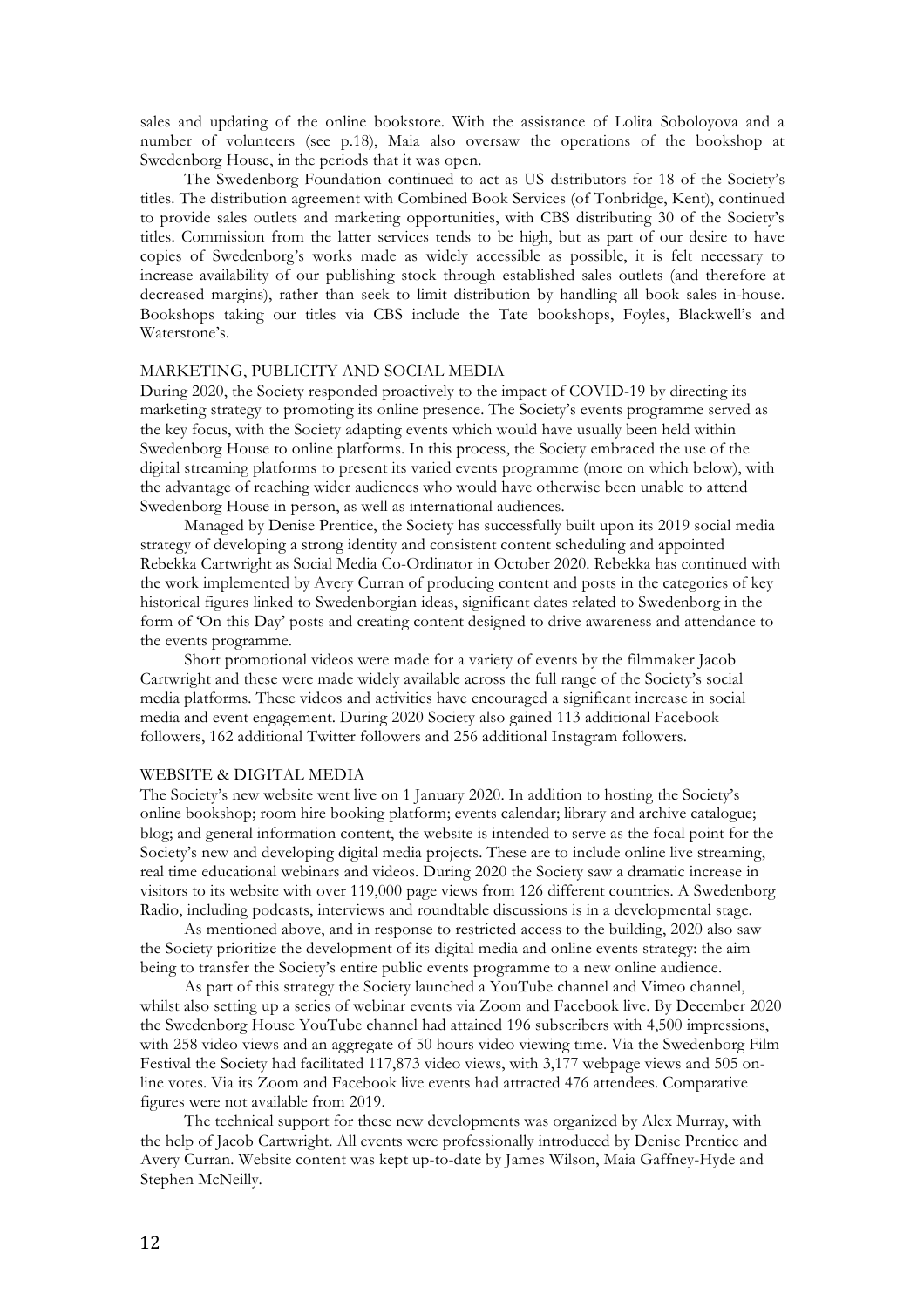#### ARCHIVE & LIBRARY

Despite complications surrounding working on-site with the collection due to COVID-19 restrictions, inroads were nonetheless made in a number of areas.

Regarding the cataloguing of the Conference Archive, the Church Records section of the Conference Archive stands at about three-quarters complete, and a plan is underway regarding how best to add the church records which are currently stored in the basement to those already located in the Conference Archive. Work has also continued on cataloguing the Conference Archive's pamphlet collection. Roughly 600 of these have been catalogued so far, about a third of the total collection. Once catalogued, these will be moved out of the Conference Archive into the Gardiner Room to create more space for higher priority items.

2020 also saw a continued engagement with the library from a broad variety of researchers, both independent and academic. Enquiries were received from researchers from across the globe, including the University of Biola, the University of Korea, the University of Kent, Oxford University, Rutgers University and Trinity College, Dublin on subjects ranging from the Society's copy of *Heaven and Hell* signed by T E Lawrence, the Swedish philosopher Thomas Thorild, early Swedenborgians in London, links between the author Edgar Rice Burroughs and Swedenborg, D Gopaul Chetty, James John Garth Wilkinson's Iceland travel diary, Robert Frost and many other topics.

Research and work also continued on National Archive Accreditation. The project will see the Society adopting a series of national and international standards that serve as a series of indicators to both national archive-related bodies and to individual institutions that we recognize the cultural importance of our heritage assets and are committed to their upkeep. It is a necessary part of the ongoing regeneration of the Swedenborg Society into a public-facing academic institution dedicated to promoting the importance of Swedenborg and his legacy to popular intellectual discourse.

Regarding work placements, Isaac Saldarriaga Russy assisted at Swedenborg House as part of his MA at Birkbeck University. Isaac catalogued a sizeable section of the pamphlets also contained within the Conference Archive and helped with the reorganization of the Gardiner Room. Though his internship was cut short by national lockdown, Isaac made great progress in the areas he worked in and was a fantastic asset to the team.

Sadly there was very little chance to engage in conservation activities, however, the ongoing reorganization of the Gardiner Room loosely falls into this category as the end goal of it is to free up space in the basement for the better storage of items that are eventually destined for the archive. While good progress was made on this project as and when it was able to go ahead, it was unfortunately halted for the last few months due to national lockdown. Work on it is set to commence again in early April 2021.

Throughout 2020 the library continued to receive a number of acquisitions from publishers from around the world including several titles from the Swedenborg Foundation. Other notable items include a manuscript notebook of Norwegian translations of several short New Church publications donated by Rory MacLellan; a copy of Derek Antrobus's *A Guiltless Feast: The Salford Bible Christian Church and the Rise of the Modern Vegetarian Movement* kindly donated by the author, a Salford Councillor and local historian; a copy of the first English translation of Swedenborg's scientific periodical *Daedalus Hyperboreus* made by Göran Appelgren and donated by the Swedenborg Scientific Association; **t**he first German translation of *Blake's London* by Sven Koch and Jürgen Ghebrezgiabiher, donated by the publisher Matthes & Seitz Verlag and a rare 1925 German edition of Swedenborg's *Traumtagebuch aus dem Jahre 1744* donated by Andrew Bentley. Alex Murray is the Society's Librarian and Archivist.

#### MUSEUM & COLLECTION

The Society continued with its preparations for National Museum Accreditation. During 2020, preparations were made towards the setting up of a permanent display with a printed commentary on key items. It is hoped that the display and booklet will be ready for when the building opens to the public in 2021. A 'Collection Highlights' page has also been prepared for the website and a video/digital tour of the collection is being planned for 2021. Contact with Helen O'Hara, Museum Development Officer at the Museum of London, will be resumed when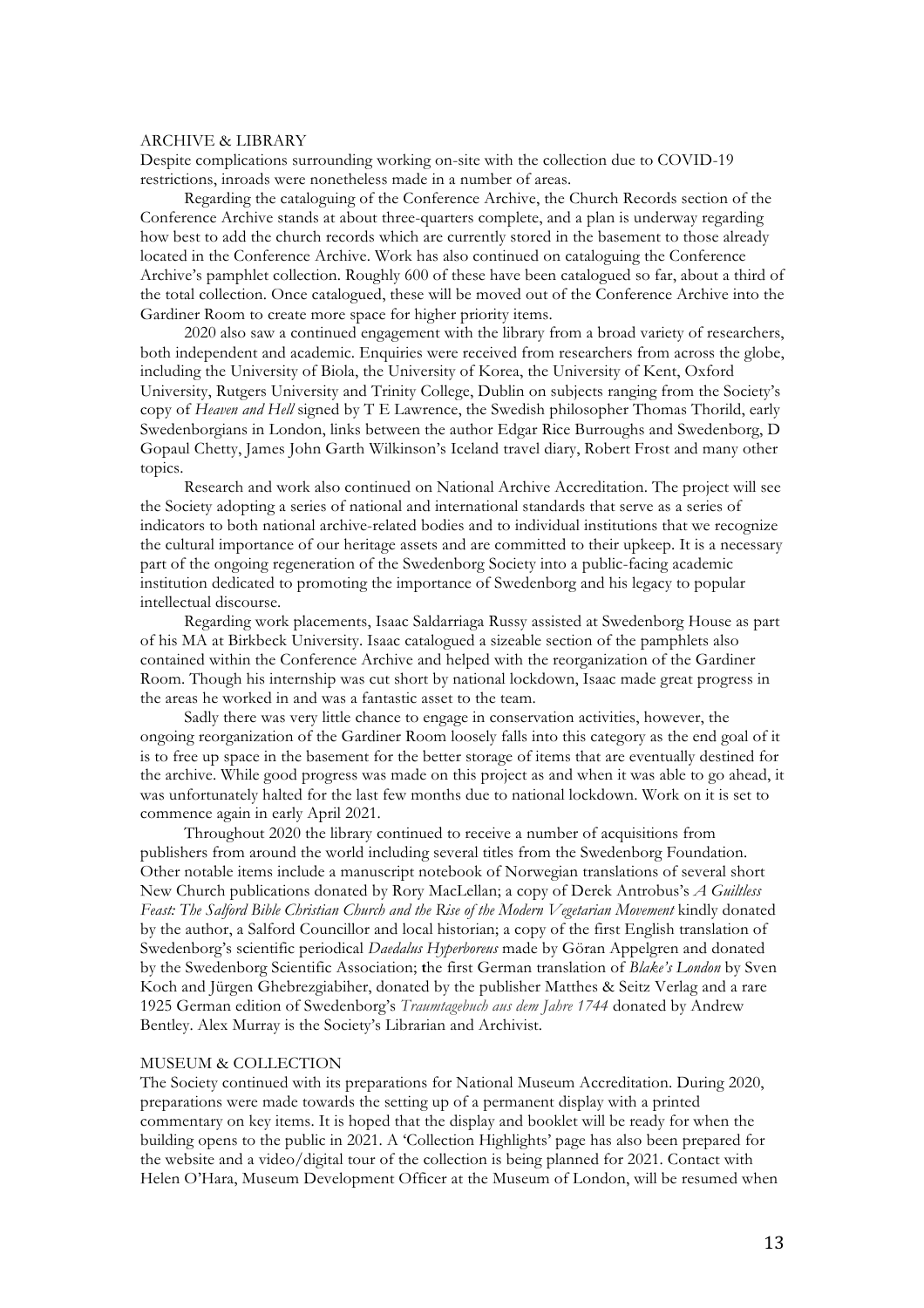public spaces and museums are allowed to reopen in 2021. The Society's Museum Accreditation process is being led by Stephen McNeilly.

#### PREMISES

The Swedenborg Society's premises at 20-21 Bloomsbury Way remain an essential component of the Society's ongoing charitable activities. The impact of the COVID-19 pandemic on our operations over the last twelve months has been significant, meaning that, along with all publicfacing activities, all planned building improvement works were put on hold. We have however, maintained the viability of the building in terms of essential maintenance and services—prior to the current lockdown we were up to date with all scheduled maintenance of essential services utilities, security and fire alarm and safety services. All due contractor visits have been rescheduled and following assessment a building maintenance list has been drawn up according to precedence.

As a priority during 2020 we ensured that both the Society and the tenants' side of the building had been made 'COVID-19 secure'. This entailed installing clear signage, sanitation measures and PPE provisions. A comprehensive COVID-19 H&S document was also prepared and distributed to the tenants, staff and visitors. We are confident that going forwards, our building is a safe environment for staff, tenants, visitors and contractors. The situation was monitored on a regular basis and at the writing of this report, plans were underway for the phased return to working *in situ* at Swedenborg House. A particular emphasis will be to ensure that all necessary provisions are in place for us to be able to safely reopen the shop and recommence public-facing operations. Plans are still underway to develop a rooftop garden and for improvements to the basement to increase space for the expansion of archival storage and also for the setting up of small studio for audio recordings and broadcasts. The building is managed by Jacob Cartwright.

#### ENVIRONMENTAL AUDIT

During the periods of enforced absence from Swedenborg House we have been discussing and planning environmental improvements to the building. These discussions have centred on developing an Environmental Enhancement Plan (EEP). Over the last few years we have successfully implemented a number of energy-saving and recycling measures, but going forwards we need to take this further with the eventual aim to become a model of sustainability and environmental responsibility. Following professional appraisal this is likely to require a review of our heating and energy systems, looking at how best to increase efficiency and reduce our carbon footprint. In the long term this investment will provide significant cost-saving benefits.

### 4. FINANCIAL REVIEW

These financial statements have been prepared in accordance with the accounting policies set out in the notes and comply with the Society's Governing Document. They have also been prepared in accordance with the Companies Act 2006 and the Statement of Recommended Practice applicable to charities (SORP 2nd Edition, effective 1 January 2019). The financial and budgetary controls in place have allowed the Society to concentrate its efforts on its core activities of publishing and events, whilst ensuring the effective stewardship of the Society's assets. The Society's activities are funded primarily through income generated by its investment portfolio and property, with additional income generated through membership subscriptions and book sales. The Society is also extremely fortunate to benefit from generous donations from its members and associated organizations.

Total incoming resources for the year amounted to  $f_1$ 504,663 (2019:  $f_1$ 487,781) and total resources expended for the year was  $\mu$  408,397 (2019:  $\mu$ 555,354), resulting in a net surplus before investments and revaluations of  $f$ , 96, 266 (2019: deficit of  $f$ , 67, 573).

 The Society's investment portfolio continues to generate a substantial part of our income each year, and at the year end the valuation of the portfolio had decreased by  $\ell$ ,97,696 (2019: increased by £765,684). The Society has a very long investment horizon and changes in the portfolio value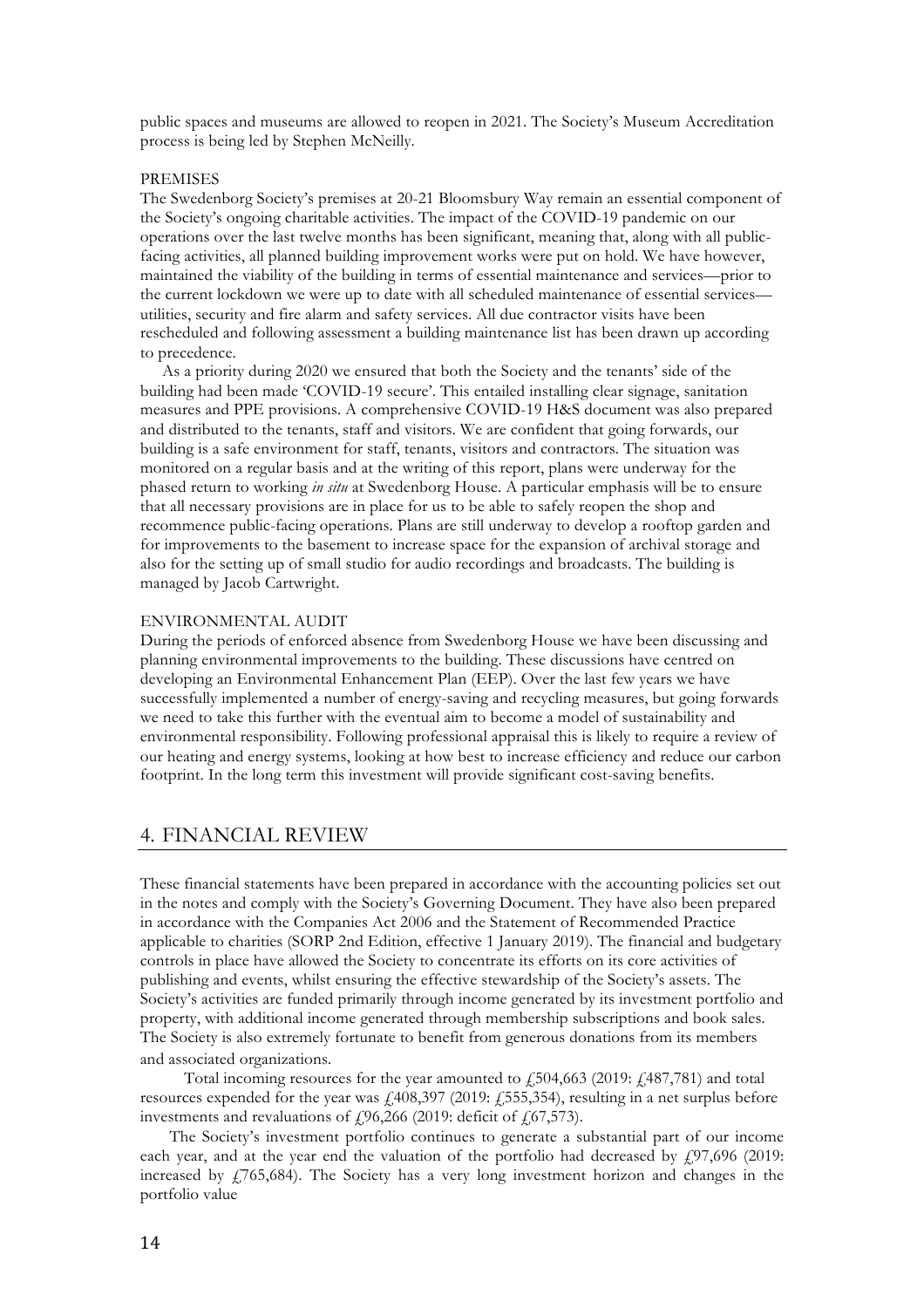from year to year do not impact the Society's operations. The net movement in funds for the year is £43,455 (2019: £729,687). Total funds at 31 December 2020 were £19,932,315 (2019: £19,888,860).

#### RISKS AND UNCERTAINTIES

The Society is exposed to various risks in the pursuance of its charitable objectives, and especially so during 2020. The Society's activities are diverse, and the Council monitors the risks facing the Society periodically. The principal risks are:

• *Loss and damage of the building*

Swedenborg House is critical to the Society's success both as the location of its head office and as a key source of income through event hire and rent received. The Society has mitigated this risk through a comprehensive assessment of fire and health and safety issues at the building, and through holding appropriate insurance.

• *Membership changes*

The Society is a membership organization and needs to attract new members in order to grow and for the membership to prosper. The Society considers that the introduction of a new *Friend of Swedenborg House* scheme is a positive way in which this risk is mitigated as it will introduce a new generation of visitors to engage with the activities and aims of the Society. The Society is increasing its presence on social media as a way of connecting with an audience that has historically not engaged with the Society.

• *Credit risk*

The Society is exposed to credit risk in respect of its sales subject to credit arrangements. The largest elements of this relate to rental income from its tenants and income from customers who hire the Hall. The Society manages this risk by assessing the credit worthiness of prospective tenants before agreeing a new lease and by holding a deposit. The COVID-19 pandemic has had a profound impact on many sectors of the economy. The Society is still proactively engaging with its tenants to manage the elevated credit risk associated with the economic shock caused by the COVID -19 pandemic and the enforced closure of businesses.

• *Economic risk*

The majority of the Society's income is derived from its investment portfolio and its property. The effects of COVID -19 on the economy have been significant, and in the short term the Society anticipates experience lower income from its investments. The Society is focusing its efforts on mission critical activities and reducing discretionary spending on items that do not directly deliver the Society's charitable objects.

#### INVESTMENT POLICY

The Trustees have delegated day-to-day management of the Society's investment portfolio to Quilter Cheviot. The Society's investments are the primary means of funding its activities and are held to produce a reasonable level of income whilst allowing the potential for capital growth.

#### RESERVES POLICY

At 31 December 2020 total unrestricted funds amounted to  $f19,830,751$  (2019:  $f19,787,370$ ). The majority of these funds are represented by the Society's premises, which houses the Society's library, archiving and administrative facilities, and by its investment portfolio, which is held to provide income over the long term. These could not be disposed of without seriously impairing the Society's ability to continue its charitable activities over the long term.

The amount of free reserves—defined as unrestricted funds less fixed assets and investments —at 31 December 2020 was  $\text{\emph{L}}328,852$  (2019:  $\text{\emph{L}}172,425$ ). This level of free reserves represents 315 days of operating costs (2019: 113 days). The increased level of free reserves is due to a short-term increase in the amount of cash held within the Society's investment portfolio. The Council considers that this increased level of free reserves is prudent against the context of highly unpredictable economic conditions and anticipated changes in the Society's income streams over the next year.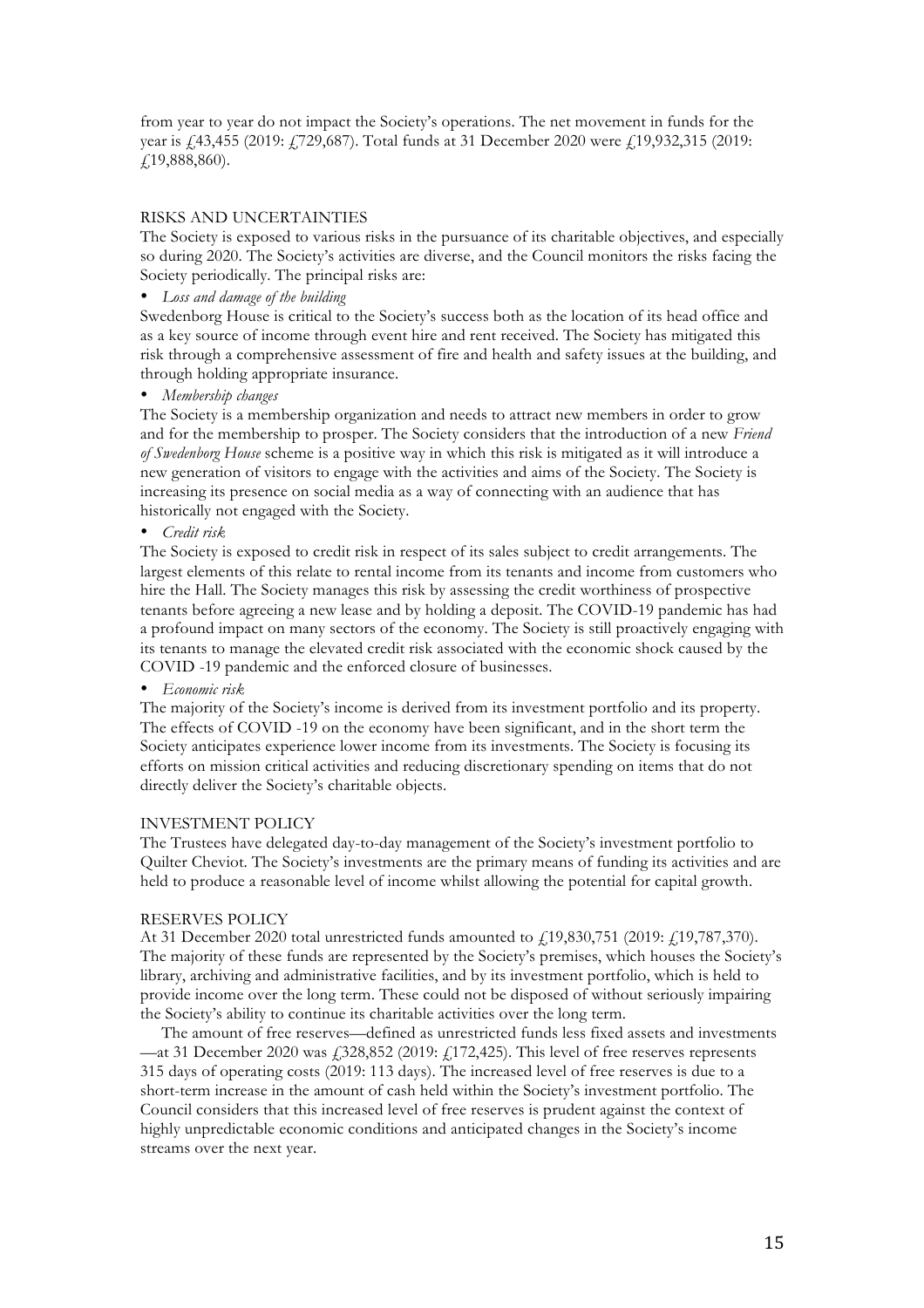Much of the Society's work is long term in character, with the work of translation, revision and publication taking place over a number of years. The council have designated a reserve of 70% of the Society's investment portfolio as a Capital Investment Reserve to provide for continuity of these long-term operations. The balance of the Capital Investment Reserve at 31 December 2020 was £4,368,882 (2019: £4,437,270).

### DONATIONS AND LEGACIES

Donations and legacies are a vital source of income for the Society. During 2020 the Society received  $f$ , 7,704 in charitable donations and the following legacies:

| From the estate of Dorothy Joan Raymond: | f, 2,498.45                   |
|------------------------------------------|-------------------------------|
| From the estate of Nancy Stroh Dawson:   | $\textcolor{red}{f}20,000.00$ |
| From the estate of C Jackson:            | $\sqrt{32,261.00}$            |

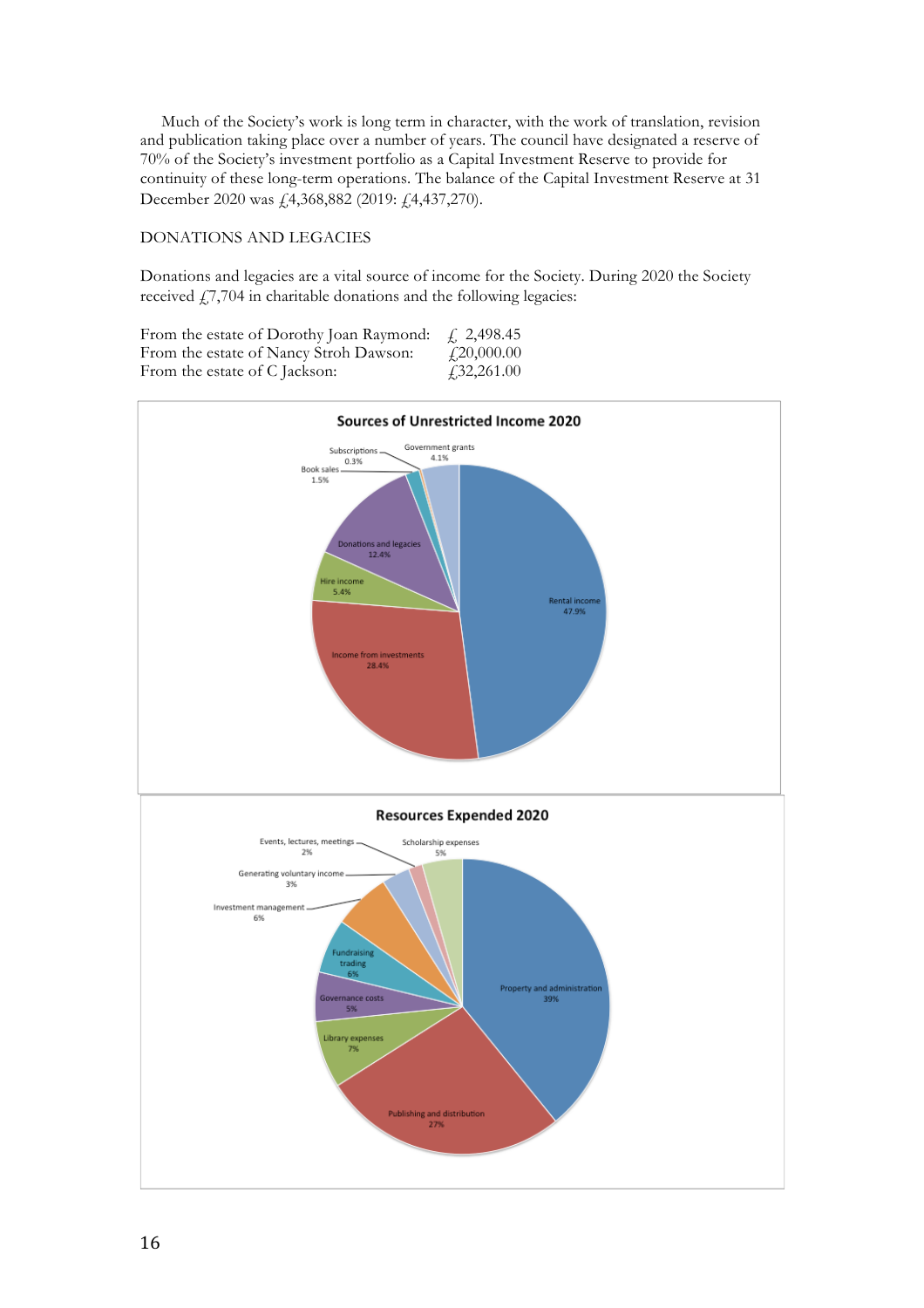#### **GOVERNANCE**

The Society is a company limited by guarantee and a charity registered in England and Wales. The charity is governed by its newly drafted Articles of Association dated 2018. The Society is run by a board of Trustees called the Council. The Council delegates the day-to-day running of the Society to its Executive Director and takes advice from a number of subcommittees. All paidup members of the Society are eligible for election to the Council, which is the Society's decisionmaking body, in accordance with the procedures set out in the Articles of Association. The Council has the power to fill casual vacancies by co-option. New members of the Council are given copies of the Memorandum and Articles of Association and are advised by the Chairperson and Executive Director of their duties as company directors and charity Trustees. Council decisions are taken by majority vote. Members of the subcommittees are elected by the Council. New candidates for the Council, following an informal interview/meeting with the Chairperson and Council, are invited to attend a preliminary Council meeting and are given a copy of the Society's *Annual Report*, the Minutes of three previous Council meetings and a copy of the Charity Commission's *The Essential Trustee*.

The Trustee Handbook—which includes comprehensive guidelines for Trustee inductions; Trustee training; Trustee decision making; Trustee meeting protocols; and other such items as given as best practice from the Charity Commission—was last updated in 2019. Christen Jamar continued in her role as Trustee Clerk, a supporting role for the Trustees, which includes the duties of minute-taking, researching and keeping the Council informed of recommended best practice.

#### 2020 COUNCIL ELECTION

The Society's 210<sup>th</sup> Annual General Meeting was held on Zoom on 26 September. During the meeting Mr Homero Aridjis, poet, novelist and former Mexican Ambassador to the Netherlands and Switzerland, was re-elected as President and the Revd Alan Cowley, John Cunningham and Alan Lewin retired from the Council. No new members were elected.

#### MEMBERS OF THE COUNCIL

David Lister, FRCS (Chairperson); Alec Morley, MA (Hon. Treasurer); Nigel Sutton; Rufus Moore, MA; Bridget Smith, MA; Andrew Bentley, MA; Dr Kristin King; Claire Cumberlidge; Erika Heilman; and Erica Wyncoll. Members of the Council are also directors of the company.

#### MEMBERS OF THE ADVISORY AND REVISION BOARD

David Lister, FRCS (Chairperson); James Wilson, BA (Secretary); Revd Göran Applegren; Josephine Appelgren, MA; Revd Alan Cowley; Revd John Elliott, BA, BD; Revd F C Elphick, MDiv; Revd Robert Gill; Alan Lewin; Revd Ethan McCardell; Stephen McNeilly, MA; Alex Murray, MA; Kenneth Ryder, MA.

#### STAFF

Stephen McNeilly continued in his role as Executive and Museum Director, giving direction to the Society's event and publishing programmes. James Wilson continued in his role as an Editor and Secretary of the Advisory and Revision Board. Alex Murray continued in his post as Librarian and Archivist. Maia Gaffney-Hyde continued on a part-time basis helping with publicity, events and publishing projects, but decided not to renew her contract for 2021. Jacob Cartwright continued in his role as Building Manager. Denise Prentice continued in her role as Administrator and Office Manager and Anthony Finnigan continued in the role of Financial Controller. Avery Curran was the Society's publishing assistant and Events and Social Media Co-Ordinator until October 2020. She continues to work with the Society's publishing team on a freelance basis. Rebekka Cartwright was appointed as her replacement as Social Media Co-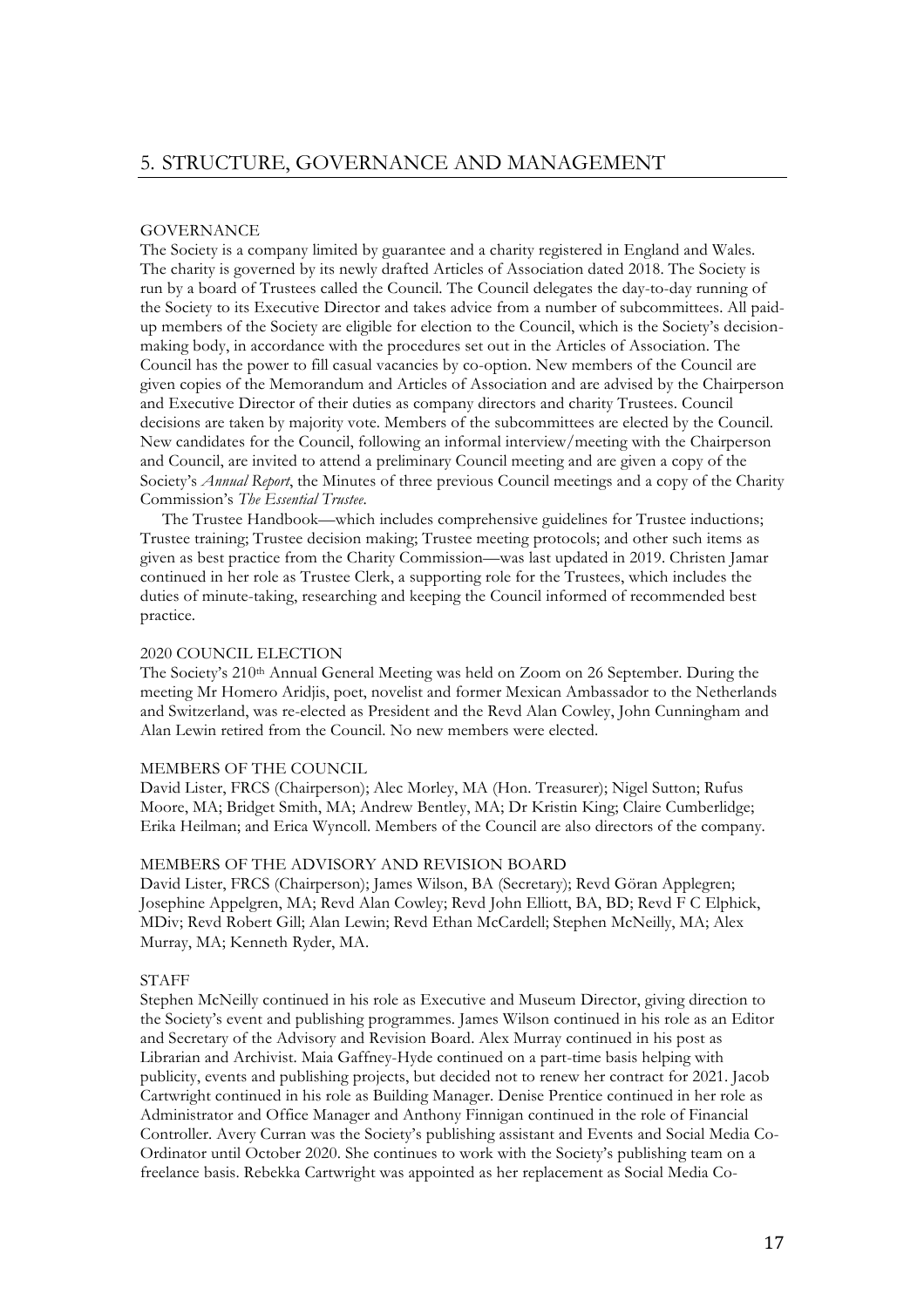Ordinator. Lolita Sobolyova continued in her part-time role as a Concierge. The pay structure at Swedenborg House is decided by the Council and follows recommendations of Ashworth Black, market review specialists, and is in line with charitable sector wages for the South-East and London area.

#### VOLUNTEERS

As mentioned above, volunteers provide a vital support for the continuation of our charitable activities and also an important framework for social networking and people investment. Our team of dedicated on-site volunteers for 2020 were David Lister, John Cunningham, Lolita Sobolyova, Michael Shea, Margaux Demeester, Alma Zupan, Lois Cooke and Timothy Williams. The work of all our volunteers and interns is greatly appreciated and vital for the continued work of the Society.

#### HEALTH AND SAFETY POLICY

The general provisions of the Health and Safety at Work Act 1974 are such that it is incumbent upon the Council of the Society to exercise a duty of care to ensure, as far as is reasonably practicable, the safety of their employees at work by maintaining safe plant; safe systems of work; safe premises; ensuring safe access to and egress from the premises and maintaining a safe working environment without risks and with adequate facilities and arrangements for staff welfare; also ensuring adequate instruction, training and supervision. The Swedenborg Society is also bound by the Act to ensure the safety, while on its premises, of all persons, employees, contractors and visitors (either working or otherwise) using the facilities there. During 2020 Jacob Cartwright undertook an interim Health, Fire and Safety Risk Assessment of the premises. The Council have determined to review its Fire, Health and Safety policies annually. Jacob Cartwright, Stephen McNeilly and James Wilson were the designated first aiders and fire officers.

#### COMPANY MATTERS

This report represents a Directors' Report as required by section 417 of the Companies Act 2006. In its preparation the Council has taken advantage of the exemption available to small companies under Part 15 of the Companies Act 2006.

#### PUBLIC BENEFIT

The Society has had due regard to the public benefit guidance published by the Charity Commission. The Society's charitable aims relate to the furtherance of education, culture and philosophy, and the Society seeks to ensure that its activities in this regard are accessible to all as far as possible. The vast majority of events held by the Society are free to attend, and the Society grants its books to libraries free of charge. The Council considers that through the Society's programme of events, publishing, translating and publicity the Society is acting for the public benefit in the pursuance of its objects.

#### FUNDRAISING

The Society operates a bookshop, the income from which is categorised as fundraising trading. Other than this, the Society does not undertake fundraising activity and does not engage professional or third party fundraisers to do so on its behalf.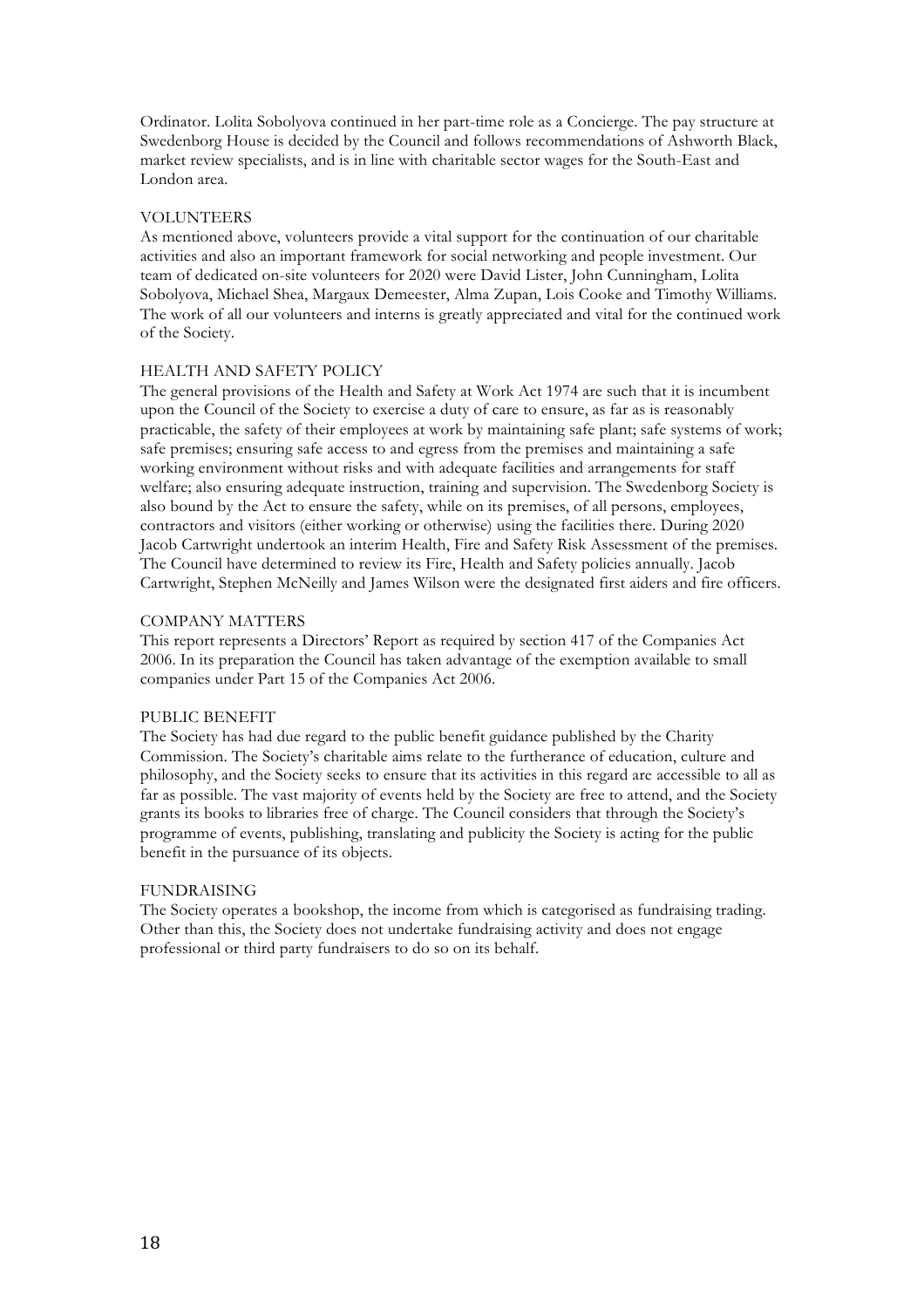### STATEMENT OF THE COUNCIL'S RESPONSIBILITIES

The members of the charity's Council (whose members are also directors of the Swedenborg Society for the purposes of company law) are responsible for preparing the Council's *Annual Report* and the financial statements in accordance with applicable law and United Kingdom Accounting Standards (United Kingdom Generally Accepted Accounting Practice). Company law requires the Council to prepare financial statements for each financial year which give a true and fair view of the state of affairs of the charitable company and of the incoming resources and application of resources, including the income and expenditure, of the charitable company for that period. In preparing these financial statements, the Council is required to:

- select suitable accounting policies and then apply them consistently;
- observe the methods and principles in the Charities SORP;
- make judgments and estimates that are reasonable and prudent;
- state whether applicable UK Accounting Standards have been followed, subject to any material departures disclosed and explained in the financial statements; and
- prepare the financial statements on an ongoing concern basis unless it is inappropriate to presume that the charitable company will continue in business.

The Council is responsible for keeping adequate accounting records that disclose with reasonable accuracy at any time the financial position of the charitable company and enable them to ensure that the financial statements comply with the Companies Act 2006. It is also responsible for safeguarding the assets of the charitable company and hence for taking reasonable steps for the prevention and detection of fraud and other irregularities.

In so far as the Council is aware:

- there is no relevant audit information of which the charitable company's auditor is unaware; and
- the Council has taken all steps that it ought to have taken to make itself aware of any relevant audit information and to establish that the auditor is aware of that information.

The Council is responsible for the maintenance and integrity of the corporate and financial information included on the charitable company's website. Legislation in the United Kingdom governing the preparation and dissemination of financial statements may differ from legislation in other jurisdictions.

By Order of the Council

David Lister *Chair*

O Antes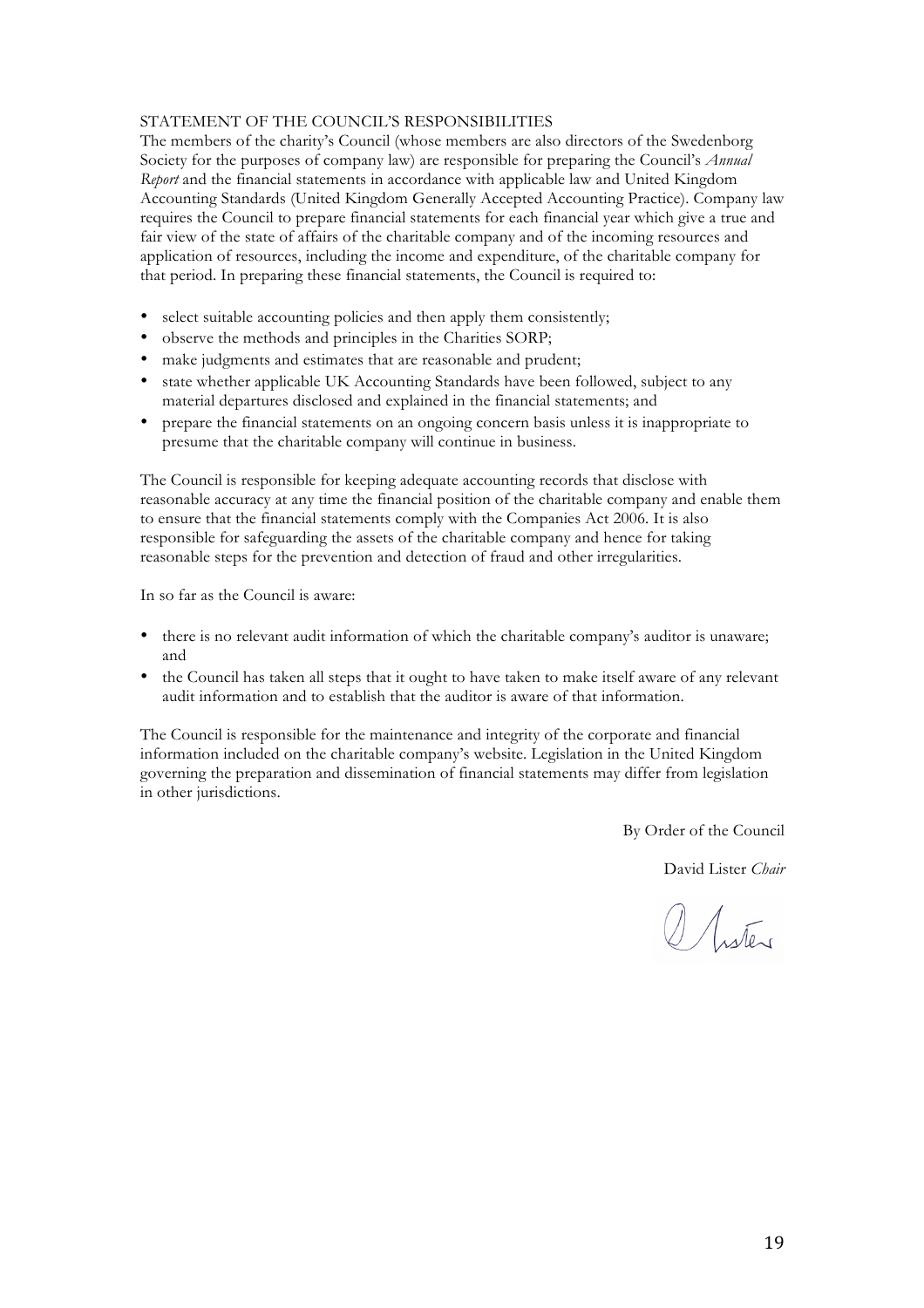### **Opinion**

We have audited the financial statements of The Swedenborg Society (the 'charitable company') for the year ended 31 December 2020 which comprise the Statement of Financial Activities, the Balance Sheet, the Statement of Cash Flows and notes to the financial statements, including a summary of significant accounting policies. The financial reporting framework that has been applied in their preparation is applicable law and United Kingdom Accounting Standards, including Financial Reporting Standard 102 *The Financial Reporting Standard applicable in the UK and Republic of Ireland* (United Kingdom Generally Accepted Accounting Practice).

In our opinion, the financial statements:

- give a true and fair view of the state of the charitable company's affairs as at 31 December 2020 and of its incoming resources and application of resources, including its income and expenditure, for the year then ended;
- have been properly prepared in accordance with United Kingdom Generally Accepted Accounting Practice; and
- have been prepared in accordance with the requirements of the Companies Act 2006.

### **Basis for opinion**

We conducted our audit in accordance with International Standards on Auditing (UK) (ISAs (UK)) and applicable law. Our responsibilities under those standards are further described in the Auditor's responsibilities for the audit of the financial statements section of our report. We are independent of the charitable company in accordance with the ethical requirements that are relevant to our audit of the financial statements in the UK, including the FRC's Ethical Standard, and we have fulfilled our other ethical responsibilities in accordance with these requirements. We believe that the audit evidence we have obtained is sufficient and appropriate to provide a basis for our opinion.

### **Conclusions relating to going concern**

In auditing the financial statements, we have concluded that the Trustees' use of the going concern basis of accounting in the preparation of the financial statements is appropriate.

Based on the work we have performed, we have not identified any material uncertainties relating to events or conditions that, individually or collectively, may cast significant doubt on the entity's ability to continue as a going concern for a period of at least twelve months from when the financial statements are authorized for issue.

Our responsibilities and the responsibilities of the Trustees with respect to going concern are described in the relevant sections of this report.

### **Other information**

The other information comprises the information included in the *Annual Report* other than the financial statements and our auditor's report thereon. The Trustees are responsible for the other information contained within the *Annual Report*. Our opinion on the financial statements does not cover the other information and, except to the extent otherwise explicitly stated in our report, we do not express any form of assurance conclusion thereon. Our responsibility is to read the other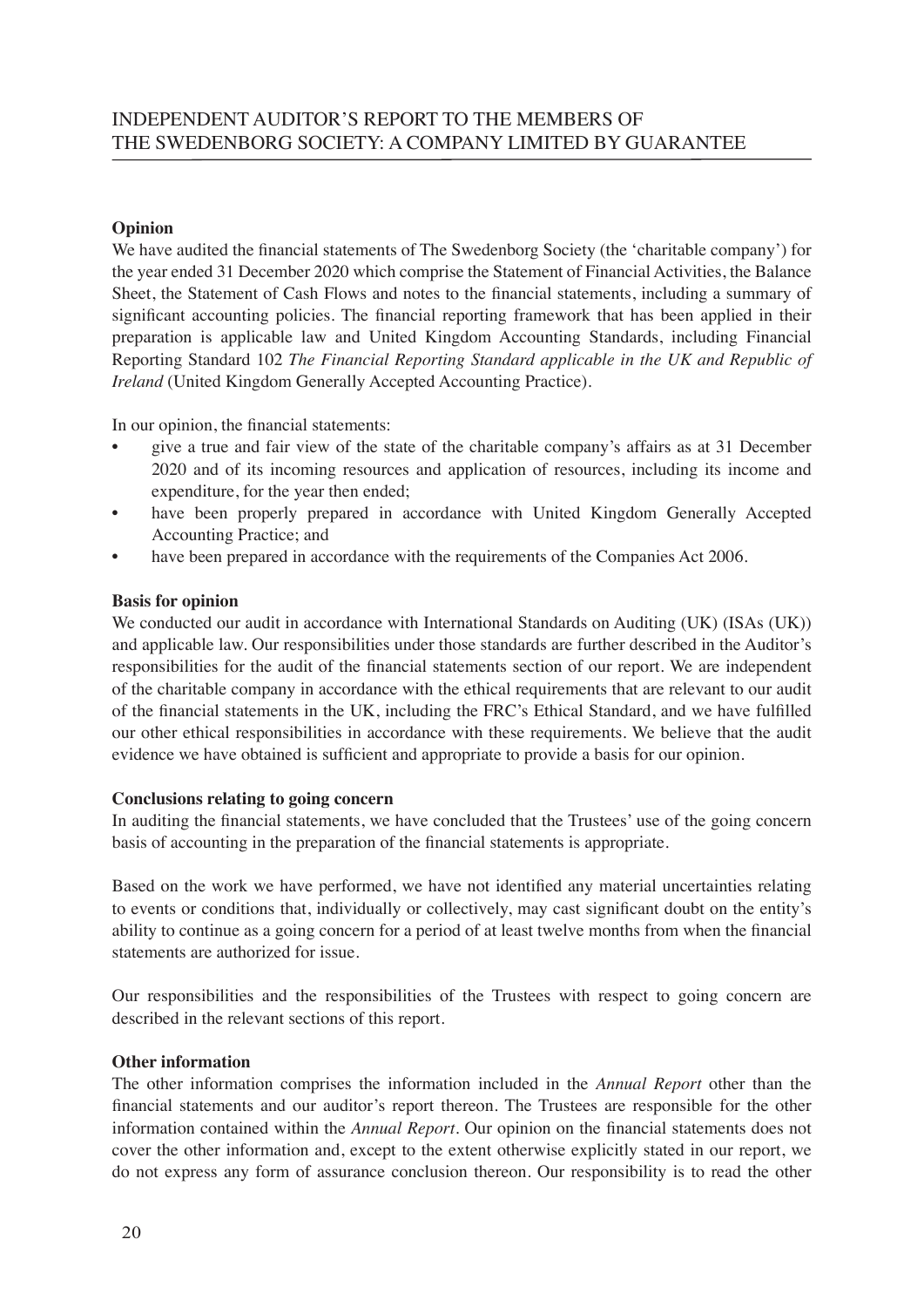information and, in doing so, consider whether the other information is materially inconsistent with the financial statements or our knowledge obtained in the course of the audit or otherwise appears to be materially misstated. If we identify such material inconsistencies or apparent material misstatements, we are required to determine whether this gives rise to a material misstatement in the financial statements themselves. If, based on the work we have performed, we conclude that there is a material misstatement of this other information, we are required to report that fact.

We have nothing to report in this regard.

### **Opinions on other matters prescribed by the Companies Act 2006**

In our opinion, based on the work undertaken in the course of the audit:

- the information given in the Trustees' report, which includes the directors' report prepared for company law purposes, for the financial year for which the financial statements are prepared is consistent with the financial statements; and
- the directors' report included within the Trustees' report has been prepared in accordance with applicable legal requirements.

### **Matters on which we are required to report by exception**

In the light of the knowledge and understanding of the charitable company and its environment obtained in the course of the audit, we have not identified material misstatements in the Trustees' report.

We have nothing to report in respect of the following matters in relation to which the Companies Act 2006 requires us to report to you if, in our opinion:

- adequate accounting records have not been kept, or returns adequate for our audit have not been received from branches not visited by us; or
- the financial statements are not in agreement with the accounting records and returns; or
- certain disclosures of Trustees' remuneration specified by law are not made; or
- we have not received all the information and explanations we require for our audit; or
- the Trustees were not entitled to take advantage of the small companies' exemptions in preparing the Trustees' report and from the requirement to prepare a strategic report.

### **Responsibilities of Trustees**

As explained more fully in the Tustees' responsibilities statement, the Trustees (who are also the directors of the charitable company for the purposes of company law) are responsible for the preparation of the financial statements and for being satisfied that they give a true and fair view, and for such internal control as the Trustees determine is necessary to enable the preparation of financial statements that are free from material misstatement, whether due to fraud or error.

In preparing the financial statements, the Trustees are responsible for assessing the charitable company's ability to continue as a going concern, disclosing, as applicable, matters related to going concern and using the going concern basis of accounting unless the Trustees either intend to liquidate the charitable company or to cease operations, or have no realistic alternative but to do so.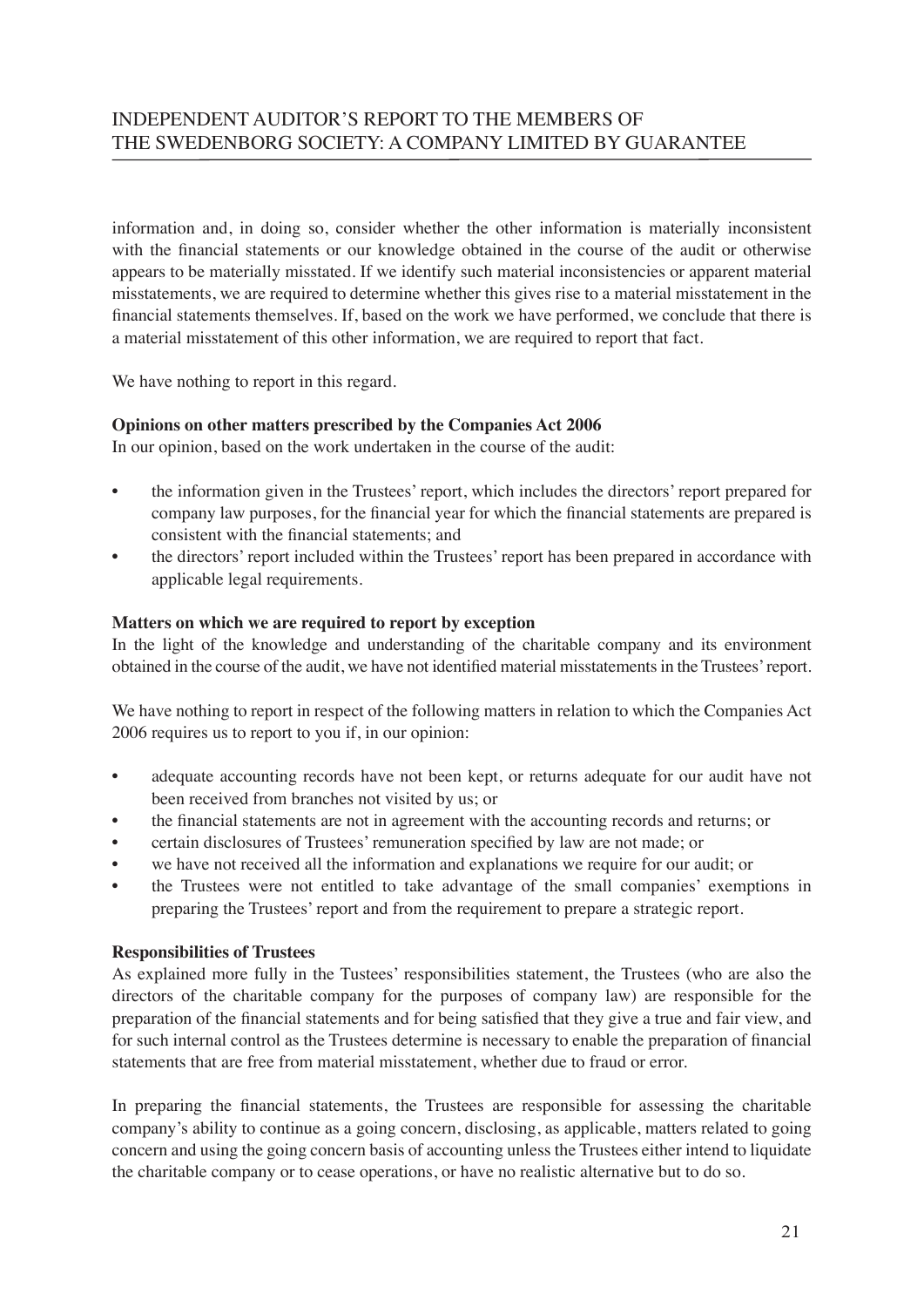### **Auditor's responsibilities for the audit of the financial statements**

Our objectives are to obtain reasonable assurance about whether the financial statements as a whole are free from material misstatement, whether due to fraud or error, and to issue an auditor's report that includes our opinion. Reasonable assurance is a high level of assurance, but is not a guarantee that an audit conducted in accordance with ISAs (UK) will always detect a material misstatement when it exists. Misstatements can arise from fraud or error and are considered material if, individually or in the aggregate, they could reasonably be expected to influence the economic decisions of users taken on the basis of these financial statements.

Irregularities, including fraud, are instances of non-compliance with laws and regulations. We design procedures in line with our responsibilities, outlined above, to detect material misstatements in respect of irregularities, including fraud. The extent to which our procedures are capable of detecting irregularities, including fraud is detailed below:

Discussions with and enquiries of management and those charged with governance were held with a view to identifying those laws and regulations that could be expected to have a material impact on the financial statements. During the engagement team briefing, the outcomes of these discussions and enquiries were shared with the team, as well as consideration as to where and how fraud may occur in the entity.

The following laws and regulations were identified as being of significance to the entity:

- Those laws and regulations considered to have a direct effect on the financial statements include UK financial reporting standards, Company Law, and Charity Law.
- Those laws and regulations for which non-compliance may be fundamental to the operating aspects of the charity and therefore may have a material effect on the financial statements include compliance with the charitable objectives, public benefit requirements, data protection regulations, safeguarding and health and safety legislation.

Audit procedures undertaken in response to the potential risks relating to irregularities (which include fraud and non-compliance with laws and regulations) comprised of: inquiries of management and the Trustees as to whether the entity complies with such laws and regulations; enquiries with the same concerning any actual or potential litigation or claims; inspection of relevant legal correspondence; review of Trustee meeting minutes; testing the appropriateness of journal entries; and the performance of analytical review to identify unexpected movements in account balances which may be indicative of fraud.

No instances of material non-compliance were identified. However, the likelihood of detecting irregularities, including fraud, is limited by the inherent difficulty in detecting irregularities, the effectiveness of the entity's controls, and the nature, timing and extent of the audit procedures performed. Irregularities that result from fraud might be inherently more difficult to detect than irregularities that result from error. As explained above, there is an unavoidable risk that material misstatements may not be detected, even though the audit has been planned and performed in accordance with ISAs (UK).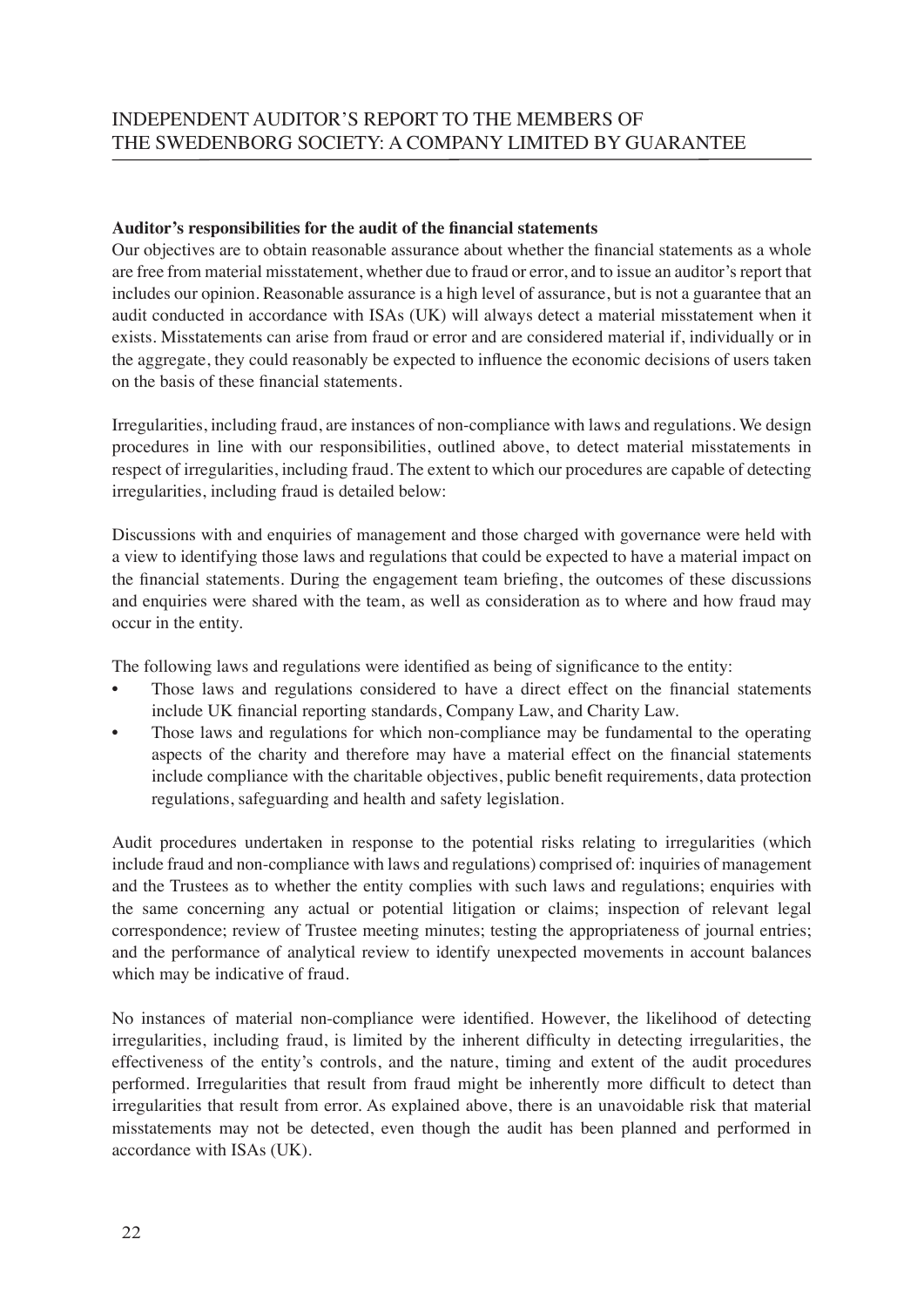As part of an audit in accordance with ISAs (UK), we exercise professional judgment and maintain professional scepticism throughout the audit. We also:

- Identify and assess the risks of material misstatement of the financial statements, whether due to fraud or error, design and perform audit procedures responsive to those risks, and obtain audit evidence that is sufficient and appropriate to provide a basis for our opinion. The risk of not detecting a material misstatement resulting from fraud is higher than for one resulting from error, as fraud may involve collusion, forgery, intentional omissions, misrepresentations, or the override of internal control.
- Obtain an understanding of internal control relevant to the audit in order to design audit procedures that are appropriate in the circumstances, but not for the purpose of expressing an opinion on the effectiveness of the charitable company's internal control.
- Evaluate the appropriateness of accounting policies used and the reasonableness of accounting estimates and related disclosures made by the Trustees.
- Conclude on the appropriateness of the Trustees' use of the going concern basis of accounting and, based on the audit evidence obtained, whether a material uncertainty exists related to events or conditions that may cast significant doubt on the charitable company's ability to continue as a going concern. If we conclude that a material uncertainty exists, we are required to draw attention in our auditor's report to the related disclosures in the financial statements or, if such disclosures are inadequate, to modify our opinion. Our conclusions are based on the audit evidence obtained up to the date of our auditor's report. However, future events or conditions may cause the charitable company to cease to continue as a going concern.
- Evaluate the overall presentation, structure and content of the financial statements, including the disclosures, and whether the financial statements represent the underlying transactions and events in a manner that achieves fair presentation.

We communicate with those charged with governance regarding, among other matters, the planned scope and timing of the audit and significant audit findings, including any significant deficiencies in internal control that we identify during our audit.

### **Use of our report**

This report is made solely to the charitable company's members, as a body, in accordance with Chapter 3 of Part 16 of the Companies Act 2006. Our audit work has been undertaken so that we might state to the charitable company's members those matters we are required to state to them in an auditor's report and for no other purpose. To the fullest extent permitted by law, we do not accept or assume responsibility to anyone other than the charitable company and the charitable company's members as a body, for our audit work, for this report, or for the opinions we have formed.  $\frac{1}{2}$ 

| - <i>UD D V</i>                                     |                            |
|-----------------------------------------------------|----------------------------|
| Elizabeth Irvine                                    | Verulam Point, Station Way |
| Senior Statutory Auditor                            | <b>St</b> Albans           |
| For and on behalf of WMT                            | Hertfordshire              |
| <b>Chartered Accountants and Statutory Auditors</b> | AL1 5HE                    |

Date: 14 September 2021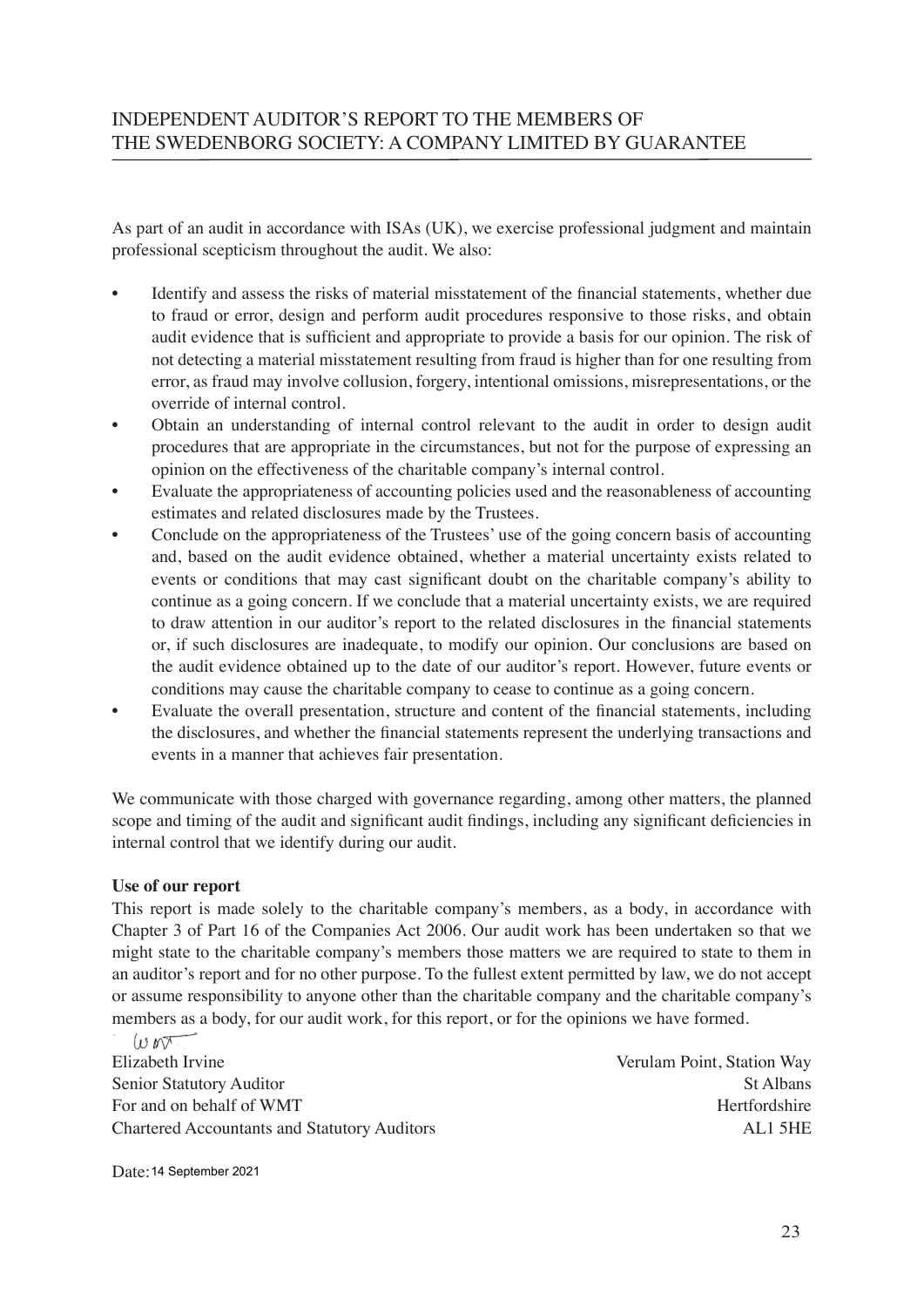# THE SWEDENBORG SOCIETY (A COMPANY LIMITED BY GUARANTEE) STATEMENT OF FINANCIAL ACTIVITIES incorporating the income and expenditure account for THE YEAR ENDED 31 DECEMBER 2020

|                                                                                    |              | <b>Unrestricted</b><br><b>Funds</b> | <b>Restricted</b><br><b>Funds</b> | <b>Endowment</b><br><b>Funds</b> | <b>Total</b><br>2020 | <b>Unrestricted</b><br><b>Funds</b> | <b>Restricted</b><br><b>Funds</b> | <b>Endowment</b><br><b>Funds</b> | <b>Total</b><br>2019 |
|------------------------------------------------------------------------------------|--------------|-------------------------------------|-----------------------------------|----------------------------------|----------------------|-------------------------------------|-----------------------------------|----------------------------------|----------------------|
|                                                                                    | <b>Notes</b> | $\pmb{\mathfrak{L}}$                | £                                 | £                                | £                    | £                                   | £                                 | $\pmb{\mathfrak{L}}$             | £                    |
| <b>Income</b>                                                                      | 1            |                                     |                                   |                                  |                      |                                     |                                   |                                  |                      |
| Donations and legacies                                                             | 6            | 63,628                              | 140                               |                                  | 63,768               | 12,723                              |                                   |                                  | 12,723               |
| Charitable activities:                                                             |              |                                     |                                   |                                  |                      |                                     |                                   |                                  |                      |
| Book sales                                                                         |              | 7,808                               |                                   |                                  | 7,808                | 16,817                              |                                   |                                  | 16,817               |
| Other trading activities<br>- hire income                                          |              | 27,393                              |                                   | ÷,                               | 27,393               | 36,089                              |                                   |                                  | 36,089               |
| Investments                                                                        | $\tau$       | 384,276                             |                                   | 554                              | 384,830              | 421,596                             |                                   | 556                              | 422,152              |
| Government grants                                                                  | 8            | 20,864                              |                                   | $\overline{\phantom{a}}$         | 20,864               | $\overline{\phantom{a}}$            | $\overline{a}$                    | J.                               |                      |
| <b>Total</b>                                                                       |              | 503,969                             | 140                               | 554                              | 504,663              | 487,225                             |                                   | 556                              | 487,781              |
| <b>Expenditure</b>                                                                 | $\mathbf{1}$ |                                     |                                   |                                  |                      |                                     |                                   |                                  |                      |
| Raising funds:                                                                     |              |                                     |                                   |                                  |                      |                                     |                                   |                                  |                      |
| Cost of generating<br>voluntary income                                             |              | 12,520                              |                                   |                                  | 12,520               | 13,027                              |                                   |                                  | 13,027               |
| Fundraising trading<br>and other costs                                             | 9            | 24,381                              |                                   |                                  | 24,381               | 35,433                              |                                   |                                  | 35,433               |
| Investment<br>management costs                                                     | 10           | 26,767                              |                                   | 55                               | 26,822               | 32,942                              |                                   | 54                               | 32,996               |
| Charitable activities                                                              | 11           | 344,534                             | 140                               | $\overline{\phantom{a}}$         | 344,674              | 473,898                             |                                   | ÷,                               | 473,898              |
| <b>Total</b>                                                                       |              | 408,202                             | 140                               | 55                               | 408,397              | 555,300                             |                                   | 54                               | 555,354              |
| Net gains/(losses)<br>on investments                                               |              |                                     |                                   |                                  |                      |                                     |                                   |                                  |                      |
| Realized gains/(losses)<br>on investments                                          |              | (37, 469)                           |                                   |                                  | (37, 469)            | 1,213                               |                                   |                                  | 1,213                |
| Unrealized gains (losses)<br>on investment assets                                  | 15           | (15, 416)                           |                                   | 74                               | (15,342)             | 795,918                             |                                   | 129                              | 796,047              |
|                                                                                    |              | (52, 885)                           |                                   | 74                               | (52, 811)            | 797,131                             |                                   | 129                              | 797,260              |
|                                                                                    |              |                                     |                                   |                                  |                      |                                     |                                   |                                  |                      |
| Net income/(expenditure)<br>before transfers                                       |              | 42,882                              |                                   | 573                              | 43,455               | 729,056                             |                                   | 631                              | 729,687              |
| Transfers between funds                                                            |              | 499                                 |                                   | (499)                            |                      | 502                                 | $\overline{\phantom{0}}$          | (502)                            |                      |
| Net incoming/(outgoing)<br>resources before other rec-<br>ognized gains and losses |              | 43,381                              |                                   | 74                               | 43,455               | 729,558                             |                                   | 129                              | 729,687              |
| Net movement in funds                                                              |              | 43,381                              |                                   | 74                               | 43,455               | 729,558                             |                                   | 129                              | 729,687              |
| Fund balances at<br>1 January 2020                                                 |              | 19,787,370                          | 88,000                            | 13,490                           | 19,888,860           | 19,057,812                          | 88,000                            | 13,361                           | 19,159,173           |
| <b>Fund balances at</b><br>31 December 2020                                        |              | 19,830,751                          | 88,000                            | 13,564                           | 19,932,315           | 19,787,370                          | 88,000                            | 13,490                           | 19,888,860           |

The notes numbered 1 to 25 form part of these financial statements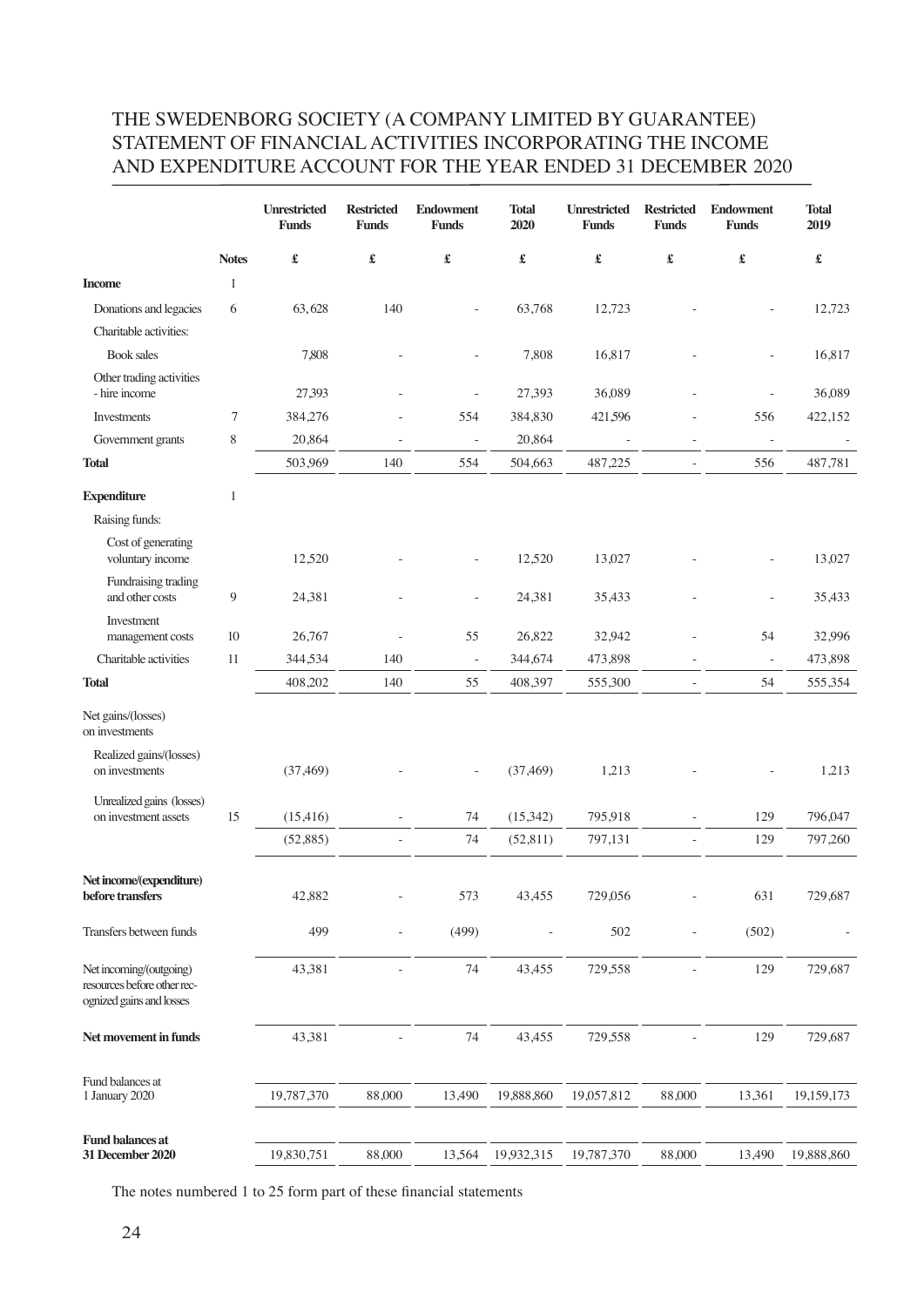# THE SWEDENBORG SOCIETY (A COMPANY LIMITED BY GUARANTEE) BALANCE SHEET AS AT 31 DECEMBER 2020

|                                       | <b>Notes</b> |                      | 2020                 |                      | 2019       |
|---------------------------------------|--------------|----------------------|----------------------|----------------------|------------|
|                                       |              | $\pmb{\mathfrak{L}}$ | $\pmb{\mathfrak{X}}$ | $\pmb{\mathfrak{L}}$ | £          |
| <b>Fixed Assets</b>                   |              |                      |                      |                      |            |
| Tangible assets                       | 1,13         |                      | 6,647,193            |                      | 6,662,469  |
| Heritage assets                       | 13           |                      | 342,410              |                      | 342,410    |
| Investment property                   | 14           |                      | 6,372,600            |                      | 6,372,600  |
| Investments                           | 15           |                      | 6,241,260            |                      | 6,338,956  |
|                                       |              |                      | 19,603,463           |                      | 19,716,435 |
| <b>Current Assets</b>                 |              |                      |                      |                      |            |
| <b>Stocks</b>                         |              | 100                  |                      | 100                  |            |
| Debtors                               | 16           | 74,152               |                      | 110,816              |            |
| Cash at bank and in hand              |              | 439,388              |                      | 241,506              |            |
|                                       |              | 513,640              |                      | 352,422              |            |
| <b>Creditors</b>                      |              |                      |                      |                      |            |
| Amounts falling due within one year   | 17           | (140,621)            |                      | (179,997)            |            |
| <b>Net Current Assets</b>             |              |                      | 373,019              |                      | 172,425    |
| Creditors falling due after one year  | 18           |                      | (44,167)             |                      |            |
| <b>Net Assets</b>                     |              |                      | 19,932,315           |                      | 19,888,860 |
| The funds of the charity              |              |                      |                      |                      |            |
| Endowment funds                       | 19           |                      | 13,564               |                      | 13,490     |
| Unrestricted income funds             |              |                      |                      |                      |            |
| General fund                          | 20           |                      | 2,231,712            |                      | 2,102,058  |
| Capital investment reserve            | 21           |                      | 4,368,882            |                      | 4,437,270  |
| Scholarship reserve                   | 21           |                      | 17,258               |                      | 35,143     |
| Freehold property revaluation reserve | 22           |                      | 12,970,499           |                      | 12,970,499 |
| Heritage asset revaluation reserve    | $22\,$       |                      | 242,400              |                      | 242,400    |
| Restricted funds                      |              |                      |                      |                      |            |
| Scholarship fund                      | 23           |                      |                      |                      |            |
| Heritage asset fund                   | 23           |                      | 88,000               |                      | 88,000     |
| <b>Total Funds</b>                    | 24           |                      | 19,932,315           |                      | 19,888,860 |

Under the Companies Act 2006 s454, on a voluntary basis the Trustees can amend these financial statements if they subsequently prove to be defective. These financial statements have been prepared in accordance with the provisions applicable to companies subject to the small companies regime.

Approved by the Council on 9 September 2021 and signed on its behalf by David Lister FRCS, *Chair of the Council*

The notes numbered 1 to  $25$  form part of these financial statements

**Charity Registration No: 209172**

**Company Registration No: 00209822**

Vister

25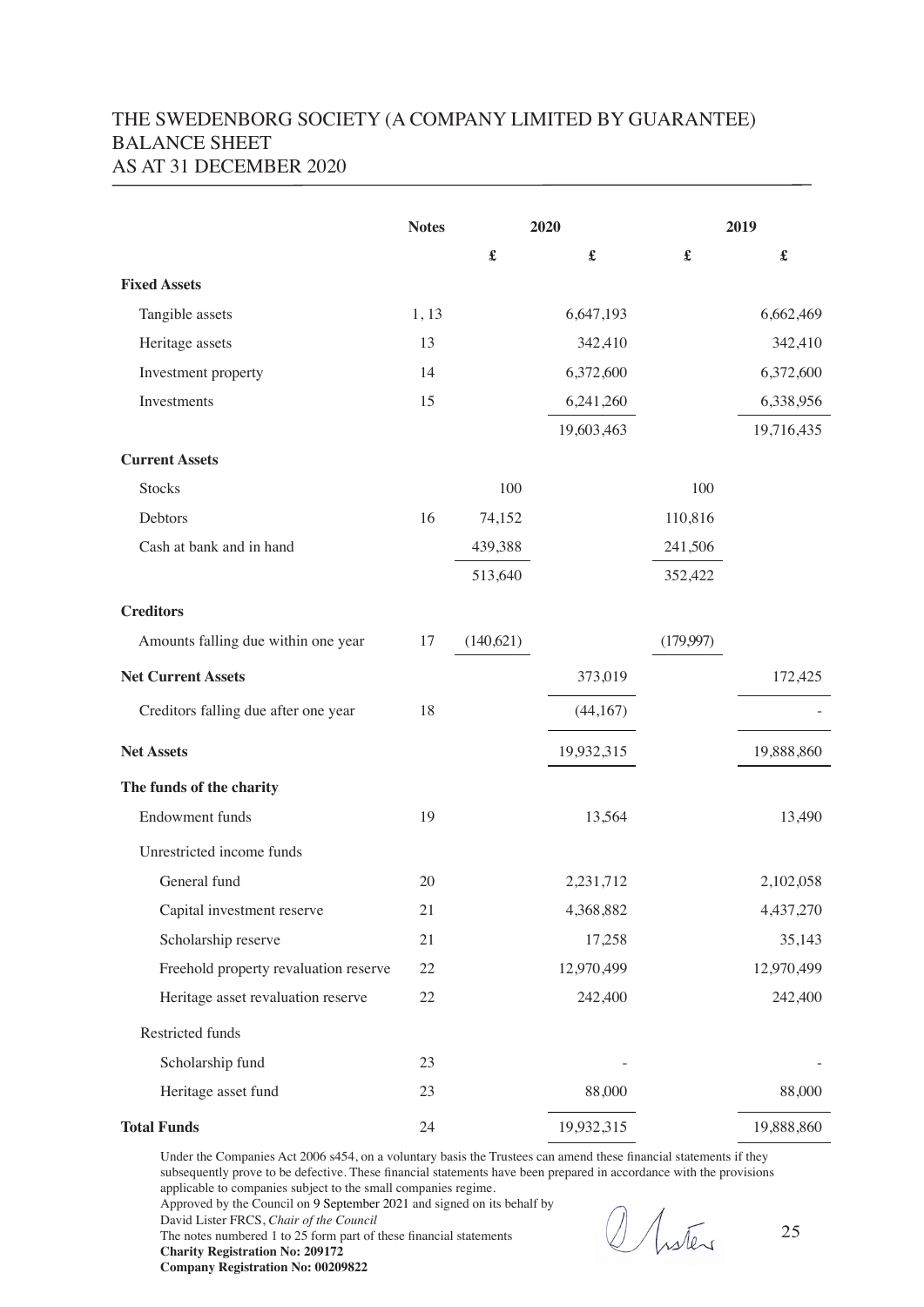# THE SWEDENBORG SOCIETY (A COMPANY LIMITED BY GUARANTEE) STATEMENT OF CASH FLOWS FOR THE YEAR ENDED 31 DECEMBER 2020

|                                                                                           | <b>Total</b><br>2020 | Total<br>2019 |  |
|-------------------------------------------------------------------------------------------|----------------------|---------------|--|
|                                                                                           | £                    | £             |  |
| Cash used in operating activities                                                         |                      |               |  |
| Net cash (used in) operating activities                                                   | (281, 833)           | (358, 464)    |  |
| Cash flows from investing activities:                                                     |                      |               |  |
| Dividends, interest and rents from investments                                            | 384,830              | 422,152       |  |
| Purchase of fixed assets                                                                  |                      | (14, 927)     |  |
| Acquisition cost of investments                                                           | (243, 338)           | (263, 114)    |  |
| Disposal proceeds of investments                                                          | 288,223              | 294,690       |  |
| Net cash provided by investing activities                                                 | 429,715              | 438,801       |  |
| Cash inflow from new borrowings                                                           | 50,000               |               |  |
| Net cash provided by financing activities                                                 | 50,000               |               |  |
| Change in cash and cash equivalents in the year                                           | 197,882              | 80,337        |  |
| Cash and cash equivalents at 1 January                                                    | 241,506              | 161,169       |  |
| <b>Cash and cash equivalents at 31 December</b>                                           | 439,388              | 241,506       |  |
| Reconciliation of net income/(expenditure) to net cash<br>flow from operating activities: |                      |               |  |
| Net income/(expenditure) for the year                                                     | 43,455               | 729,687       |  |
| Depreciation charges and profit or loss on disposals                                      | 15,276               | 17,703        |  |
| Realized and unrealized losses/(gains) on investments                                     | 52,811               | (797,260)     |  |
| Dividends, interest and rents from investments                                            | (384, 830)           | (422, 152)    |  |
| (Increase)/decrease in debtors                                                            | 36,664               | 81,434        |  |
| Increase/(decrease) in creditors                                                          | (45,209)             | 32,124        |  |
| Net cash provided by /(used in) operating activities                                      | (281, 833)           | (358, 464)    |  |
| Analysis of cash and cash equivalents                                                     |                      |               |  |
| Cash in hand                                                                              | 439,388              | 241,506       |  |
| Total cash and cash equivalents                                                           | 439,388              | 241,506       |  |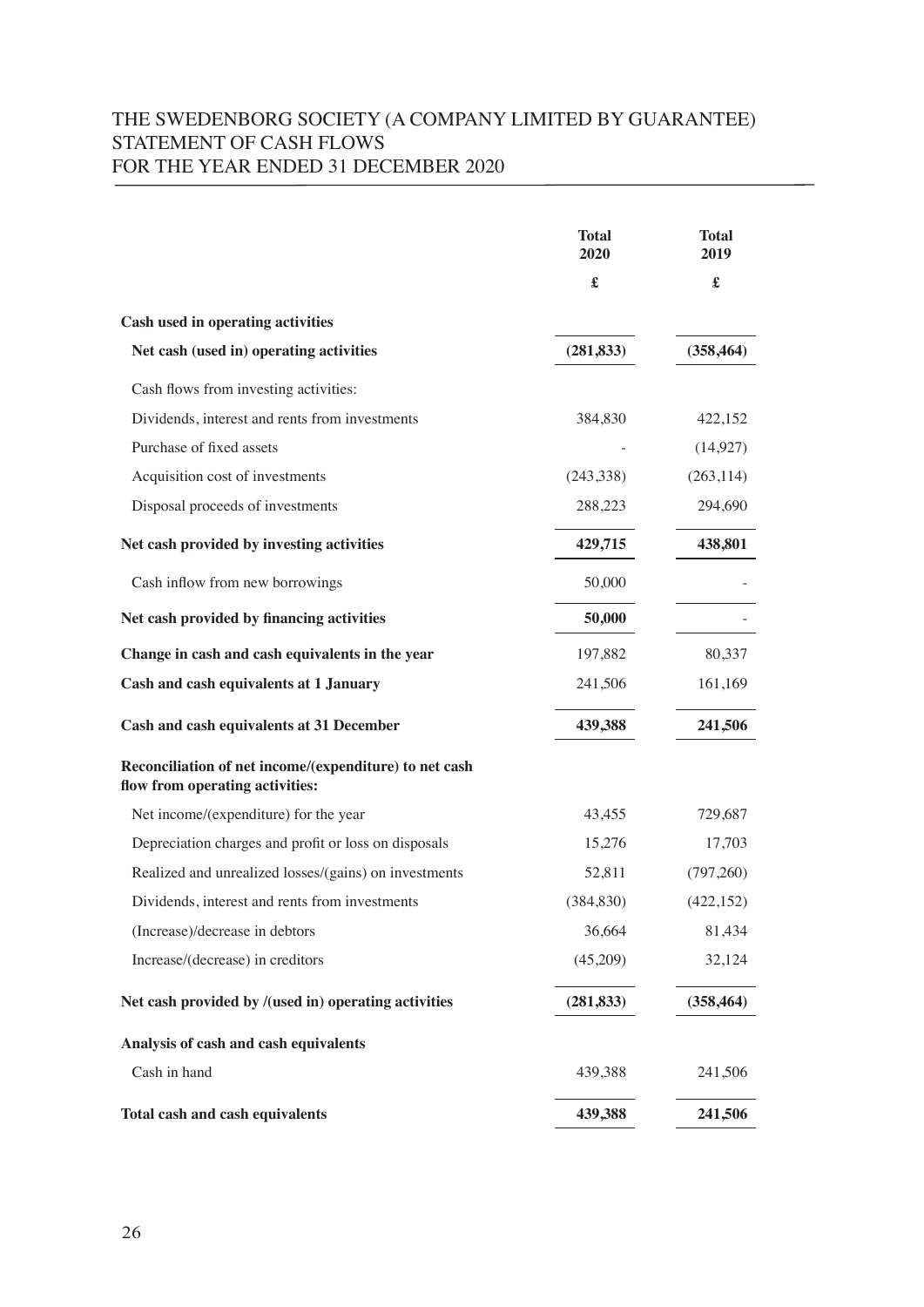# THE SWEDENBORG SOCIETY (A COMPANY LIMITED BY GUARANTEE) NOTES TO THE STATEMENT OF CASH FLOWS FOR THE YEAR ENDED 31 DECEMBER 2020

|                                                          | <b>Total</b><br>2020 | <b>Total</b><br>2019 |  |
|----------------------------------------------------------|----------------------|----------------------|--|
|                                                          | £                    | £                    |  |
| Reconciliation of net cash flow to movement in net funds |                      |                      |  |
| Change in cash and cash equivalents in the year          | 197,882              | 80,337               |  |
| Cash inflow from increase in debt                        | (50,000)             |                      |  |
| Change in net funds for the year                         | 147,882              | 80,337               |  |
| Net funds at 1 January                                   | 241,506              | 161,169              |  |
| Net funds at 31 December                                 | 389,388              | 241,506              |  |

#### **Analysis of changes in net funds**

|                          | At 1 January 2020 | Cash flows | Non-cash<br>changes | At $31$<br>December<br>2020 |
|--------------------------|-------------------|------------|---------------------|-----------------------------|
| Cash in hand and at bank | 241,506           | 197,882    |                     | 439,388                     |
| Debt due within 1 year   |                   | (5,833)    |                     | (5,833)                     |
| Debt due after 1 year    |                   | (44,167)   |                     | (44,167)                    |
| Total                    | 241,506           | 147,882    |                     | 389,388                     |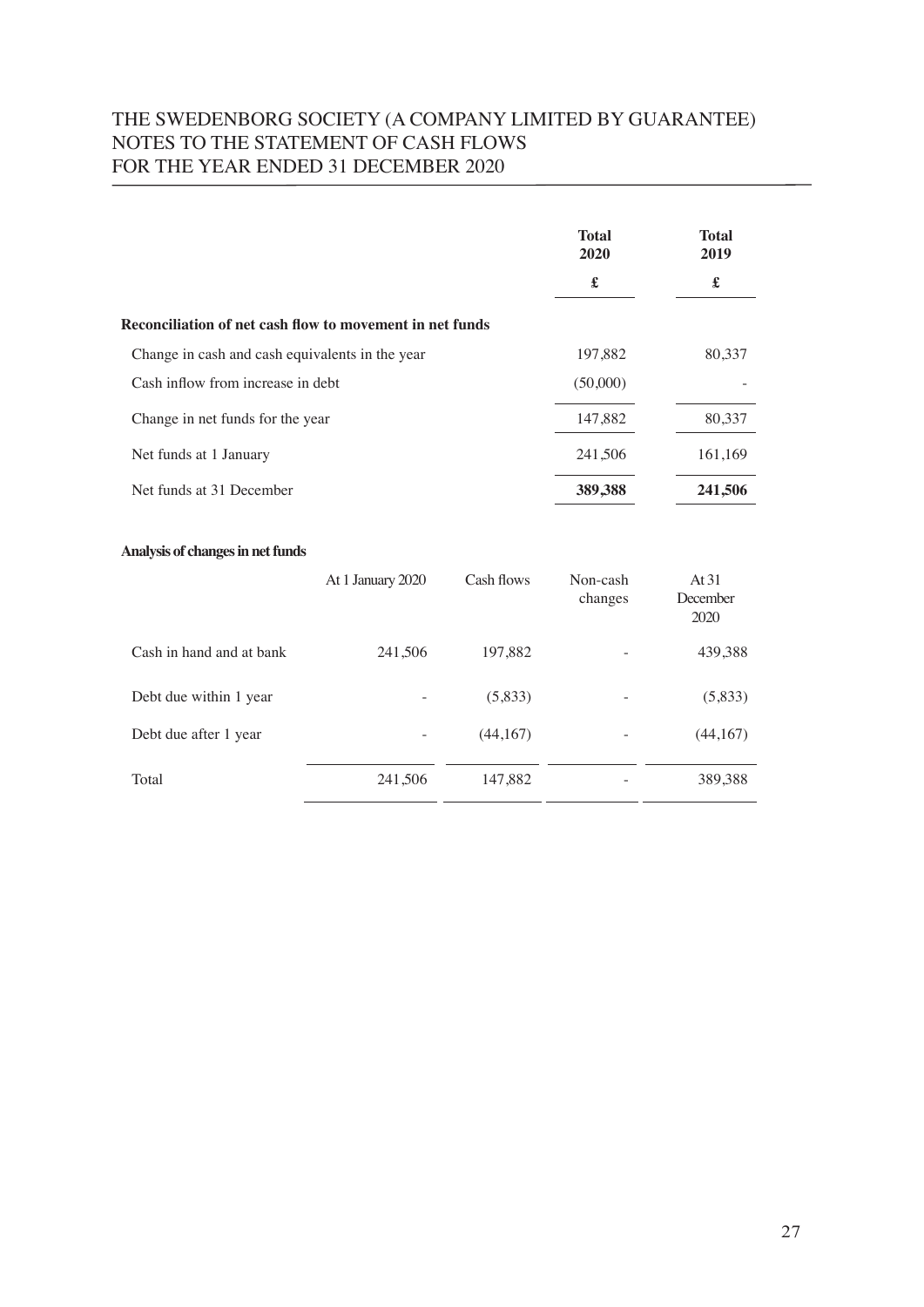### **1. Accounting policies**

The principal accounting policies adopted, judgments and key sources of estimation uncertainty in the preparation of the financial statements are as follows:

### a) Basis of preparation

The financial statements have been prepared in accordance with Accounting and Reporting by Charities: Statement of Recommended Practice applicable to charities preparing their accounts in accordance with the Financial Reporting Standard applicable in the UK and Republic of Ireland (FRS 102) (2nd edition effective 1 January 2019) - (Charities SORP), the Financial Reporting Standard applicable in the UK and Republic of Ireland (FRS 102 March 2018) and the Companies Act 2006.

The Swedenborg Society meets the definition of a public benefit entity under FRS 102. Assets and liabilities are initially recognized at historical cost or transaction value unless otherwise stated in the relevant accounting policy notes.

b) Preparation of the accounts on a going concern basis

The Trustees consider that the Charity will be able to continue in operation for the foreseeable future and that on this basis the charity is a going concern.

### c) Incoming resources

Income is recognized when the charity has entitlement to the funds, any performance conditions attached to the item of income have been met, it is probable that the income be received and the amount can be measured reliably.

Investment income, comprising income from rent, service charges, dividends and interest, is accounted for on a receivable basis.

For legacies, entitlement is taken as the earlier of the date on which either: the charity is aware that probate has been granted, the estate has been finalized and notification has been made by the executors to the Trust that a distribution will be made, or when a distribution is received from the estate. Receipt of a legacy, in whole or in part, is only considered probable when the amount can be measured reliably and the charity has been notified of the executor's intention to make a distribution. Where legacies have been notified to the charity, or the charity is aware of the granting probate, and the criteria for income recognition have not been met, then the legacy is treated as a contingent asset and disclosed if material.

Income received in advance of room hire or provision of other specified service is deferred until the criteria for income recognition are met.

Goods and services that are donated to the charity are included at their value to the charity where this can be reliably measured. Donations that meet the recognition criteria for heritage assets are recognized as an addition at a value determined by an external valuer as detailed in note 13. The value of services provided by volunteers has not been included in these accounts.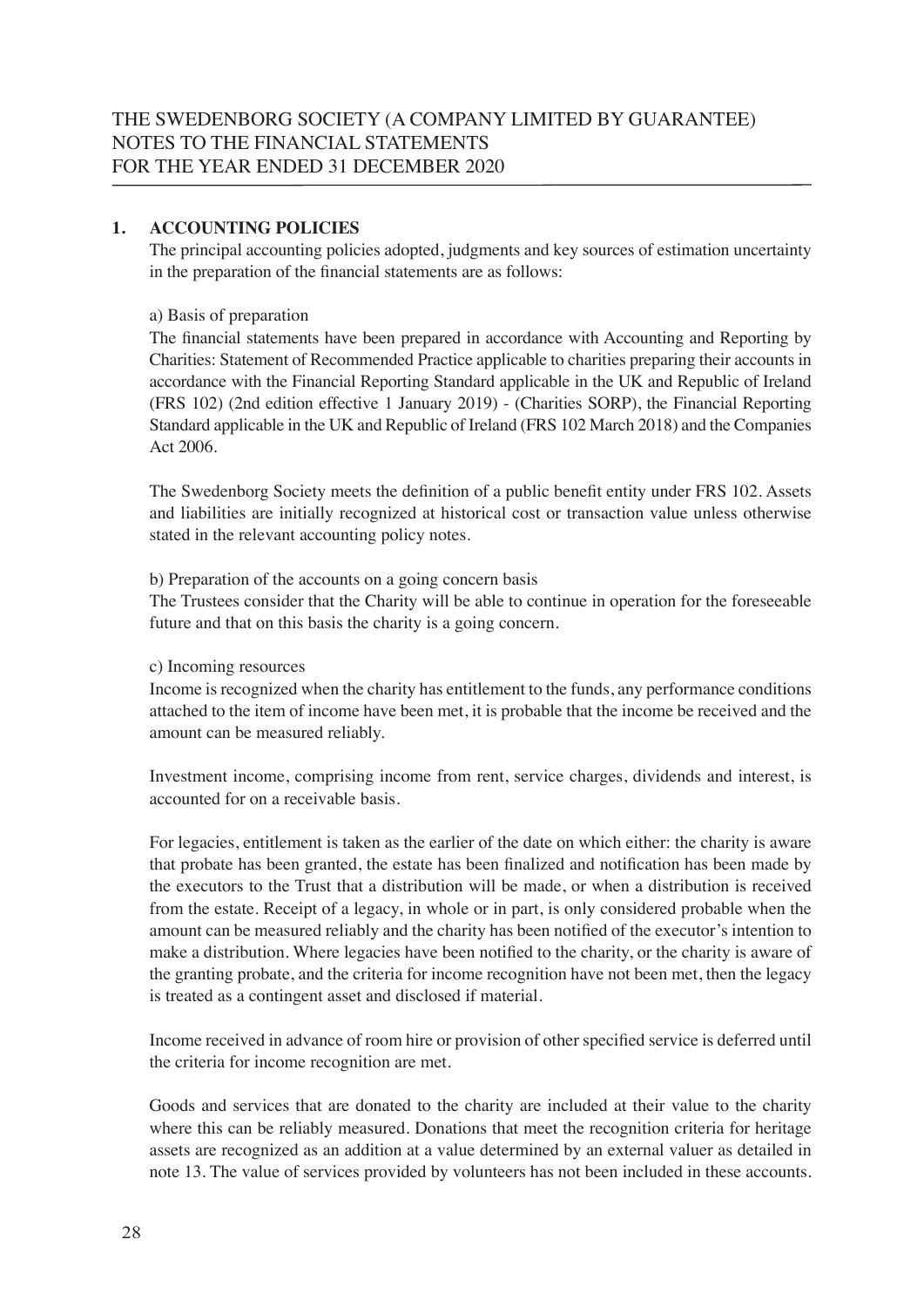### **1. Accounting policies (CONTINUED)**

Income from government grants are recognized on the 'performance model' basis, such that income is recognized when it is received provided that all performance conditions are met.

### d) Interest receivable

Interest on funds held on deposit is included when receivable and the amount can be reliably measured by the charity; this is normally upon notification of the interest paid or payable by the bank.

### e) Fund accounting

Unrestricted funds are available to spend on activities that further any of the purposes of the charity. Designated funds are unrestricted funds of the charity which the Trustees have decided at their discretion to set aside to use for a specific purpose. Endowment funds are historical donations given to the charity to be held as capital, where the Trustees have discretionary power to use the funds as income.

### f) Expenditure and irrecoverable VAT

Expenditure is recognized once there is a legal or constructive obligation to make a payment to a third party, it is probable that settlement will be required and the amount of the obligation can be measured reliably. Expenditure is classified under the following activity headings:

- costs of raising funds comprise a proportion of the property costs and their associated support costs. - expenditure on charitable activities includes property, shop and publication costs with associated support costs.

- investment management costs comprise investment management fees and professional fees.

Irrecoverable VAT is charged as a cost against the activity for which the expenditure was incurred.

### g) Allocation of support costs

Support costs are those functions that assist the work of the charity but do not directly undertake charitable activities. Support costs include back office costs, finance, personnel, payroll and governance costs which support the charity's programmes and activities. These costs, with the exception of payroll costs, have been allocated between the cost of raising funds and expenditure on charitable activities based on estimated floor space as follows:

Charitable activities 78.8% Trading costs 21.2%

Payroll costs have been allocated based on the estimated time spent by support staff as follows:

Costs of generating voluntary income 25% Charitable activities 75%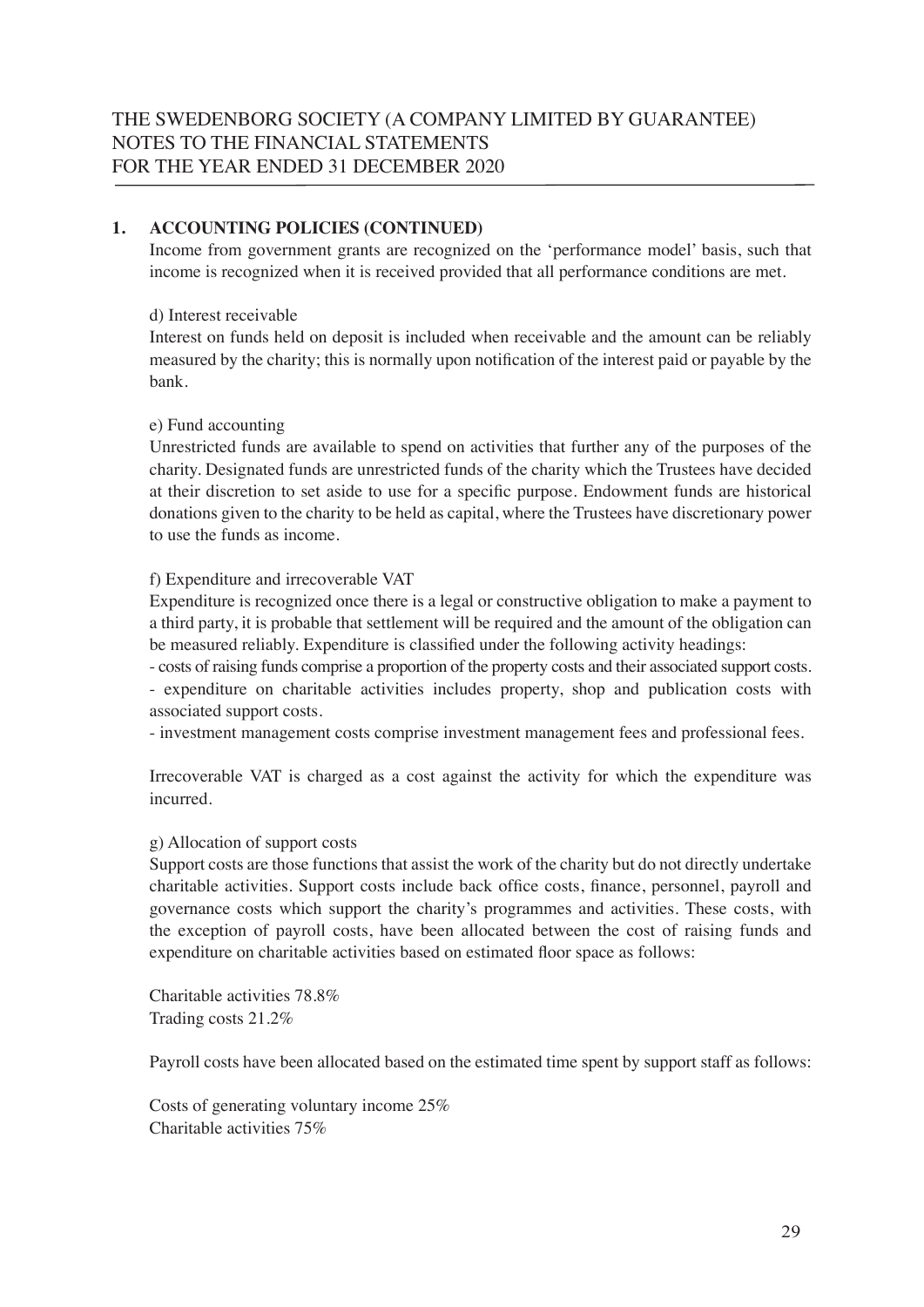### **1. Accounting policies (CONTINUED)**

### h) Fixed assets

Individual fixed assets costing £1,000 or more are capitalized at costs and are depreciated over their estimated useful economic life on a straight line basis as follows:

Fixtures, fittings and equipment 25% - straight line.

The freehold land and property is held at a valuation prepared by an independent valuer, as detailed in note 13. This valuation is considered by the directors on an annual basis to determine whether there has been any impairment in the value of the property. No depreciation is charged in relation to the property as the directors consider that any depreciation charge would be immaterial after taking into account the estimated residual value of the property.

### i) Heritage assets

The Society holds an extensive library and archive relating to the life and works of Emanuel Swedenborg, held primarily for the purposes of transferring knowledge and promoting culture. This collection is considered to be a heritage asset and is stated in the balance sheet at an attributed value based on a valuation performed by Bernard Quaritch Limited. The asset is not depreciated as it is considered to have an indefinite life. Material additions, through purchase or donation, to the library are capitalized at their fair value.

### j) Investment property

The proportion by floor area of the freehold property, Swedenborg House, that is rented out to tenants is classified as investment property.

The investment property is held at a valuation, determined by an independent valuer, at open market value.

### k) Investments

Investments are held at market value.

### l) Stock

Stocks of books, printed sheets and papers are included in the accounts at a nominal value of £100, based on significant uncertainties with regards to the realizable value of the books held. Disposal proceeds and acquisition costs are taken to the Statement of Financial Activities in the year in which they are received/paid.

### m) Debtors

Trade and other debtors are recognized at the settlement amount due after any trade discount offered. Prepayments are valued at the amount prepaid net of any trade discounts due.

### n) Cash at bank and in hand

Cash at bank and in hand includes cash and short-term highly liquid investments with a short maturity of three months or less from the date of acquisition or opening of the deposit or similar account.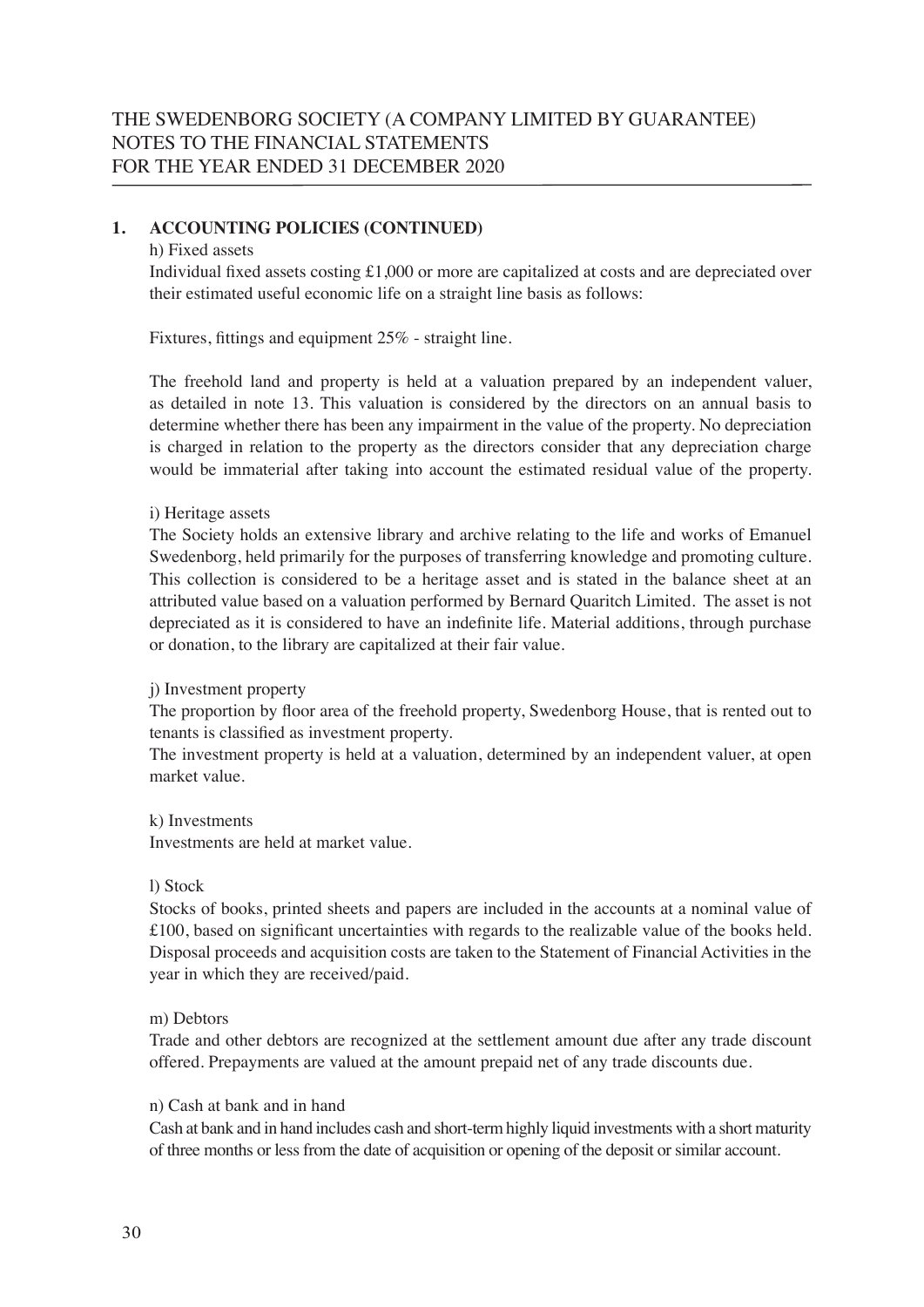### **1. Accounting policies (CONTINUED)**

### o) Creditors and provisions

Creditors and provisions are recognized where the charity has a present obligation resulting from a past event that will probably result in the transfer of funds to a third party and the amount due to settle the obligation can be measured or estimated reliably. Creditors and provisions are normally recognized at their settlement amount after allowing for any trade discounts due.

### p) Financial instruments

The charity only has financial assets and liabilities of a kind that qualify as basic financial instruments. Basic financial instruments are initially recognized at transaction value and subsequently measured at their settlement value.

q) Judgments in applying accounting policies and key sources of estimation uncertainty The preparation of the financial statements requires management to make judgments, estimates and assumptions that affect the amounts reported for assets and liabilities as at the balance sheet date and the amounts reported for revenue and expenses during the year. The nature of estimation means the actual outcomes could differ from those estimates.

The key sources of estimation uncertainty that could have an impact on the financial statements relate to the valuation of the freehold property, as included in fixed assets and investment property, and the valuation of the heritage assets. Note 14 describes the factors considered in the valuation of the property and note 13 gives details of the external valuation of the heritage assets.

### **2. LEGAL STATUS OF THE SOCIETY**

The Society is a company limited by guarantee and has no share capital. The liability of each member in the event of winding-up is limited to £1.

### **3. CORPORATION TAX**

The charity is exempt from corporation tax as all of its income is charitable and is applied to its charitable objects.

### **4. Net surplus of the period**

|                                                                    | 2020  | 2019  |
|--------------------------------------------------------------------|-------|-------|
| The net movement in funds for the period is stated after charging: |       |       |
| Auditor's remuneration                                             | 5.750 | 5.775 |

### **5. Employee information and related party transactions**

|                       | 2020    | 2019    |
|-----------------------|---------|---------|
| Staff costs:          |         |         |
| Wages and salaries    | 213,440 | 202,846 |
| Social security costs | 14,965  | 15,579  |
| Pension contributions | 12,314  | 9,675   |
|                       | 240,719 | 228,100 |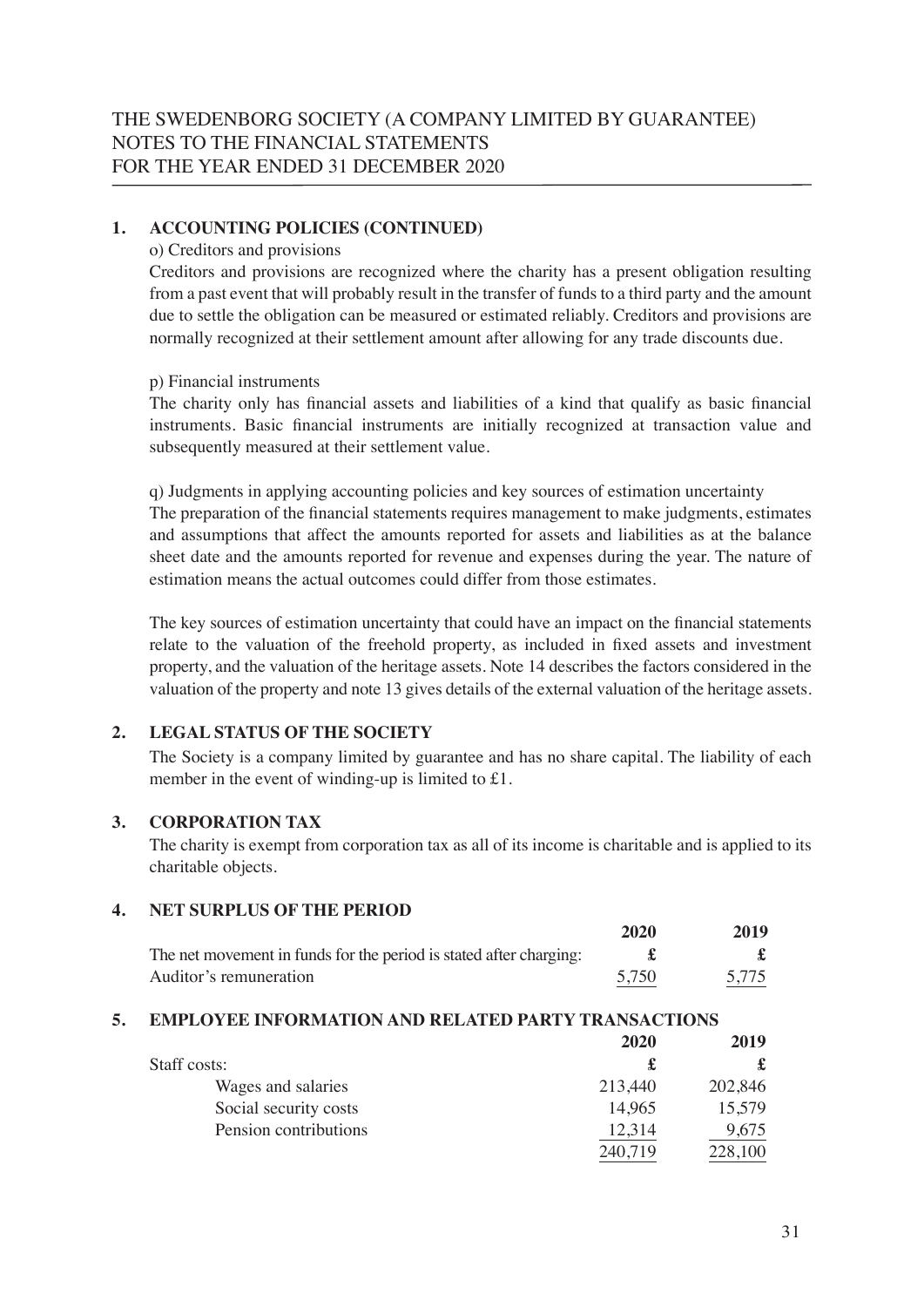### **5. Employee information and related party transactions (CTD)**

The average number of employees during the period was 9 (2019: 9). No employees (2019: no employees) earned in excess of £60,000.

No Council Member was remunerated during the year. Reimbursement of travel expenses of £892 (2019: £3,757) were made to 2 (2019: 4) Council Members during the year. Nothing was owed (2019: £nil) to a Trustee at the year end. Property maintenance services were purchased from Rufus Moore, a Trustee, on normal commercial terms totalling £nil (2019: £12,790) during the year. Publishing and exhibition services were purchased from Bridget Smith, a Trustee, on normal commercial terms totalling £1,000 (2019: £1,838) during the year.

The key management personnel of the Society comprise the Council and the Executive Director. The total employee benefits of the key management personnel of the Society were £70,677 (2019: £69,196).

### **6. INCOME FROM DONATIONS AND LEGACIES**

|               | 2020   | 2019   |
|---------------|--------|--------|
|               |        |        |
| Donations     | 7,704  | 9,768  |
| Subscriptions | 1,305  | 1,361  |
| Legacies      | 54,759 | 1,594  |
|               | 63,768 | 12,723 |

The Society benefits greatly from the involvement and enthusiastic support of its volunteers, details of which are given in our *Annual Report*. In accordance with FRS 102 and the Charities SORP (FRS 102), the economic benefit contribution of general volunteers is not recognized in the financial statements. .

### **7. Investment income**

|    |                                          | 2020    | 2019    |
|----|------------------------------------------|---------|---------|
|    |                                          | £       | £       |
|    | Rental income                            | 209,265 | 204,319 |
|    | Service charges receivable               | 32,447  | 31,964  |
|    | Interest and dividends receivable        | 143,118 | 185,869 |
|    |                                          | 384,830 | 422,152 |
| 8. | <b>GOVERNMENT GRANTS</b>                 |         |         |
|    |                                          | 2020    | 2019    |
|    |                                          | £       | £       |
|    | Coronavirus job retention scheme         | 20,182  |         |
|    | Statutory sick pay rebate scheme         | 57      |         |
|    | Interest free period of bounce back loan | 625     |         |
|    |                                          | 20,864  |         |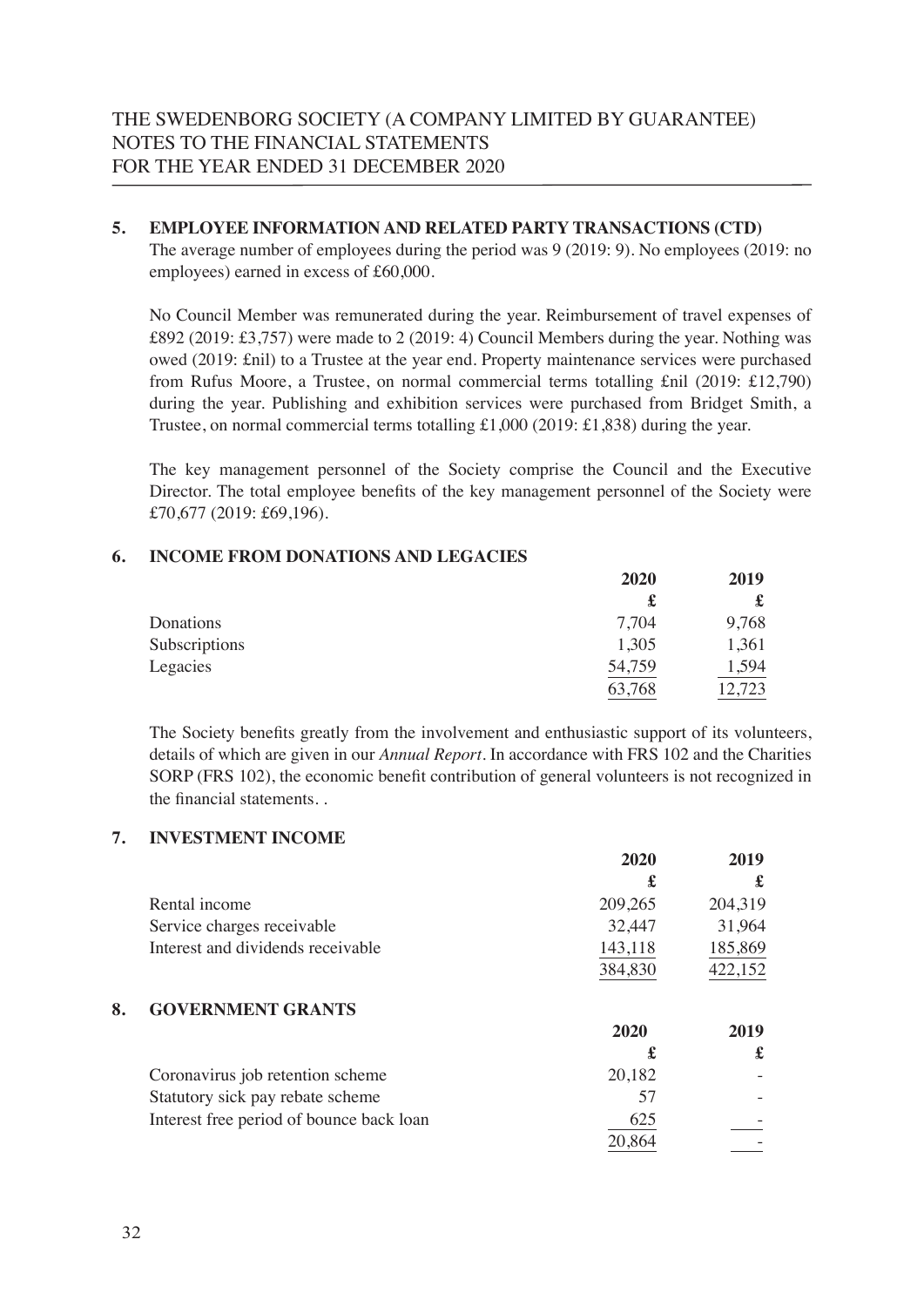### **8. GOVERNMENT GRANTS (CONTINUED)**

The Society received income from government grants in respect of its employees who were furloughed or who were required to self-isolate in accordance with the national and local restrictions imposed in response to COVID-19. In addition, the Society received a Bounce Back Loan of £50,000 on favourable terms due to a UK government guarantee in favour of HSBC, which is included within creditors (see notes 17 and 18).

### **9. Fundraising, Trading and Other Costs**

|     |                                        | 2020    | 2019                                                                                |
|-----|----------------------------------------|---------|-------------------------------------------------------------------------------------|
|     |                                        | £       | £                                                                                   |
|     | Wages and salaries                     | 11,021  | 8,353                                                                               |
|     | Property costs                         | 8,857   | 20,936                                                                              |
|     | Administration                         | 1,265   | 2,391                                                                               |
|     | Depreciation                           | 3,238   | 3,753                                                                               |
|     |                                        | 24,381  | 35,433                                                                              |
| 10. | <b>INVESTMENT MANAGEMENT COSTS</b>     |         |                                                                                     |
|     |                                        | 2020    | 2019                                                                                |
|     |                                        | £       | $\pmb{\pmb{\pmb{\pmb{\pmb{\pmb{\pmb{\pmb{\pmb{\pmb{\pmb{\pmb{\pmb{\bm{}}}}}}}}}}}}$ |
|     | Portfolio management                   | 25,522  | 25,537                                                                              |
|     | Property professional fees             | 1,300   | 7,459                                                                               |
|     |                                        | 26,822  | 32,996                                                                              |
| 11. | <b>CHARITABLE ACTIVITIES</b>           |         |                                                                                     |
|     |                                        | 2020    | 2019                                                                                |
|     |                                        | £       | £                                                                                   |
|     | Lectures and meetings                  | 134     | 4,090                                                                               |
|     | Education and outreach                 | 1,915   | 1,685                                                                               |
|     | Publishing and distribution:           |         |                                                                                     |
|     | Printing and binding                   | 64,641  | 82,874                                                                              |
|     | Books purchased for resale             | 2,291   | 3,901                                                                               |
|     | Revision and translation               | 42,929  | 45,805                                                                              |
|     | Property, shop and stock room expenses | 158,508 | 244,036                                                                             |
|     | Events                                 | 4,214   | 13,138                                                                              |
|     | Library and catalogue expenses         | 29,951  | 34,362                                                                              |
|     | Scholarship expenses                   | 18,025  | 7,485                                                                               |
|     | Governance costs                       | 22,066  | 36,522                                                                              |
|     |                                        | 344,674 | 473,898                                                                             |

As outlined in the accounting policies, relevant expenses are apportioned between charitable activities and other costs based on utilization of floor space.

Included in governance costs is £5,750 (2019: £5,775) in respect of audit fees.

Included in total expenditure is £nil (2019: £46,387) relating to the ongoing refurbishment of Swedenborg House.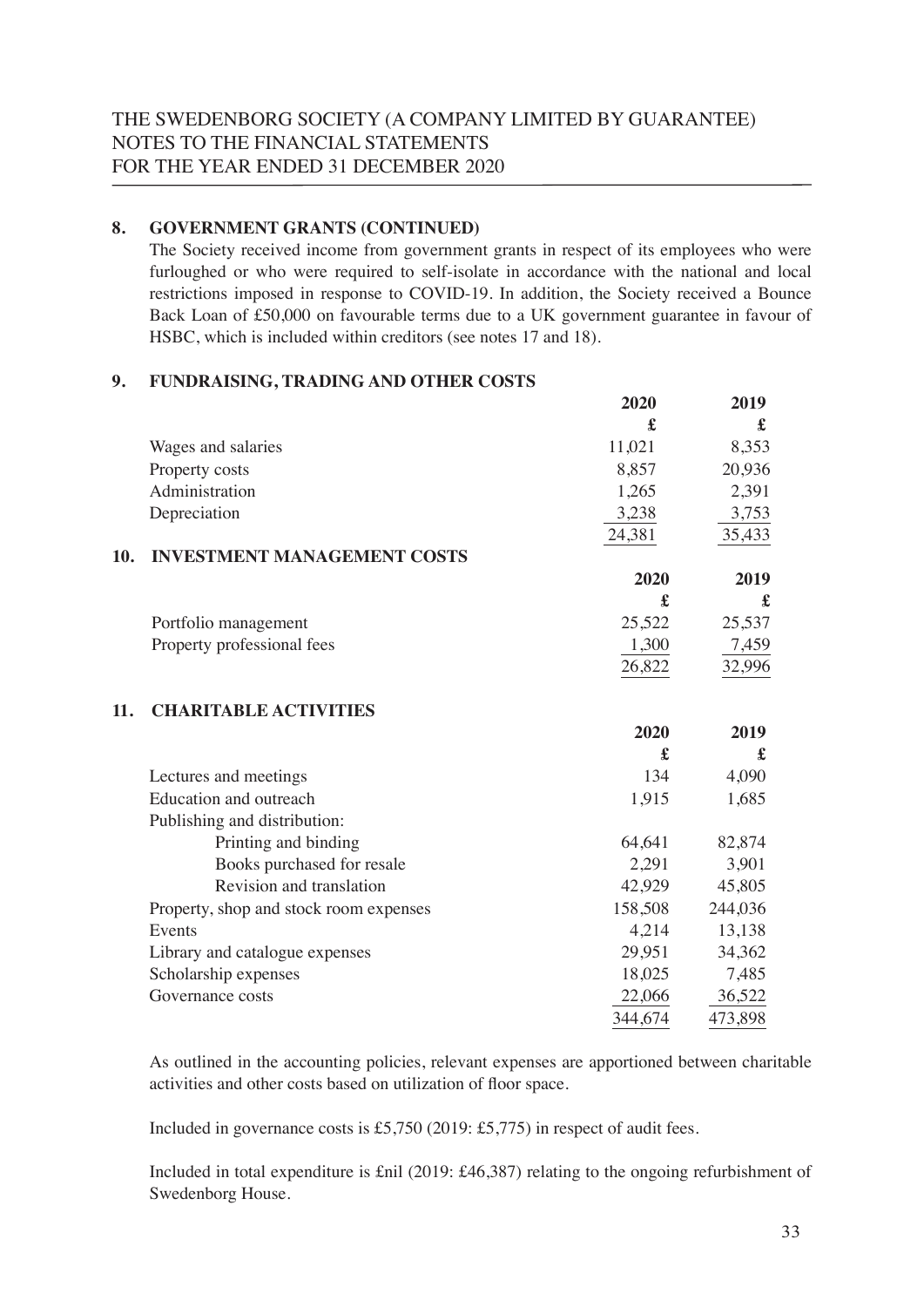### **12. SUPPORT COSTS**

|                                      | 2020    | 2019    |
|--------------------------------------|---------|---------|
|                                      | £       | £       |
| Premises                             |         |         |
| Repairs and maintenance              | 7,918   | 19,917  |
| <b>Building works</b>                |         | 46,387  |
| Office operating costs               | 74,319  | 63,168  |
| Support staff salaries               | 32,768  | 37,665  |
| Office salaries                      | 50,079  | 47,875  |
| Audit fees                           | 5,750   | 7,900   |
| Accountancy services                 | 912     | 11,968  |
|                                      | 171,746 | 234,880 |
| Allocation of support costs:         |         |         |
| Costs of generating voluntary income | 12,520  | 11,969  |
| Fundraising, trading and other costs | 24,381  | 35,433  |
| Expenditure on charitable activities | 134,845 | 187,478 |
|                                      | 171,746 | 234,880 |

Support costs include back office costs, finance, personnel, payroll and governance costs which support the charity's programmes and activities.

Costs that cannot be allocated directly, with the exception of payroll, have been apportioned between charitable activities and fundraising costs based on estimated floor space as outlined in the acounting policies. Payroll costs relating to support staff have been apportioned equally between costs of generating voluntary income and expenditure on charitable activities.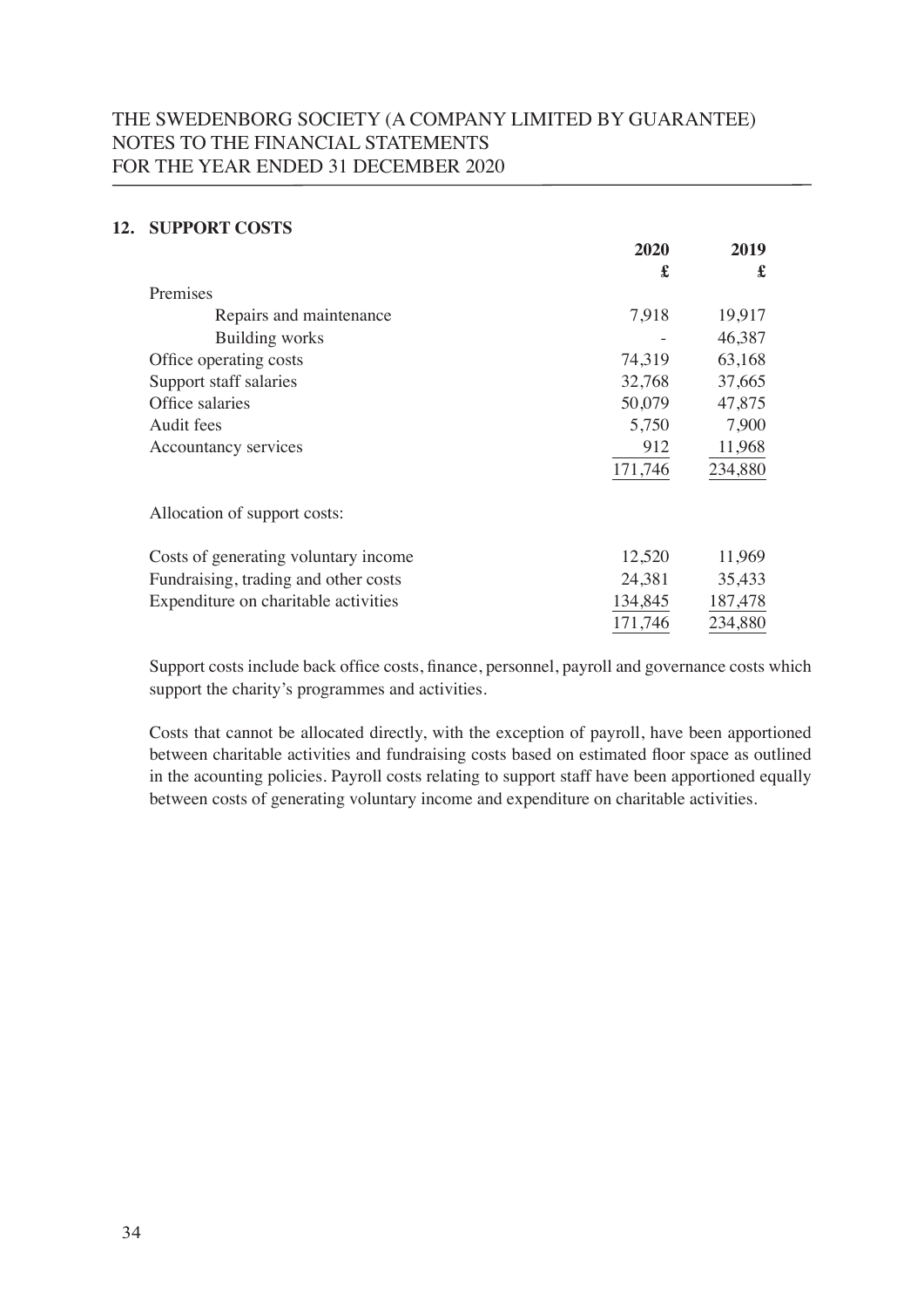# THE SWEDENBORG SOCIETY (A COMPANY LIMITED BY GUARANTEE) NOTES TO THE FINANCIAL STATEMENTS FOR THE YEAR ENDED 31 DECEMBER 2020

### **13. Tangible fixed assets**

|                         | <b>Freehold</b><br><b>Land and</b><br><b>Buildings</b> | <b>Fixtures,</b><br><b>Fittings and</b><br><b>Equipment</b> | <b>Total</b> |
|-------------------------|--------------------------------------------------------|-------------------------------------------------------------|--------------|
| <b>Cost / valuation</b> | £                                                      | £                                                           | £            |
| At 1 January 2020       | 6,627,400                                              | 118,198                                                     | 6,745,598    |
| Additions               |                                                        |                                                             |              |
| Disposals               |                                                        |                                                             |              |
| At 31 December 2020     | 6,627,400                                              | 118,198                                                     | 6,745,598    |
| <b>Depreciation</b>     |                                                        |                                                             |              |
| At 1 January 2020       |                                                        | 83,129                                                      | 83,129       |
| Charge for the year     |                                                        | 15,276                                                      | 15,276       |
| On disposals            |                                                        |                                                             |              |
| At 31 December 2020     |                                                        | 98,405                                                      | 98,405       |
| <b>Net book value</b>   |                                                        |                                                             |              |
| At 31 December 2020     | 6,627,400                                              | 19,793                                                      | 6,647,193    |
| At 31 December 2019     | 6,627,400                                              | 35,069                                                      | 6,662,469    |

All assets are held for the benefit of the charity.

The freehold property was revalued by Jonathan Hudson MICBA, an independent professional property valuer, on an open market basis as at 31 December 2018. The valuation was then allocated between freehold land and buildings and investment property on the basis of floor area.

The comparable amount under the historical cost basis for land and buildings is immaterial due to the age of the asset and its small original cost.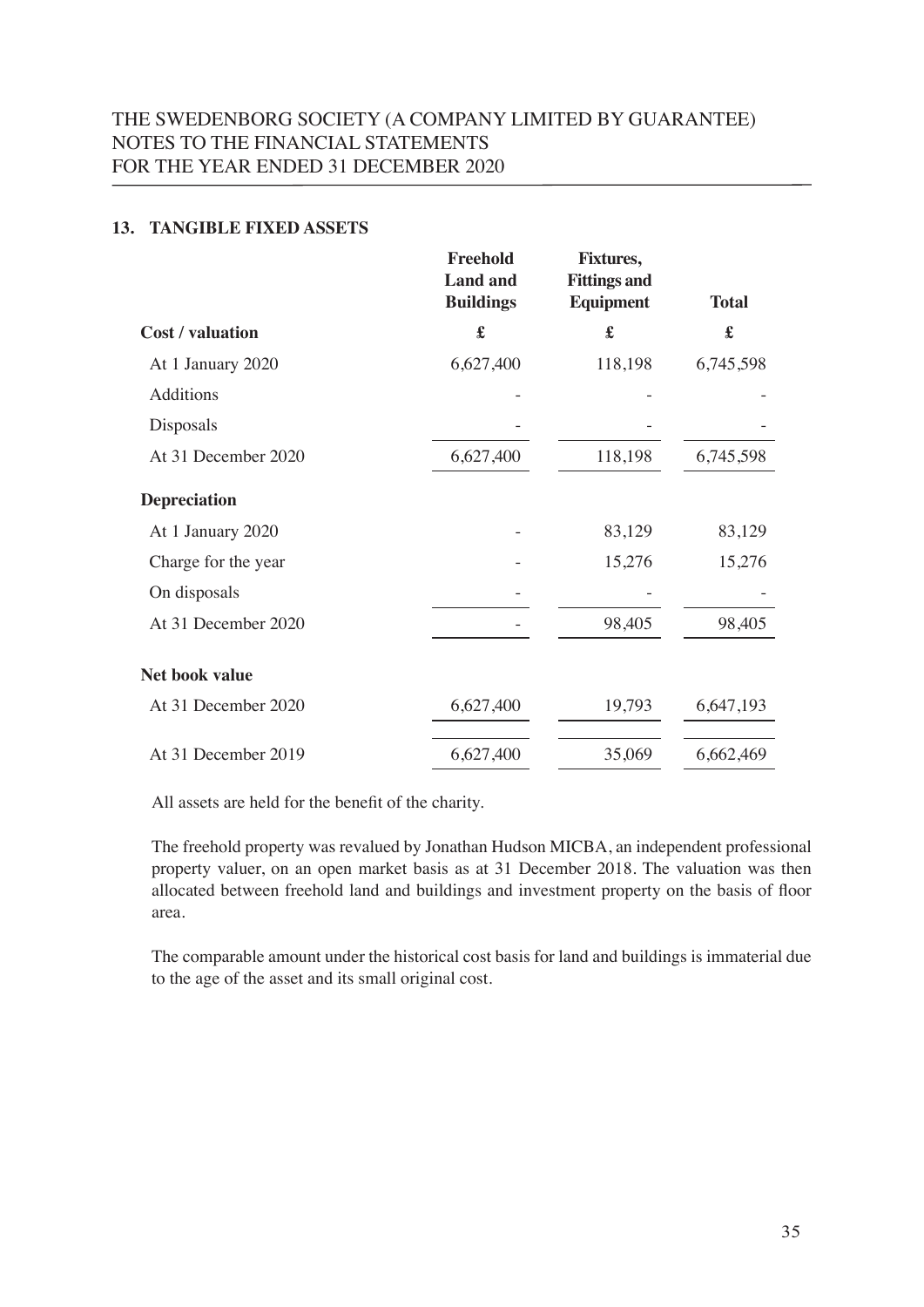### **13. Tangible fixed assets (CONTINUED) Tangible fixed assets - HERITAGE ASSETS**

|                                  |          |                  |                |          | <b>Heritage Assets</b> |  |
|----------------------------------|----------|------------------|----------------|----------|------------------------|--|
| Cost                             |          |                  |                |          | £                      |  |
| At 1 January & 31 December 2020  |          |                  |                |          | 342,410                |  |
| <b>Net book value</b>            |          |                  |                |          |                        |  |
| At 31 December 2020              |          |                  |                |          | 342,410                |  |
| At 31 December 2019              |          |                  |                |          | 342,410                |  |
| <b>Heritage assets additions</b> |          |                  |                |          |                        |  |
|                                  | 2020     | 2019             | 2018           | 2017     | 2016                   |  |
|                                  | £        | £                | $\mathbf f$    | £        | £                      |  |
| Heritage assets donated          | $\Omega$ | $\overline{0}$   | $\overline{0}$ | 88,000   | $\Omega$               |  |
| Heritage assets purchased        | $\theta$ | 0                | 11,910         | $\theta$ |                        |  |
|                                  | $\theta$ | $\boldsymbol{0}$ | 11,910         | 88,000   | 0                      |  |

The heritage assets relate to the library and archives. They are included in the financial statements at a valuation based on insurance value. The historic cost was £100. The library was valued in 2015 by Bernard Quaritch Ltd, an independent antiquarian valuation expert who valued these assets at £242,500 for insurance purposes. The valuation is reviewed on a regular basis by the Society the Trustees consider that the current valuation is appropriate as at 31 December 2020. Additions are valued at purchase cost or, where the additions are donated, they are periodically valued by an independent valuer. The most recent valuation of additions was performed by Bernard Quaritch Ltd as at 31 December 2017. The library was established in 1824 and provides an important resource for those researching Swedenborg. It has five main sections: The Swedenborg Collection; the Archives; Collateral titles; Periodicals; and the General Conference Collection. The library is a research library and is open to the public. Further details are provided in the Report of the Council.

Full information is available on the Society's website www.swedenborg.org.uk/library.

### **14. INVESTMENT PROPERTY**

| Valuation                       | 2020      | 2019<br>£ |
|---------------------------------|-----------|-----------|
| At 1 January & 31 December 2020 | 6,372,600 | 6,372,600 |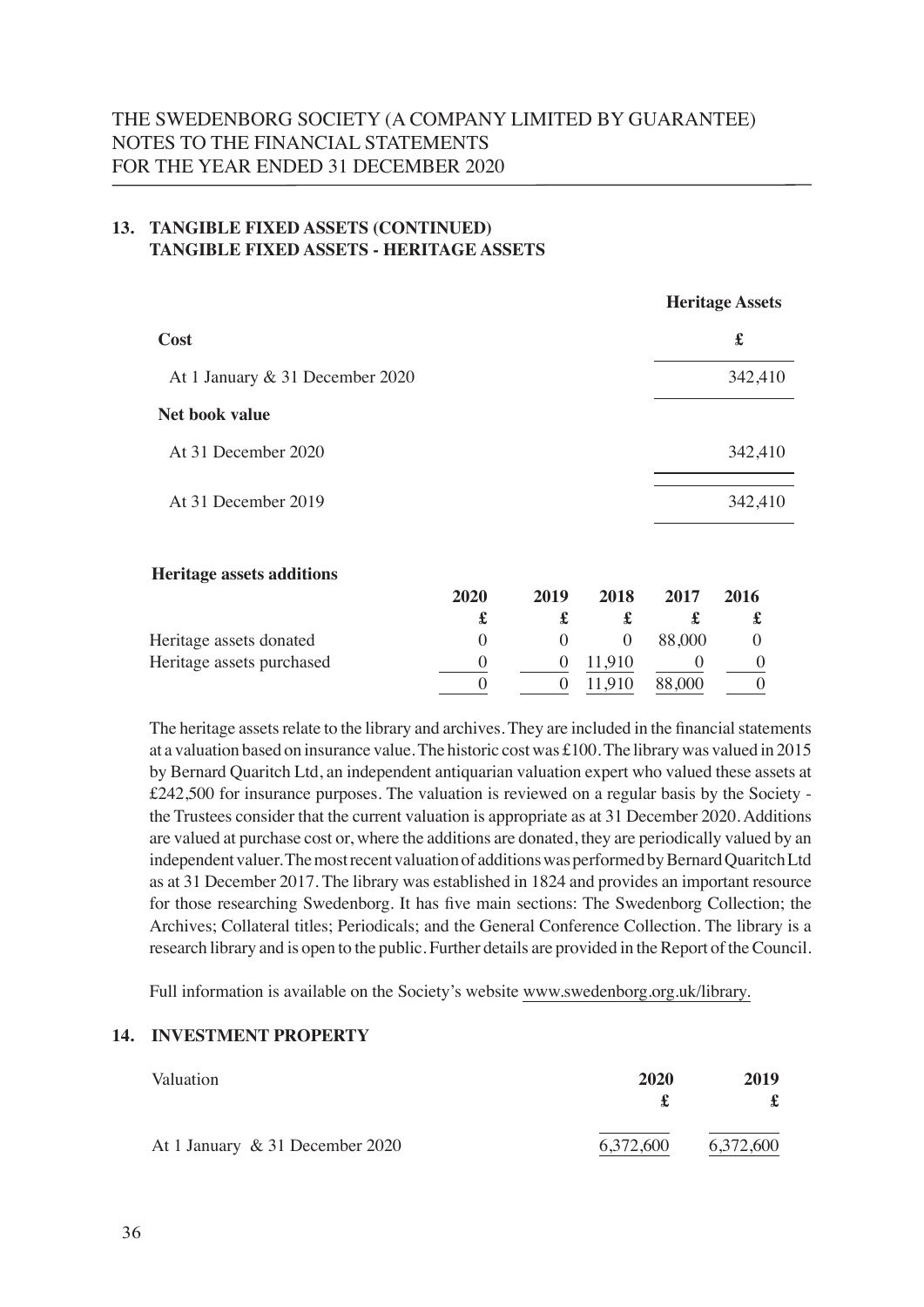### **14. INVESTMENT PROPERTY (CONTINUED)**

The investment property was revalued by Jonathan Hudson MICBA, an independent professional property valuer, on an open market basis as at 31 December 2018. The valuation was then allocated between freehold land and buildings and investment property on the basis of floor area.

### **15. Fixed asset investments**

|                                     | 2020      | 2019       |
|-------------------------------------|-----------|------------|
|                                     | £         |            |
| Market value at 1 January 2020      | 6,338,956 | 5,573,272  |
| Disposals at market value           | (356,376) | (293, 478) |
| Acquisitions at cost                | 243,338   | 263,114    |
|                                     | 6,225,918 | 5,542,908  |
| Unrealized gains                    | 15,342    | 796,048    |
| Market value at 31 December 2020    | 6,241,260 | 6,338,956  |
| Historical cost at 31 December 2020 | 3,876,982 | 3,943,029  |
|                                     |           |            |

The following investments comprised more than 5% of the investment fund at valuation at 31 December 2020:

| Mercantile Investment Trust    | £420,750 |
|--------------------------------|----------|
| Findlay Park LLP American Fund | £519,449 |
| SPDR S&P500 ETF Trust          | £341,830 |

| Analysis of investments held | 2020      | 2019      |
|------------------------------|-----------|-----------|
|                              | £         | £         |
| Fixed interest - UK          | 607,296   | 736,909   |
| Fixed interest - Non UK      | 96,471    | 104,013   |
| Equities - UK                | 2,332,106 | 2,682,588 |
| Equities - Non UK            | 2,942,267 | 2,664,476 |
| Absolute return funds        | 263,120   | 150,970   |
|                              | 6,241,260 | 6,338,956 |

Fixed asset investments represent financial assets measured at fair value through income and expenditure.

### **16. Debtors**

|                                | 2020   | 2019    |
|--------------------------------|--------|---------|
|                                |        |         |
| Trade debtors                  | 34,329 | 63,952  |
| Prepayments and accrued income | 39,823 | 46,864  |
|                                | 74,152 | 110,816 |

Included in prepayments and accrued income is an amount of £9,293 (2019: £13,730) due after more than one year.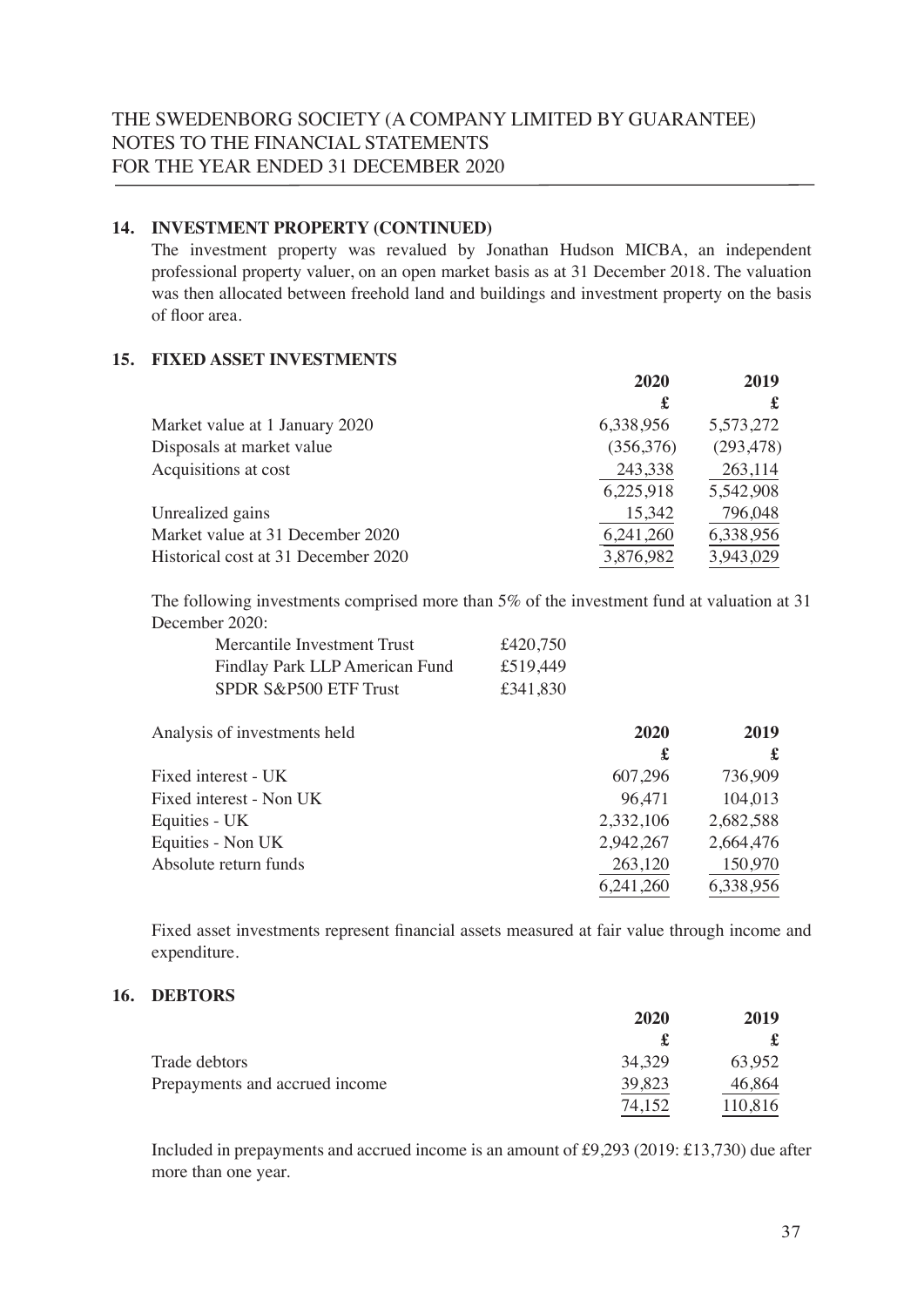### **17. Creditors DUE IN LESS THAN 1 YEAR**

|                                   | 2020      | 2019      |
|-----------------------------------|-----------|-----------|
|                                   | £         | £         |
| Bounce back loan                  | 5,833     |           |
| Trade creditors                   | 8,603     | 8,150     |
| Other creditors                   | 58,824    | 79,509    |
| Accruals and deferred income      | 67,361    | 92,338    |
|                                   | 140,621   | 179,997   |
| <b>Deferred income</b>            |           |           |
|                                   | 2020      | 2019      |
|                                   | £         | £         |
| Deferred income as at 1 January   | 24,122    | 20,121    |
| Released during the year          | (24, 122) | (20, 121) |
| Deferred during the year          |           | 24,122    |
| Deferred income as at 31 December |           | 24,122    |
|                                   |           |           |

Deferred income comprises advance bookings for the hire of rooms at Swedenborg House.

### **18. Creditors DUE IN GREATER THAN 1 YEAR**

|                                                                 | 2020   | 2019                     |
|-----------------------------------------------------------------|--------|--------------------------|
|                                                                 |        | £                        |
| Bounce back loan                                                | 44,167 | $\overline{\phantom{0}}$ |
| $\sim$ $\sim$ $\sim$ $\sim$ $\sim$ $\sim$ $\sim$<br>.<br>$\sim$ |        |                          |

The bounce back loan is repayable as follows:

|                            | 2020   | 2019 |
|----------------------------|--------|------|
|                            |        |      |
| Within one year            | 5,833  |      |
| Between one and two years  | 10,000 |      |
| Between two and five years | 30,000 |      |
| More than five years       | 4,167  |      |
|                            | 50,000 |      |

The Bounce back loan is unsecured and has a fixed interest rate of 2.5% per year. The United Kingdom government has paid the interest cost for the first year as part of its Coronavirus support measures. The loan is repayable in 60 equal instalments beginning in June 2021.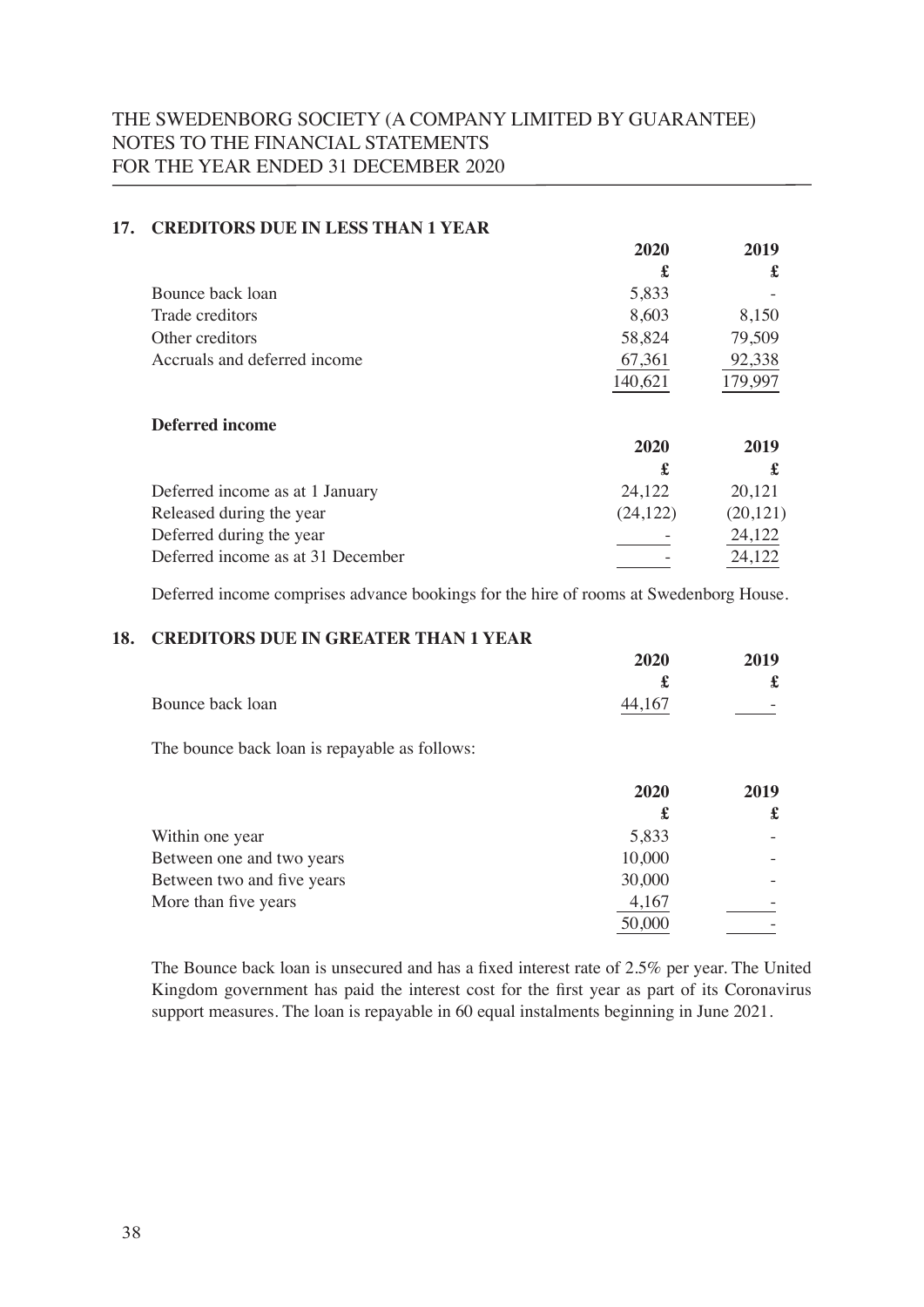# THE SWEDENBORG SOCIETY (A COMPANY LIMITED BY GUARANTEE) NOTES TO THE FINANCIAL STATEMENTS FOR THE YEAR ENDED 31 DECEMBER 2020

### **19. ENDOWMENTS**

|                | <b>Balances</b><br>1.1.20 | Net incoming<br>resources | <b>Gains</b><br>and transfers | <b>Balances</b><br>31.12.20 |
|----------------|---------------------------|---------------------------|-------------------------------|-----------------------------|
|                | £                         | £                         | £                             | £                           |
| Endowment fund | 13,490                    | 499                       | (425)                         | 13,564                      |
|                | <b>Balances</b><br>1.1.19 | Net incoming<br>resources | <b>Gains</b><br>and transfers | <b>Balances</b><br>31.12.19 |
|                | £                         | £                         | £                             | £                           |
| Endowment fund | 13,361                    | 502                       | 3/3                           | 13,490                      |

The permanent endowment comprises the Coulson Bequest Fund, the income from which is unrestricted.

### **20. GENERAL Fund**

|                                                | 2020      | 2019      |
|------------------------------------------------|-----------|-----------|
|                                                |           |           |
| Balance at 1 January 2020                      | 2,102,058 | 1,900,994 |
| Net incoming resources per SOFA                | 42,882    | 729,056   |
| Resources expended charged to designated funds | 17,885    | 7,485     |
| Transfer from/(to) capital investment reserve  | 68,388    | (535,979) |
| Transfer from endowment fund                   | 499       | 502       |
| Balance at 31 December 2020                    | 2,231,712 | 2,102,058 |
|                                                |           |           |

### **21. Designated Funds**

|                            | <b>Balances</b><br>1.1.20 | <b>Net</b><br>resources<br>expended | <b>Gains</b><br>and transfers | <b>Balances</b><br>31.12.20 |
|----------------------------|---------------------------|-------------------------------------|-------------------------------|-----------------------------|
|                            | £                         | £                                   | £                             | $\pmb{\mathbf{f}}$          |
| Capital investment reserve | 4,437,270                 |                                     | (68,388)                      | 4,368,882                   |
| Scholarship reserve        | 35,143                    | (17, 885)                           |                               | 17,258                      |
|                            | <b>Balances</b><br>1.1.19 | <b>Net</b><br>resources<br>expended | Gains<br>and transfers        | <b>Balances</b><br>31.12.19 |
|                            | $\pmb{\mathbf{f}}$        | $\pmb{\mathfrak{X}}$                | £                             | $\pmb{\mathbf{f}}$          |
| Capital investment reserve | 3,901,291                 |                                     | 535,979                       | 4,437,270                   |
| Scholarship reserve        | 42,628                    | (7, 485)                            |                               | 35,143                      |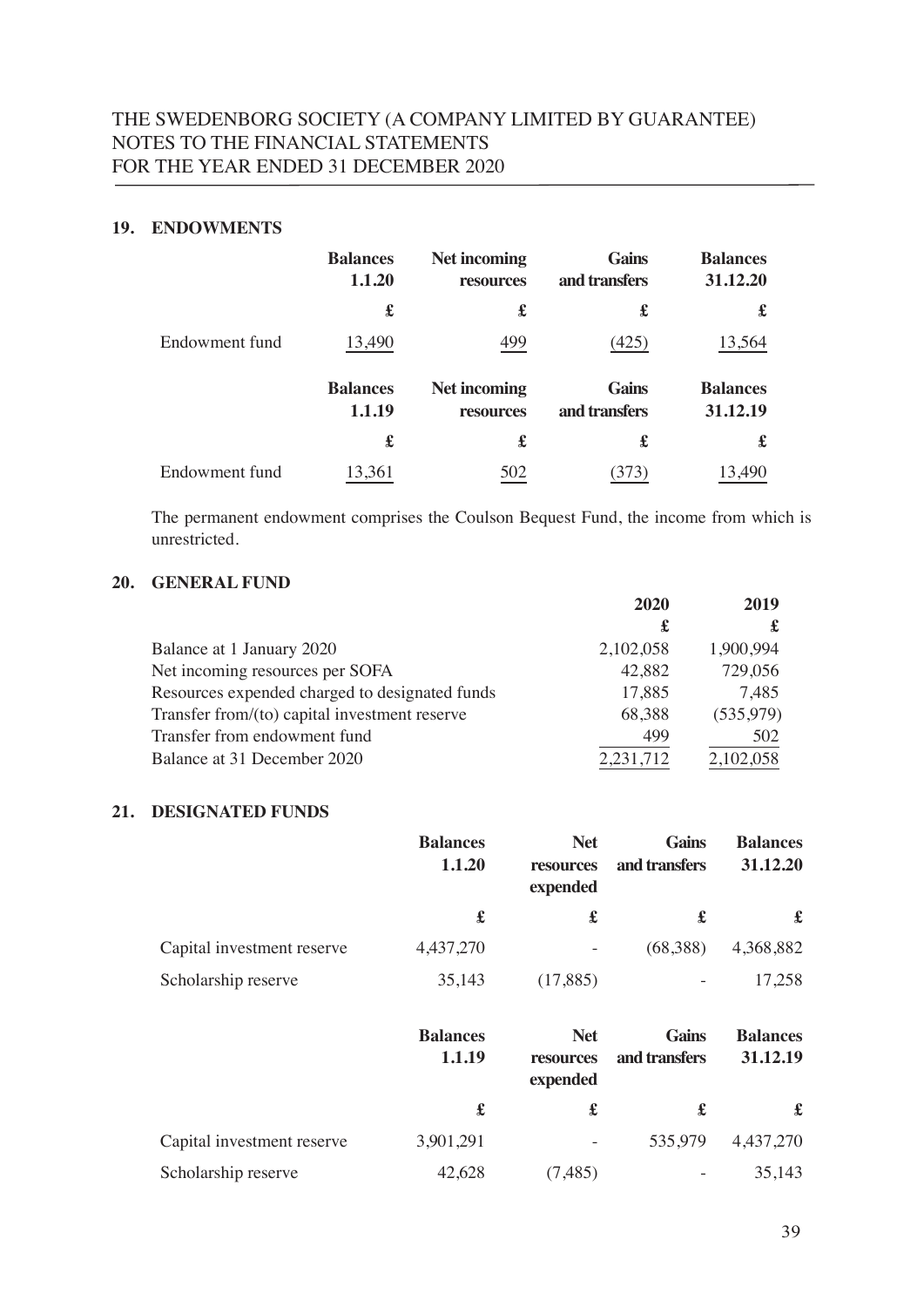### **21. Designated Funds (CONTINUED)**

The capital investment reserve was designated by the Trustees and is equivalent to 70% of the Society's investment portfolio. Much of the Charity's work is long-term in character, including a commitment to maintain the library and archives, and therefore justifies this designated reserve to ensure the continuity of operations.

The scholarship reserve was set up by the Trustees in 2017 to fund the provision of scholarships.

### **22. REVALUATION RESERVES**

| Freehold property revaluation reserve | 2020<br>£  | 2019<br>£  |
|---------------------------------------|------------|------------|
| As at 1 January 2020                  | 12,970,499 | 12,970,499 |
| Revaluation                           |            |            |
| Reserve at 31 December 2020           | 12,970,499 | 12,970,499 |
| Analysis of reserve                   |            |            |
| Land and buildings                    | 6,612,554  | 6,612,554  |
| Investment property                   | 6,357,945  | 6,357,945  |
|                                       | 12,970,499 | 12,970,499 |
| Heritage asset revaluation reserve    | 2020       | 2019       |
|                                       | £          | £          |
| At 1 January & 31 December 2020       | 242,400    | 242,400    |

The heritage assets as a whole were revalued in 2015. Subsequent material additions are valued when they are received.

### **23. Restricted FUNDS**

|                  | 1.1.20                    | <b>Balances</b> Net incoming<br>resources | <b>Gains</b><br>and transfers | <b>Balances</b><br>31.12.20 |
|------------------|---------------------------|-------------------------------------------|-------------------------------|-----------------------------|
|                  | £                         | £                                         | £                             | £                           |
| Heritage asset   | 88,000                    | -                                         |                               | 88,000                      |
| Scholarship fund |                           | $\overline{\phantom{0}}$                  |                               |                             |
|                  | <b>Balances</b><br>1.1.19 | Net incoming<br>resources                 | <b>Gains</b><br>and transfers | <b>Balances</b><br>31.12.19 |
|                  | £                         | £                                         | £                             | £                           |
| Heritage asset   | 88,000                    | $\overline{\phantom{a}}$                  |                               | 88,000                      |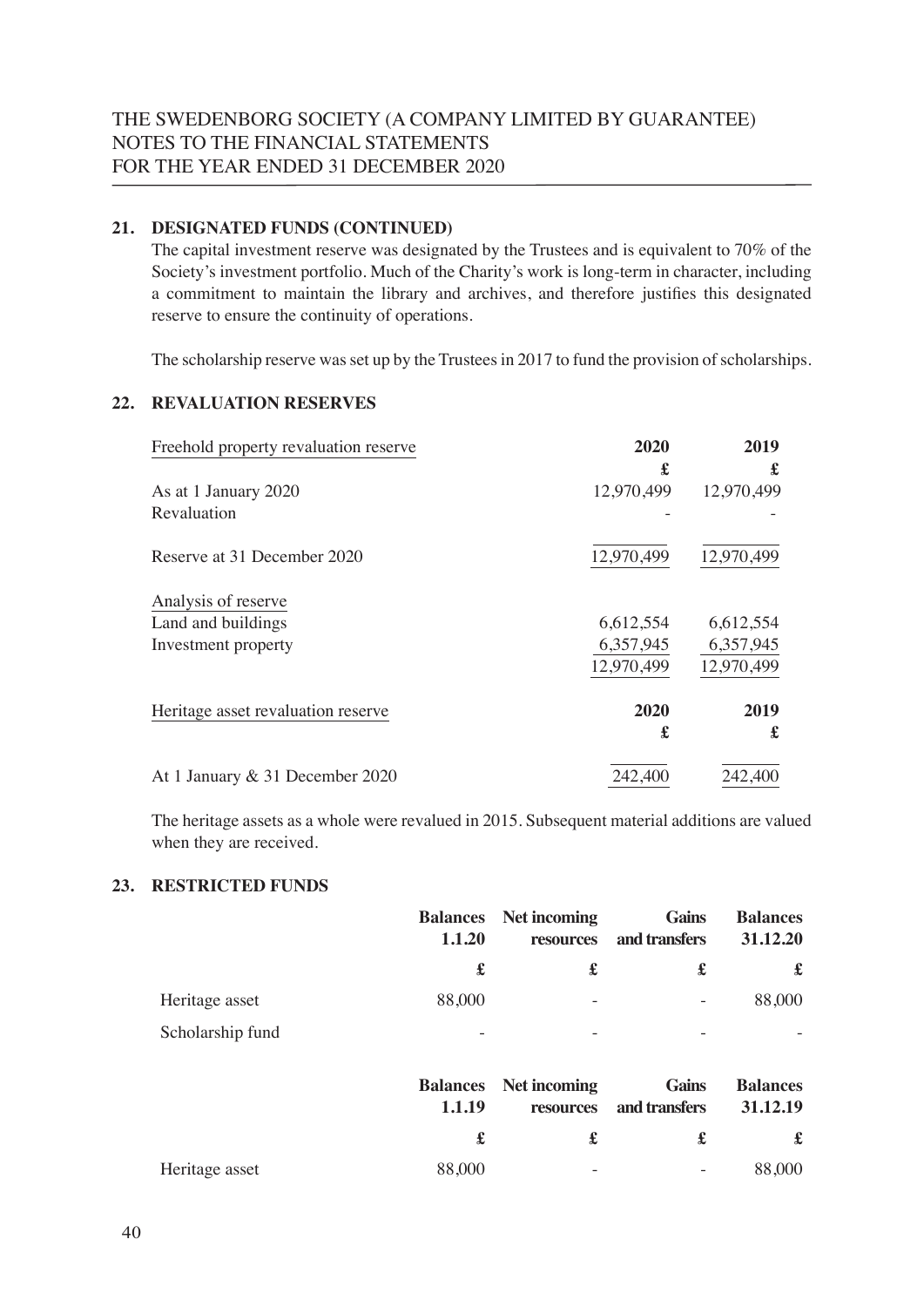### **23. Restricted FUNDS (CONTINUED)**

The heritage asset restricted fund represents an archive donated to the Society. The conditions of the donation are such that the heritage asset will revert to the donor in the event that the Society ceases to operate or otherwise opts to no longer hold the archive.

During the year the Society conducted an appeal for donations in relation to the scholarship programme. The income from the appeal is a restricted fund and is used for the provision of scholarships.

### **24. ANALYSIS OF NET ASSETS BETWEEN FUNDS**

|                                                                      | <b>Unrestricted</b><br><b>Funds</b><br>2020 | <b>Restricted</b><br><b>Funds</b><br>2020 | <b>Endowment</b><br><b>Funds</b><br>2020 | <b>Total</b><br><b>Funds</b><br>2020 |
|----------------------------------------------------------------------|---------------------------------------------|-------------------------------------------|------------------------------------------|--------------------------------------|
|                                                                      | £                                           |                                           | $\mathbf f$                              | £                                    |
| Tangible fixed assets                                                | 6,901,603                                   | 88,000                                    |                                          | 6,989,603                            |
| Investment property                                                  | 6,372,600                                   |                                           |                                          | 6,372,600                            |
| Investments                                                          | 6,227,696                                   |                                           | 13,564                                   | 6,241,260                            |
| <b>Current</b> assets                                                | 513,640                                     |                                           |                                          | 513,640                              |
| <b>Current liabilities</b>                                           | (140,621)                                   |                                           |                                          | (140,621)                            |
| Long-term liabilities                                                | (44,167)                                    |                                           |                                          | (44,167)                             |
| Total net assets                                                     | 19,830,751                                  | 88,000                                    | 13,564                                   | 19,932,315                           |
| Unrealized gains/(losses) included in above:                         |                                             |                                           |                                          |                                      |
| On tangible fixed assets                                             | 13,212,899                                  |                                           |                                          | 13,212,899                           |
| On investment assets (see note below)                                | 2,370,052                                   |                                           | 3,748                                    | 2,373,800                            |
| Reconciliation of movements in unrealized gains on investment assets |                                             |                                           |                                          |                                      |
| Unrealized gains at 1 January 2020                                   | 2,392,253                                   |                                           | 3,674                                    | 2,395,927                            |
| Net gains/(losses) arising on revalua-<br>tions in year              | 15,268                                      |                                           | 74                                       | 15,342                               |

 $(Gains)/losses$  realized on disposals  $(37,469)$  - (37,469) Unrealized gains at 31 December 2020 2,370,052 - 3,748 2,373,800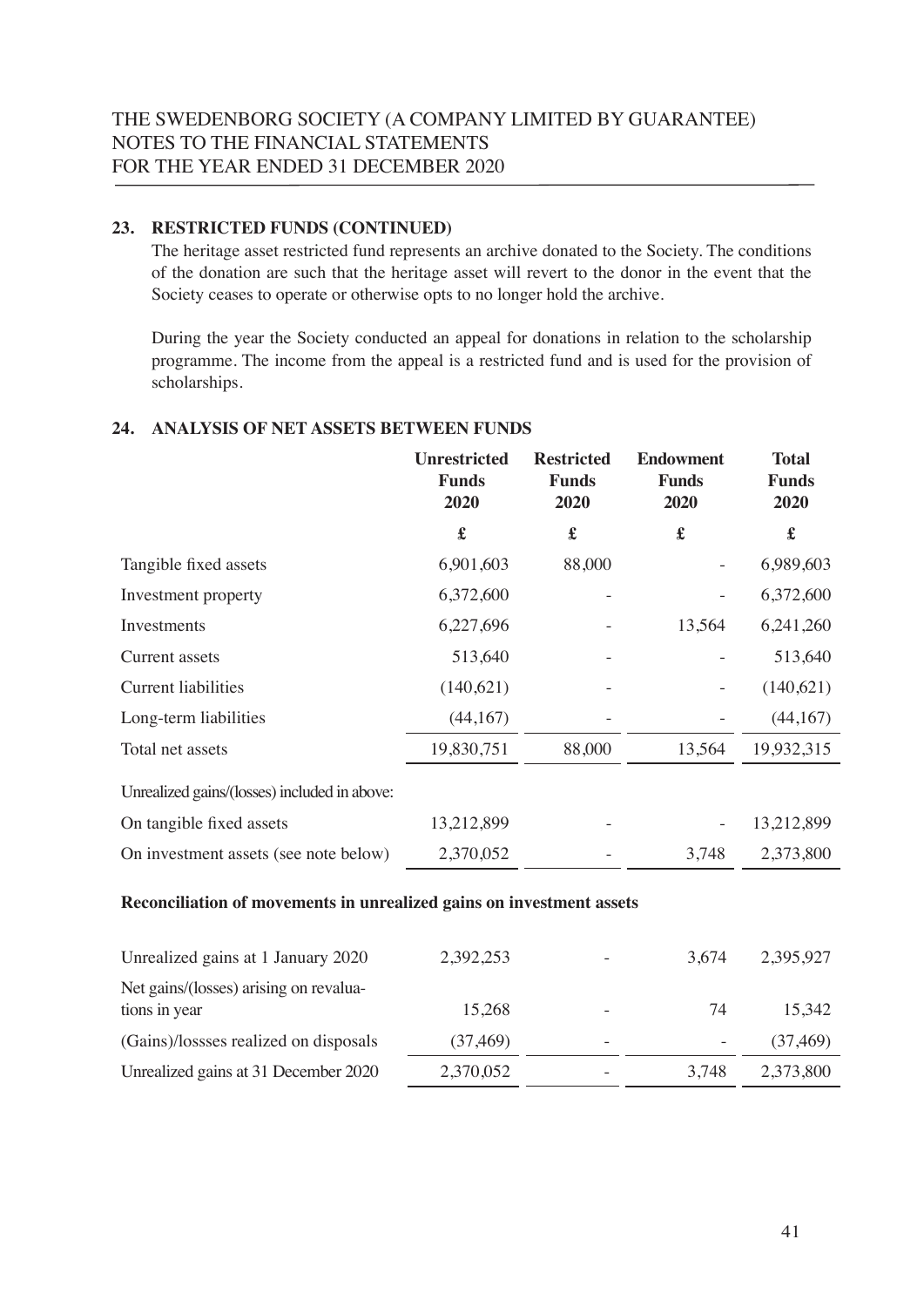# THE SWEDENBORG SOCIETY (A COMPANY LIMITED BY GUARANTEE) NOTES TO THE FINANCIAL STATEMENTS FOR THE YEAR ENDED 31 DECEMBER 2020

### **24. ANALYSIS OF NET ASSETS BETWEEN FUNDS (CONTINUED)**

|                                              | <b>Unrestricted</b><br><b>Funds</b><br>2019 | <b>Restricted</b><br><b>Funds</b><br>2019 | <b>Endowment</b><br><b>Funds</b><br>2019 | <b>Total</b><br><b>Funds</b><br>2019 |
|----------------------------------------------|---------------------------------------------|-------------------------------------------|------------------------------------------|--------------------------------------|
|                                              | $\pmb{\pmb{\pmb{\pmb{\xi}}}}$               | £                                         | $\pmb{\mathbf{f}}$                       | $\pmb{\mathbf{f}}$                   |
| Tangible fixed assets                        | 6,916,879                                   | 88,000                                    |                                          | 7,004,879                            |
| Investment property                          | 6,372,600                                   |                                           |                                          | 6,372,600                            |
| Investments                                  | 6,325,466                                   |                                           | 13,490                                   | 6,338,956                            |
| Current assets                               | 352,422                                     |                                           |                                          | 352,422                              |
| <b>Current liabilities</b>                   | (179,997)                                   |                                           |                                          | (179,997)                            |
| Total net assets                             | 19,787,370                                  | 88,000                                    | 13,490                                   | 19,888,860                           |
| Unrealized gains/(losses) included in above: |                                             |                                           |                                          |                                      |
| On tangible fixed assets                     | 13,212,899                                  |                                           |                                          | 13,212,899                           |
| On investment assets (see note below)        | 2,392,253                                   |                                           | 3,674                                    | 2,395,927                            |
|                                              |                                             |                                           |                                          |                                      |

### **Reconciliation of movements in unrealized gains on investment assets**

| Unrealized gains at 1 January 2019        | 1,596,246 |   | 3.545 | 1,599,791 |
|-------------------------------------------|-----------|---|-------|-----------|
| Net gains arising on revaluations in year | 795,918   |   | 129   | 796.047   |
| Losses realized on disposals              | 89        | - |       | 89        |
| Unrealized gains at 31 December 2019      | 2,392,253 |   | 3.674 | 2,395,927 |

### **25. GRANT COMMITMENTS**

As at 31 December 2020 the charity had grant commitments of £18,100 (2019: £7,600) in relation to its scholarship programme.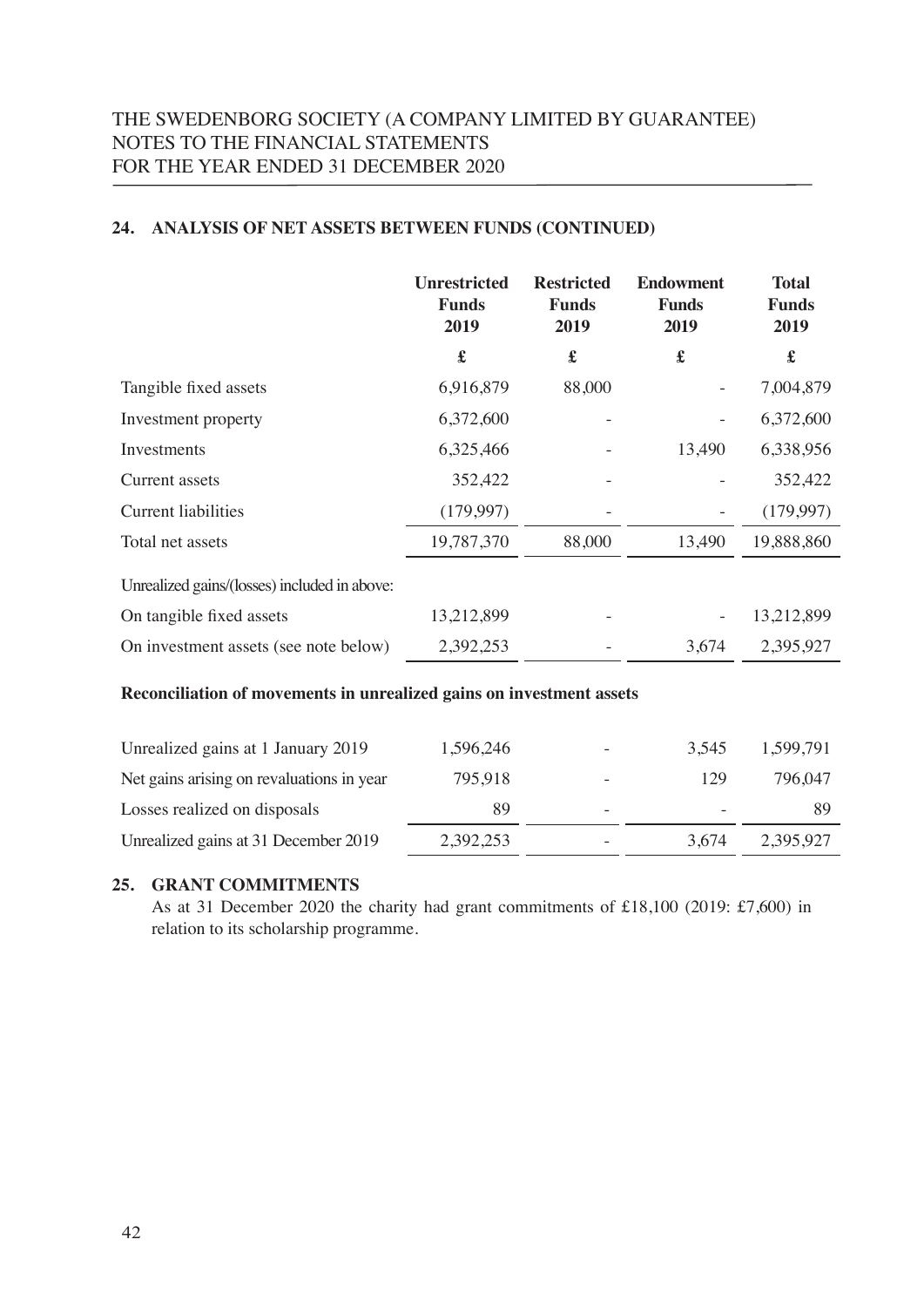# THE OBJECTS OF THE SWEDENBORG SOCIETY

The primary charitable objects of the Swedenborg Society are as follows:

- To provide for the continuation of the public knowledge of the works of Emanuel Swedenborg and the appreciation of Swedenborg's ideas and influence on later generations.
- To print, publish, purchase, sell and distribute as grants the literary remains of Emanuel Swedenborg, biographies of Swedenborg and literature in agreement with his writings.
- To organize meetings, lectures, conferences and other events as a means of directing attention to, and promoting interest in, the works of Swedenborg.
- To encourage study of the works of Swedenborg.

The Society undertakes a number of activities to further these objectives:

- We grant books to public and university libraries.
- We organize events, lectures, seminars and exhibitions at Swedenborg House.
- We develop links with academic institutions to assist the research and study of Swedenborg's writings and their impact on later philosophical thought.
- We operate a bookshop to make the writings of Swedenborg and later books based on his ideas, available to the public.
- We care for a library, archive and permanent collection of artefacts.
- We foster a community to all who share an interest or a curiosity in the ideas and works of Swedenborg.

For a full list of the Society's OBJECTS and POWERS please visit the website link below where the Governing Document is available for download.

THE SWEDENBORG SOCIETY was established in 1810 (incorporated 1925) for the purpose of translating and publishing the works of Emanuel Swedenborg. Annual Membership subscriptions £20 or upwards (£15 for those aged 65 or over, students and the unwaged). Life Membership,  $\text{\pounds}200$  ( $\text{\pounds}150$  for those aged 65 or over). For a married couple – one-and-a-half times the individual subscription (applying to both annual and life membership). Application for membership must be in writing and approved by the Council.

SUBSCRIPTIONS, DONATIONS AND LEGACIES are most welcome. Subscriptions and donations may be sent to the Administrator or the Society's Collectors, a list of whom appears in this Report. Would-be donors are reminded that there are tax advantages to the Society if donations are made under Gift Aid. Details may be obtained from the Administrator. As the Society is a registered charity, legacies are free of inheritance tax.

REFERENCE LIBRARY. The Library at Swedenborg House, 20/21 Bloomsbury Way, is open each weekday and the works of Swedenborg and collateral literature may be consulted free to members.

PUBLIC LIBRARIES. Many of Swedenborg's theological works may be borrowed from the principal Public Libraries in Great Britain and throughout the world.

A COMPLETE LIST of the Society's publications can be found on the Society's website www.swedenborg.org.uk

THE SWEDENBORG HALL AND ROOMS. When not required for the Society's purposes, may be hired. For terms and conditions see the Society's website www.swedenborg.org.uk or apply to the Society's Administrator.